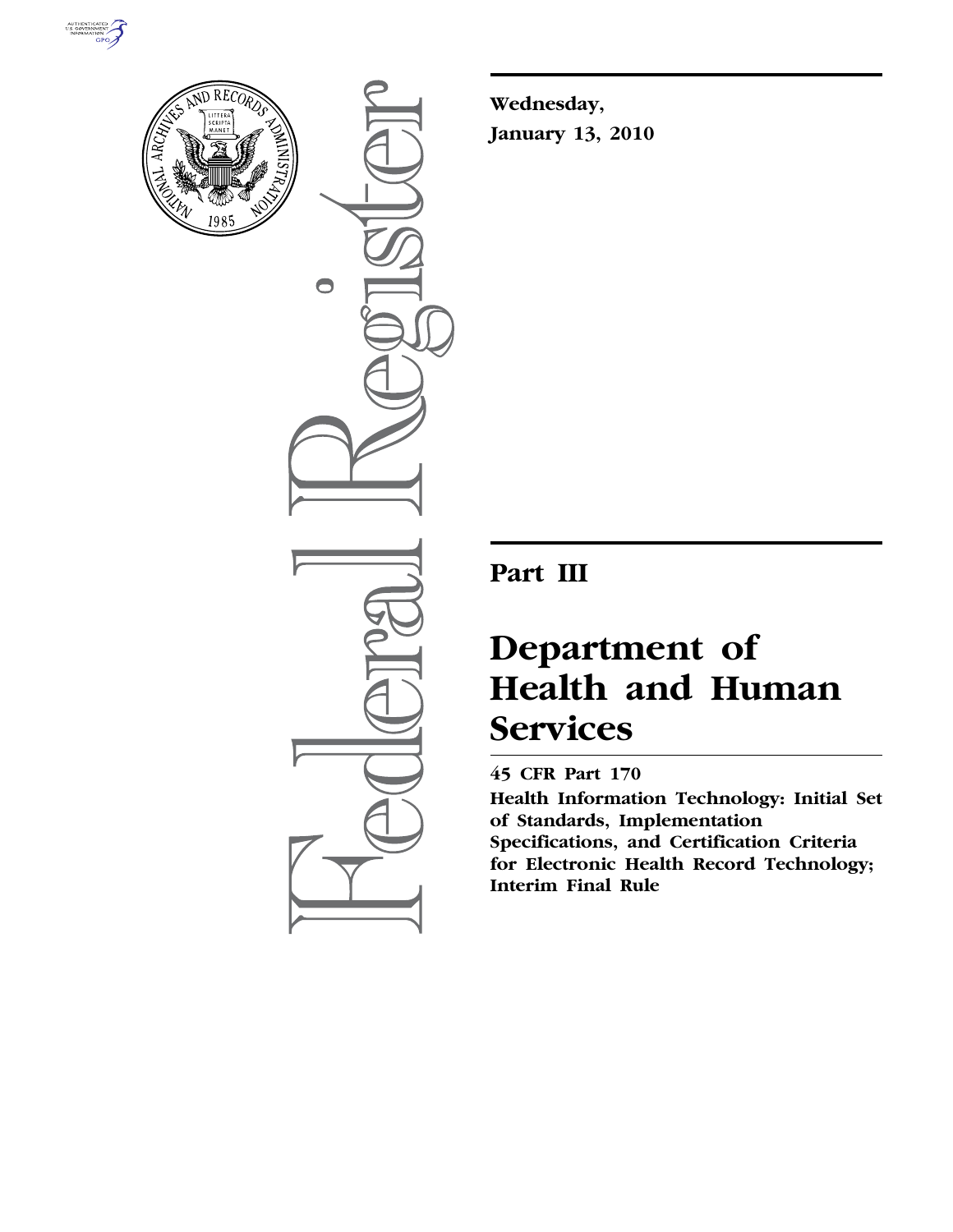#### **DEPARTMENT OF HEALTH AND HUMAN SERVICES**

**Office of the Secretary** 

#### **45 CFR Part 170**

**RIN 0991–AB58** 

#### **Health Information Technology: Initial Set of Standards, Implementation Specifications, and Certification Criteria for Electronic Health Record Technology**

**AGENCY:** Office of the National Coordinator for Health Information Technology, Department of Health and Human Services.

#### **ACTION:** Interim final rule.

**SUMMARY:** The Department of Health and Human Services (HHS) is issuing this interim final rule with a request for comments to adopt an initial set of standards, implementation specifications, and certification criteria, as required by section 3004(b)(1) of the Public Health Service Act. This interim final rule represents the first step in an incremental approach to adopting standards, implementation specifications, and certification criteria to enhance the interoperability, functionality, utility, and security of health information technology and to support its meaningful use. The certification criteria adopted in this initial set establish the capabilities and related standards that certified electronic health record (EHR) technology will need to include in order to, at a minimum, support the achievement of the proposed meaningful use Stage 1 (beginning in 2011) by eligible professionals and eligible hospitals under the Medicare and Medicaid EHR Incentive Programs. **DATES:** *Effective Date:* This interim final rule is effective February 12, 2010. The incorporation by reference of certain publications listed in the rule is

approved by the Director of the Federal Register as of February 12, 2010. *Comment Date:* To be assured consideration, written or electronic

comments must be received at one of the addresses provided below, no later than 5 p.m. on March 15, 2010.

**ADDRESSES:** Because of staff and resource limitations, we cannot accept comments by facsimile (FAX) transmission. You may submit comments, identified by RIN 0991– AB58, by any of the following methods (please do not submit duplicate comments).

• *Federal eRulemaking Portal:* Follow the instructions for submitting

comments. Attachments should be in Microsoft Word, WordPerfect, or Excel; however, we prefer Microsoft Word. *http://www.regulations.gov.* 

• *Regular, Express, or Overnight Mail:*  Department of Health and Human Services, Office of the National Coordinator for Health Information Technology, Attention: HITECH Initial Set Interim Final Rule, Hubert H. Humphrey Building, Suite 729D, 200 Independence Ave., SW., Washington, DC 20201. Please submit one original and two copies.

• *Hand Delivery or Courier:* Office of the National Coordinator for Health Information Technology, Attention: HITECH Initial Set Interim Final Rule, Hubert H. Humphrey Building, Suite 729D, 200 Independence Ave., SW., Washington, DC 20201. Please submit one original and two copies. (Because access to the interior of the Hubert H. Humphrey Building is not readily available to persons without federal government identification, commenters are encouraged to leave their comments in the mail drop slots located in the main lobby of the building.)

*Inspection of Public Comments:* All comments received before the close of the comment period will be available for public inspection, including any personally identifiable or confidential business information that is included in a comment. Please do not include anything in your comment submission that you do not wish to share with the general public. Such information includes, but is not limited to: A person's social security number; date of birth; driver's license number; state identification number or foreign country equivalent; passport number; financial account number; credit or debit card number; any personal health information; or any business information that could be considered to be proprietary. We will post all comments received before the close of the comment period at *http:// www.regulations.gov.* 

*Docket:* For access to the docket to read background documents or comments received, go to *http:// www.regulations.gov* or U.S. Department of Health and Human Services, Office of the National Coordinator for Health Information Technology, Hubert H. Humphrey Building, Suite 729D, 200 Independence Ave., SW., Washington, DC 20201 (call ahead to the contact listed below to arrange for inspection).

#### **FOR FURTHER INFORMATION CONTACT:**

Steven Posnack, Policy Analyst, 202– 690–7151.

#### **SUPPLEMENTARY INFORMATION:**

#### **Acronyms**

- AHIC American Health Information Community
- ANSI American National Standards Institute
- ASP Application Service Provider
- CAH Critical Access Hospital
- CCD Continuity of Care Document
	- CCHIT Certification Commission for Health Information Technology
- CCR Continuity of Care Record
- CDA Clinical Document Architecture
- CDC Centers for Disease Control and Prevention
- CFR Code of Federal Regulations
- CGD Certification Guidance Document
- CMS Centers for Medicare & Medicaid Services
- CPOE Computerized Provider Order Entry
- EHR Electronic Health Record
- FIPS Federal Information Processing Standards
- GIPSE Geocoded Interoperable Population Summary Exchange
- HHS Department of Health and Human Services
- HIPAA Health Insurance Portability and Accountability Act of 1996
- HIT Health Information Technology
- HITECH Health Information Technology for Economic and Clinical Health
- HITSP Healthcare Information Technology Standards Panel
- HL7 Health Level Seven
- ICD International Classification of Diseases
- ICD–9–CM ICD, 9th Revision, Clinical Modifications
- ICD–10–PCS ICD, 10th Revision, Procedure Coding System
- ICD–10–CM ICD, 10th Revision, Related Health Problems
- IHS Indian Health Service
- LOINC Logical Observation Identifiers Names and Codes
- MA Medicare Advantage
- NCPDP National Council for Prescription Drug Programs
- NCVHS National Committee on Vital and
- Health Statistics
- NLM National Library of Medicine
- NQF National Quality Forum
- OASIS Organization for the Advancement of Structured Information Standards
- OCR Office for Civil Rights
- OIG Office of Inspector General
- OMB Office of Management and Budget
- ONC Office of the National Coordinator for Health Information Technology
- PHSA Public Health Service Act
- PQRI Physician Quality Reporting Initiative
- REST Representational state transfer
- RFA Regulatory Flexibility Act
- SDOs Standards Development
- Organizations
- SNOMED CT Systematized Nomenclature of Medicine Clinical Terms
- SOAP Simple Object Access Protocol
- 
- UCUM Unified Code for Units of Measure<br>UMLS Unified Medical Language System Unified Medical Language System
- UNII Unique Ingredient Identifier
- XML eXtensible Markup Language

#### **Table of Contents**

- I. Background
- A. ONC Background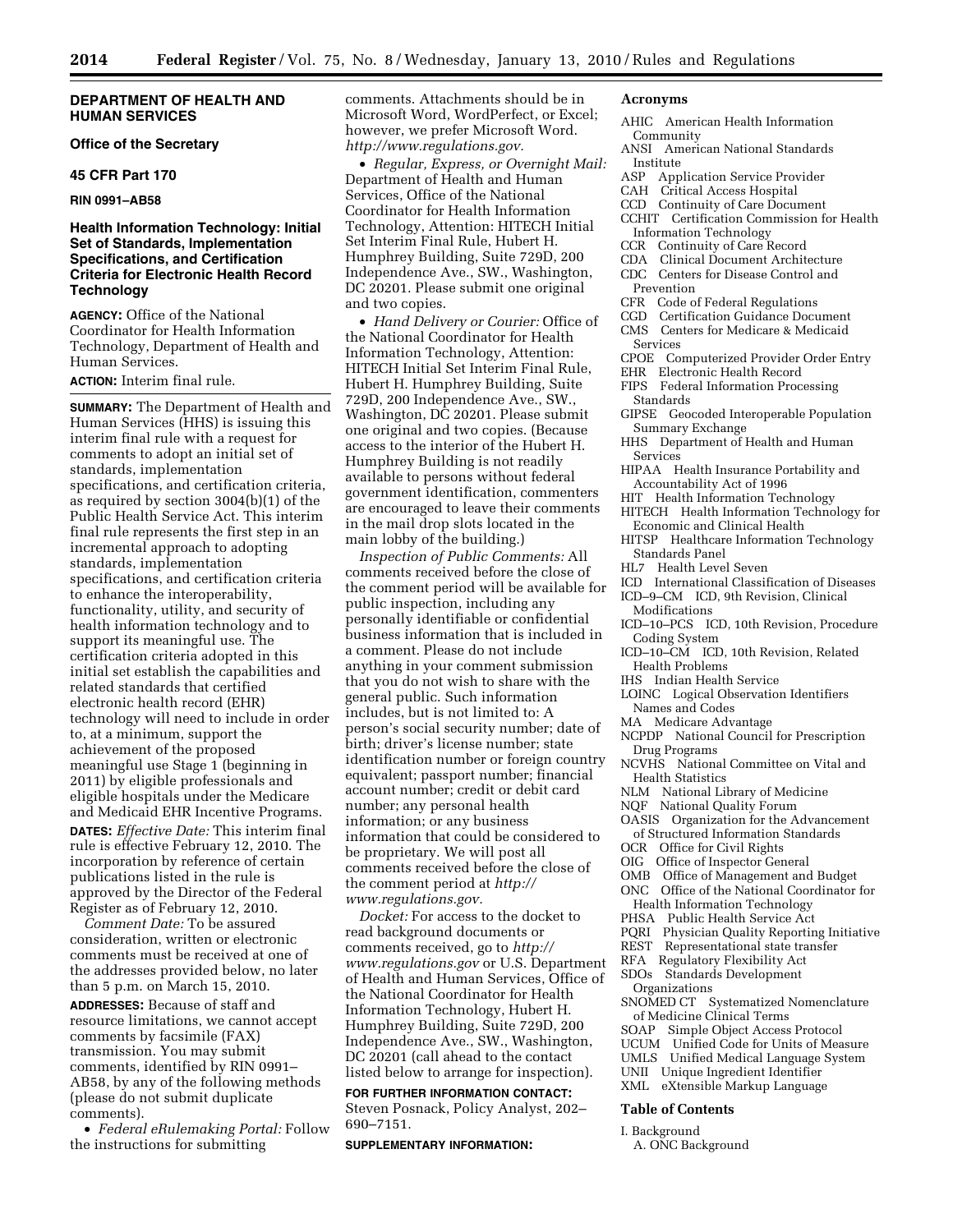- B. Interdependencies With Other HITECH Provisions and Relationship to Other Regulatory Requirements and Related Activities
- 1. Medicare and Medicaid EHR Incentive Programs Proposed Rule
- 2. Health Insurance Portability and Accountability Act of 1996 (HIPAA) Privacy Rule Accounting of Disclosures Regulation
- 3. Previous Recognition of Certification Bodies and New Authority Under the HITECH Act
- 4. Other HHS Regulatory Actions
- a. Health Insurance Portability and Accountability Act of 1996 (HIPAA) Transactions and Code Sets Standards
- b. Electronic Prescribing Standards
- C. Standards, Implementation Specifications, and Certification Criteria Processes Before and After the HITECH Act
- 1. ONC's Processes Prior to the HITECH Act
- 2. HITECH Act Requirements for the Adoption of Standards, Implementation Specifications, and Certification Criteria
- D. Future Updates to Standards, Implementation Specifications, and Certification Criteria
- II. Overview of the Interim Final Rule
- III. Section-By-Section Description of the Interim Final Rule
	- A. Applicability
	- B. Definitions
	- 1. Definition of Standard
	- 2. Definition of Implementation **Specification**
	- 3. Definition of Certification Criteria
	- 4. Definition of Qualified Electronic Health Record (EHR)
	- 5. Definition of EHR Module
	- 6. Definition of Complete EHR
	- 7. Definition of Certified EHR Technology
	- 8. Definition of Disclosure
	- C. Initial Set of Standards, Implementation Specifications, and Certification Criteria
	- 1. Adopted Certification Criteria
	- 2. Adopted Standards
	- a. Transport Standards
	- b. Content Exchange and Vocabulary Standards
	- i. Patient Summary Record
	- ii. Drug Formulary Check
	- iii. Electronic Prescribing
	- iv. Administrative Transactions
	- v. Quality Reporting
	- vi. Submission of Lab Results to Public Health Agencies
	- vii. Submission to Public Health Agencies for Surveillance or Reporting
	- viii. Submission to Immunization Registries
	- ix. Table 2A
	- c. Privacy and Security Standards
	- 3. Adopted Implementation Specifications
	- 4. Additional Considerations, Clarifications, and Requests for Public Comments
	- a. Relationship to Other Federal Laws
	- b. Human Readable Format
	- c. Certification Criterion and Standard
- Regarding Accounting of Disclosures
- d. Additional Requests for Public Comment
- IV. Collection of Information Requirements
- V. Regulatory Impact Analysis
- A. Introduction
- B. Why Is This Rule Needed?
- C. Costs and Benefits
- 1. Costs
- 2. Benefits
- D. Regulatory Flexibility Act Analysis
- E. Executive Order 13132—Federalism
- F. Unfunded Mandates Reform Act of 1995 Regulation Text

#### **I. Background**

The Health Information Technology for Economic and Clinical Health Act (HITECH Act), Title XIII of Division A and Title IV of Division B of the American Recovery and Reinvestment Act of 2009 (ARRA) (Pub. L. 111–5), was enacted on February 17, 2009. The HITECH Act amended the Public Health Service Act (PHSA) and created ''Title XXX—Health Information Technology and Quality'' to improve health care quality, safety, and efficiency through the promotion of health information technology (HIT) and the electronic exchange of health information. Section 3004(b)(1) of the PHSA requires the Secretary of the Department of Health and Human Services (the Secretary) to adopt an initial set of standards, implementation specifications, and certification criteria by December 31, 2009 to enhance the interoperability, functionality, utility, and security of health information technology. It also permits the Secretary to adopt this initial set through an interim final rule.

The certification criteria adopted in this initial set establish the capabilities and related standards that certified electronic health record (EHR) technology (Certified EHR Technology) will need to include in order to, at a minimum, support the achievement of the proposed meaningful use Stage 1 by eligible professionals and eligible hospitals under the Medicare and Medicaid EHR Incentive Programs.

Throughout this interim final rule, we routinely refer to eligible professionals and eligible hospitals. This is done because we have closely aligned the initial set of standards, implementation specifications, and certification criteria adopted by this rule to focus on the capabilities that Certified EHR Technology must be able to provide in order to support the achievement of the proposed criteria for meaningful use Stage 1 by eligible professionals and eligible hospitals under the Medicare and Medicaid EHR Incentive Programs. This initial focus is not meant to limit or preclude health care providers who do not meet the definitions of eligible professional or eligible hospital from obtaining or adopting Certified EHR Technology. To the contrary, Certified EHR Technology will possess the capabilities that can assist any health

care provider to improve the quality, safety and efficiency of the care they deliver.

We note that ordinarily we publish a notice of proposed rulemaking in the **Federal Register** and invite public comment on the proposed rule. The notice of proposed rulemaking includes a reference to the legal authority under which the rule is proposed, and the terms and substances of the proposed rule or a description of the subjects and issues involved. As mentioned above, however, section 3004(b)(1) explicitly authorizes the Secretary to issue this rule on an interim final basis. Moreover, section 3004(b)(1) requires the Secretary to adopt an initial set of standards, implementation specifications, and certification criteria by December 31, 2009. We have therefore decided to proceed directly with this interim final rule. Nevertheless, we are providing the public with a 60-day period following publication of this document to submit comments on the interim final rule.

The following discussion provides the background information relevant to the Secretary's adoption of an initial set of standards, implementation specifications, and certification criteria.

#### *A. ONC Background*

Executive Order 13335 (69 FR 24059) established the Office of the National Coordinator for Health Information Technology (ONC) on April 24, 2004. In an effort to ''provide leadership for the development and nationwide implementation of an interoperable health information technology infrastructure to improve the quality and efficiency of health care,'' the President directed the Secretary to create within the Office of the Secretary the position of National Health Information Technology Coordinator (National Coordinator). The National Coordinator was charged with: Serving as the Secretary's principal advisor on the development, application, and use of HIT and directing the HHS HIT programs; ensuring that the HIT policy and programs of HHS were coordinated with those of relevant Executive Branch agencies; to the extent permitted by law, coordinating outreach and consultation by the relevant Executive Branch agencies with public and private parties of interest; and at the request of the Office of Management and Budget (OMB), providing comments and advice regarding specific Federal HIT programs. Additionally, the National Coordinator was required, to the extent permitted by law, to develop, maintain, and direct the implementation of a strategic plan to guide the nationwide implementation of interoperable HIT in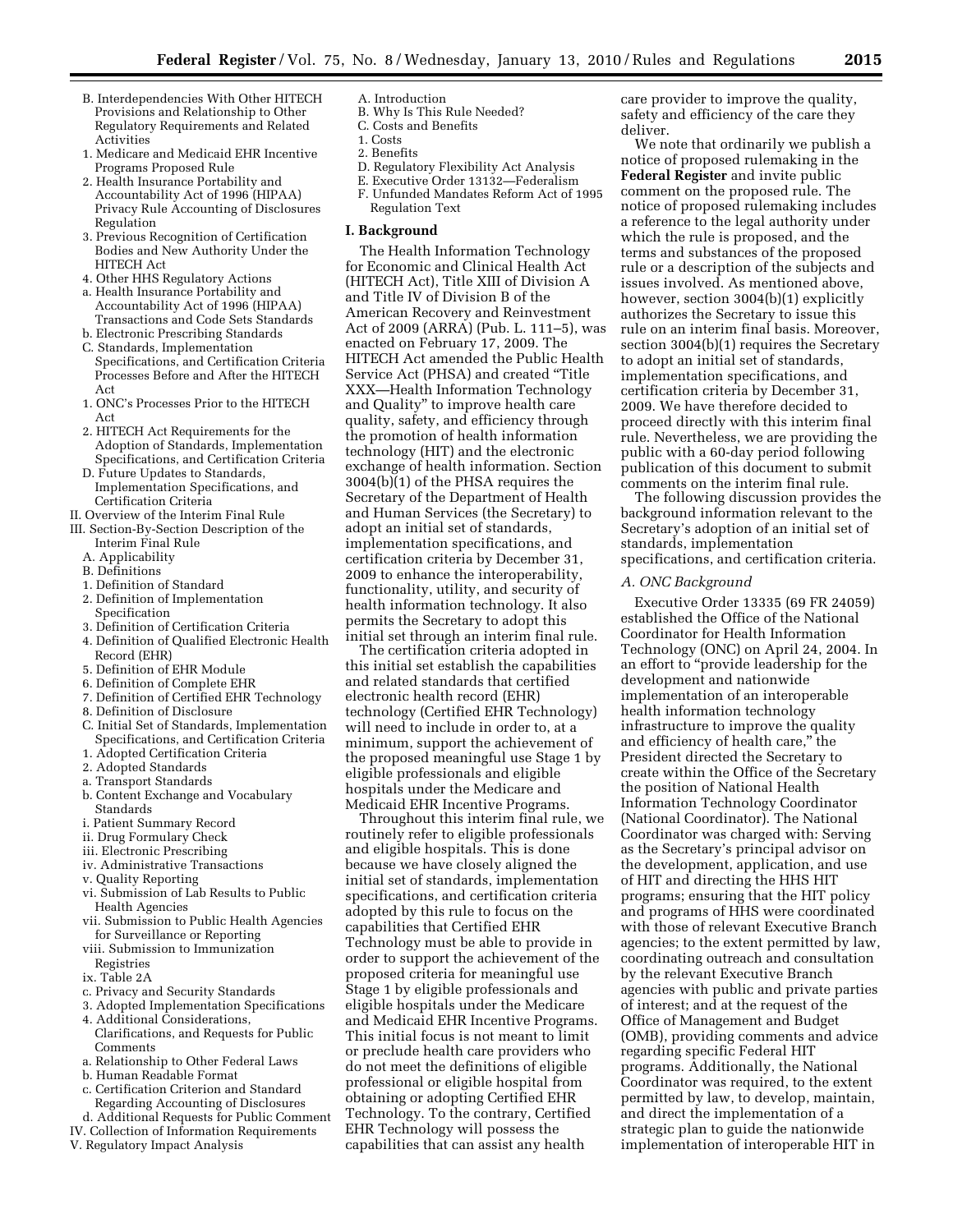both the public and private health care sectors. Included in Executive Order 13335 as a strategic plan objective, was the goal to "advance the development, adoption, and implementation of health care information technology standards nationally through collaboration among public and private interests, and consistent with current efforts to set health information technology standards for use by the Federal Government.''

Section 3001 of the PHSA establishes by statute the ONC within HHS and provides the National Coordinator with additional responsibilities and duties beyond those originally identified in Executive Order 13335. Specifically, the National Coordinator is charged with, among other duties: Reviewing and determining whether to endorse each standard, implementation specification, and certification criterion that is recommended by the HIT Standards Committee (a Federal advisory committee to the National Coordinator) and making such determinations and reporting them to the Secretary; reviewing Federal HIT investments to ensure they meet the objectives of the Federal HIT Strategic Plan; coordinating the HIT policy and programs of HHS with those of other relevant Federal agencies; serving as a leading member in the establishment and operations of the HIT Policy Committee and HIT Standards Committee; updating the Federal HIT Strategic Plan in consultation with other appropriate Federal agencies and through collaboration with public and private entities; keeping or recognizing a program or programs to certify EHR technology; conducting studies and reports; and establishing a governance mechanism for the Nationwide Health Information Network (NHIN).

#### *B. Interdependencies With Other HITECH Provisions and Relationship to Other Regulatory Requirements and Related Activities*

The HITECH Act creates multiple interdependencies between this interim final rule and other regulatory requirements, processes, and programs.

1. Medicare and Medicaid EHR Incentive Programs Proposed Rule

In writing the provisions of the HITECH Act, Congress fundamentally tied the standards, implementation specifications, and certification criteria adopted in this interim final rule to the incentives available under the Medicare and Medicaid EHR Incentive Programs by requiring the meaningful use of Certified EHR Technology. Congress outlined several goals for meaningful use one of which includes the ''use of

certified EHR technology in a meaningful manner.'' This means that to qualify for incentives, an eligible professional or eligible hospital must both adopt Certified EHR Technology and demonstrate meaningful use of this technology. Congress further specified that Certified EHR Technology must be certified as meeting the standards adopted by the Secretary, which we adopt in this rule. As referenced in the preamble to the Medicare and Medicaid EHR Incentives Program proposed rule the Medicare and/or Medicaid incentive payments are available to certain eligible professionals and eligible hospitals.

We have adopted standards, implementation specifications, and certification criteria in this interim final rule in part to assure that Certified EHR Technology is capable of supporting the achievement of meaningful use by eligible professionals and eligible hospitals under the Medicare and Medicaid EHR Incentive Programs. The certification criteria, adopted by the Secretary, must be used to test and certify that Complete EHRs or EHR Modules have properly implemented the capabilities required by the certification criteria and, where appropriate, the standards and implementation specifications adopted by the Secretary. ONC and the Centers for Medicare & Medicaid Services (CMS) have worked carefully to ensure that this interim final rule and the Medicare and Medicaid EHR Incentive Programs proposed rule are aligned.

To inform our collaborative rulemaking processes, ONC and CMS received input from hundreds of technical subject matter experts, health care providers, and other stakeholders who provided written comments to, testified before, and attended meetings held by three HHS Federal advisory committees: the National Committee on Vital and Health Statistics, the HIT Policy Committee, and the HIT Standards Committee. After several meetings of its workgroups and the full committee, the HIT Policy Committee presented and recommended to the National Coordinator at its July 16, 2009 meeting a matrix on meaningful use of Certified EHR Technology that contained: Overall health outcome policy priorities; health care goals; draft objectives for eligible professionals and eligible hospitals for 2011 (beginning of meaningful use Stage 1), 2013 (beginning of meaningful use Stage 2), and 2015 (beginning of meaningful use Stage 3); and specific measures for each of those years. With respect to this interim final rule's relationship to the Medicare and Medicaid EHR Incentive

Programs proposed rule, we have adopted certification criteria that directly support CMS's proposed meaningful use Stage 1 objectives. The stages of meaningful use are described and have been proposed by CMS in the Medicare and Medicaid EHR Incentive Programs proposed rule as the following:

• Stage 1 (beginning in 2011): The proposed Stage 1 meaningful use criteria ''focuses on electronically capturing health information in a coded format; using that information to track key clinical conditions and communicating that information for care coordination purposes (whether that information is structured or unstructured, but in structured format whenever feasible); consistent with other provisions of Medicare and Medicaid law, implementing clinical decision support tools to facilitate disease and medication management; and reporting clinical quality measures and public health information.''

• Stage 2 (beginning in 2013): CMS has proposed that its goals for the Stage 2 meaningful use criteria, "consistent with other provisions of Medicare and Medicaid law, expand upon the Stage 1 criteria to encourage the use of health IT for continuous quality improvement at the point of care and the exchange of information in the most structured format possible, such as the electronic transmission of orders entered using computerized provider order entry (CPOE) and the electronic transmission of diagnostic test results (such as blood tests, microbiology, urinalysis, pathology tests, radiology, cardiac imaging, nuclear medicine tests, pulmonary function tests and other such data needed to diagnose and treat disease). Additionally we may consider applying the criteria more broadly to both the inpatient and outpatient hospital settings.''

• Stage 3 (beginning in 2015): CMS has proposed that its goals for the Stage 3 meaningful use criteria are, ''consistent with other provisions of Medicare and Medicaid law, to focus on promoting improvements in quality, safety and efficiency, focusing on decision support for national high priority conditions, patient access to self management tools, access to comprehensive patient data and improving population health.''

2. Health Insurance Portability and Accountability Act of 1996 (HIPAA) Privacy Rule Accounting of Disclosures Regulation

Section 13405(c) of the HITECH Act requires the Secretary to promulgate regulations on what information shall be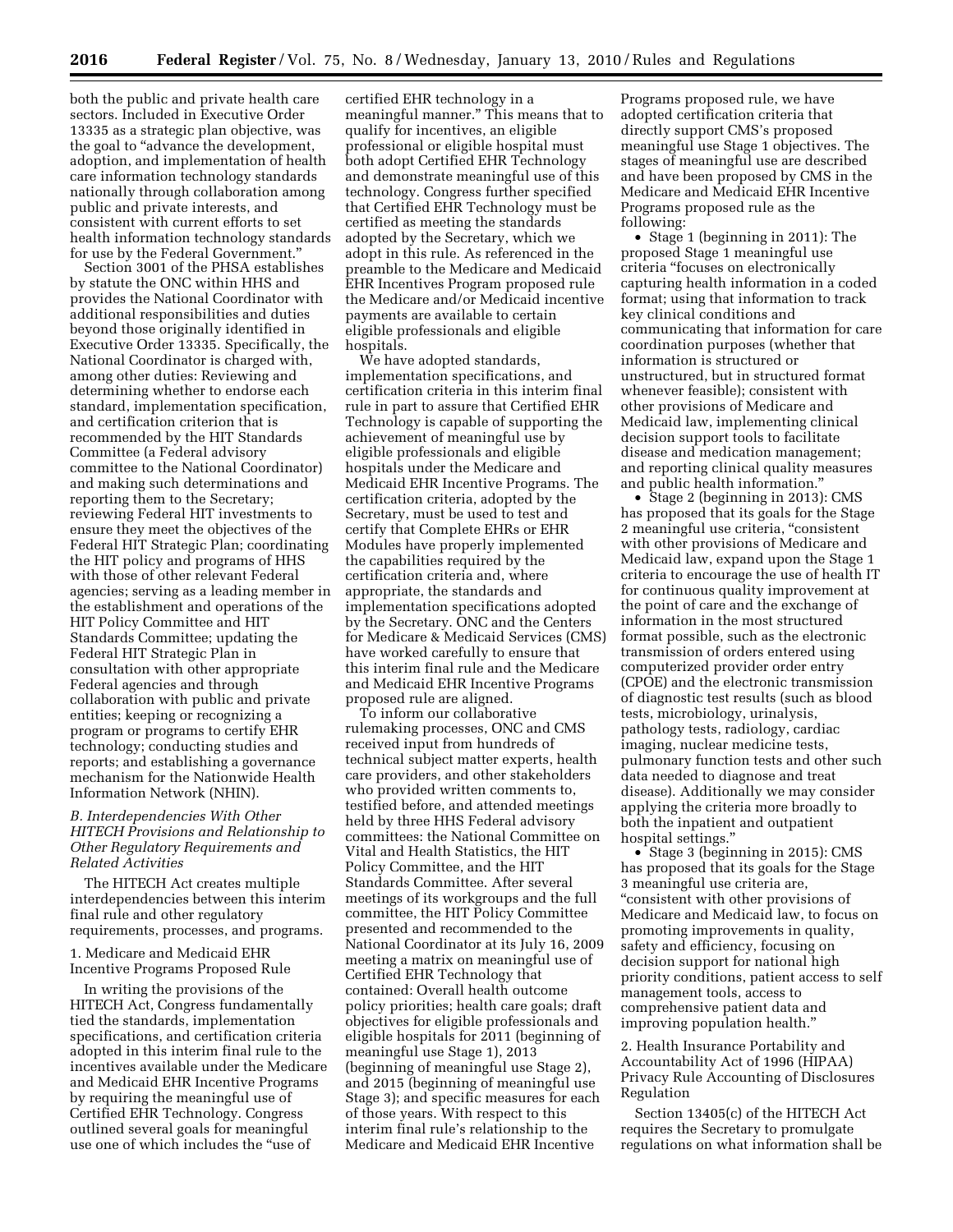collected about disclosures for treatment, payment, or health care operations made ''through an electronic health record'' by a HIPAA covered entity. These regulations, which will be issued by the Secretary through the HHS Office for Civil Rights, must be issued not later than 6 months after the date on which the Secretary adopts standards on accounting for disclosures described in the section  $3002(b)(2)(B)(iv)$  of the PHSA. The certification criterion and standard associated with this requirement and included in this interim final rule are discussed in more detail below in section III $C$  4  $c$ .

3. Previous Recognition of Certification Bodies and New Authority Under the HITECH Act

Among other responsibilities, section 3001(c)(5) of the PHSA expressly requires the National Coordinator, in consultation with the Director of the National Institute of Standards and Technology, to "keep or recognize a program or programs for the voluntary certification of health information technology as being in compliance with applicable certification criteria adopted'' by the Secretary under section 3004. HHS's recognition of certain bodies to conduct HIT certification is not new as a result of the HITECH Act. In August 2006, HHS published two final rules in which CMS and the Office of Inspector General (OIG) promulgated an exception to the physician self-referral prohibition and a safe harbor under the antikickback statute, respectively, for certain arrangements involving the donation of interoperable EHR software to physicians and other health care practitioners or entities (71 FR 45140 and 71 FR 45110, respectively). The exception and safe harbor provide that EHR software will be ''deemed to be interoperable if a certifying body recognized by the Secretary has certified the software no more than 12 months prior to the date it is provided to the [physician/recipient].'' ONC published separately a Certification Guidance Document (CGD) (71 FR 44296) to explain the factors ONC would use to determine whether or not to recommend to the Secretary a body for recognized certification body status. The CGD serves as a guide for ONC to evaluate applications for recognized certification body status and provides the information a body would need to apply for and obtain such status. In section VI of the CGD, ONC notified the public and potential applicants that the recognition process would be formalized through notice and comment rulemaking.

After reviewing the new responsibilities assumed under the

HITECH Act and the additional purpose to which the certification of the HIT is now tied (qualifying for incentive payments) in combination with ONC's current responsibilities under the CGD, we have decided to propose in a separate rulemaking, processes to replace the CGD and establish HIT certification programs as specified by section 3001(c)(5) of the PHSA. We have decided to proceed with a separate notice and comment rulemaking (which we anticipate publishing shortly after this interim final rule) to establish the policies for the certification of HIT and the process a certification body will need to follow to become an authorized certification body, as determined by the National Coordinator.

#### 4. Other HHS Regulatory Actions

a. HIPAA Transactions and Code Sets Standards

The Secretary has previously adopted and modified transactions and code sets standards for HIPAA covered entities. Many of these same covered entities are now also eligible to qualify for incentive payments under the Medicare and Medicaid EHR Incentives Program. As a result, we want to assure that Certified EHR Technology positions these eligible professionals and eligible hospitals to qualify for incentive payments and comply with these transactions and code set standards. Most recently, in August 2008, HHS proposed through two rules (73 FR 49742 and 73 FR 49796) the updating of electronic transaction standards, new transaction standards, and the adoption of International Classification of Diseases (ICD), 10th Revision, Related Health Problems (ICD–10–CM) and ICD, 10th Revision, Procedure Coding System (ICD–10–PSC) code sets to replace the ICD, 9th Revision, Clinical Modifications (ICD–9–CM) Volumes 1 and 2, and the ICD–9–CM Volume 3 code sets, respectively. After reviewing and considering public comments on these proposals, in January 2009, HHS adopted in final rules published at 74 FR 3296 and 74 FR 3328 certain updated transaction standards, new transaction standards, and code sets.

The rules established a timeline for compliance with some of these updated standards and code sets. For example, all HIPAA covered entities are required to comply with ICD–10–CM and ICD– 10–PSC on and after October 1, 2013.

In adopting an initial set of standards and implementation specifications as specified at section 3004(b)(1) of the PHSA, we have taken into account HIPAA transactions and code sets standards and their associated

implementation timetables. We have ensured that our standards and implementation specifications are consistent with the previously adopted HIPAA transactions and code sets standards and with the established implementation timetable. Further, we intend for our future adoption of standards and implementation specifications for meaningful use Stage 2 and Stage 3 to continue to be consistent with the Secretary's adoption and modification of HIPAA transactions and code sets standards and their timeframes for compliance.

#### b. Electronic Prescribing Standards

The Medicare Prescription Drug, Improvement and Modernization Act of 2003 (MMA) provided for, among other things, the Voluntary Prescription Drug Benefit Program. Under that program, electronically transmitted prescriptions and certain other information for covered Part D drugs prescribed for Part D eligible individuals must be sent in a manner that complies with applicable standards that are adopted by the Secretary. The Secretary proposed the first of these standards in a February 2005 rulemaking (70 FR 6256). Subsequently, on June 23, 2006 (71 FR 36020), HHS published an interim final rule that maintained the National Council for Prescription Drug Programs (NCPDP) SCRIPT 5.0 as the adopted standard, but allowed for the voluntary use of a subsequent backward compatible version of the standard, NCPDP SCRIPT 8.1.

As a result of pilot testing of six "initial standards" that had been identified in 2005, the Secretary issued a notice of proposed rulemaking on November 16, 2007 (72 FR 64900) which proposed adoption of certain standards. The Secretary also used this proposed rule to solicit comments regarding the impact of adopting NCPDP SCRIPT 8.1 and retiring NCPDP SCRIPT 5.0. Based on the comments that were received, the Secretary issued a final rule (73 FR 18918) on April 7, 2008 that adopted NCPDP SCRIPT Version 8.1 and retired NCPDP SCRIPT Version 5.0. In adopting an initial set of standards to meet the requirement specified at section 3004(b)(1) of the PHSA, we have taken into account these electronic prescribing standards and ensured that our standards are consistent with them.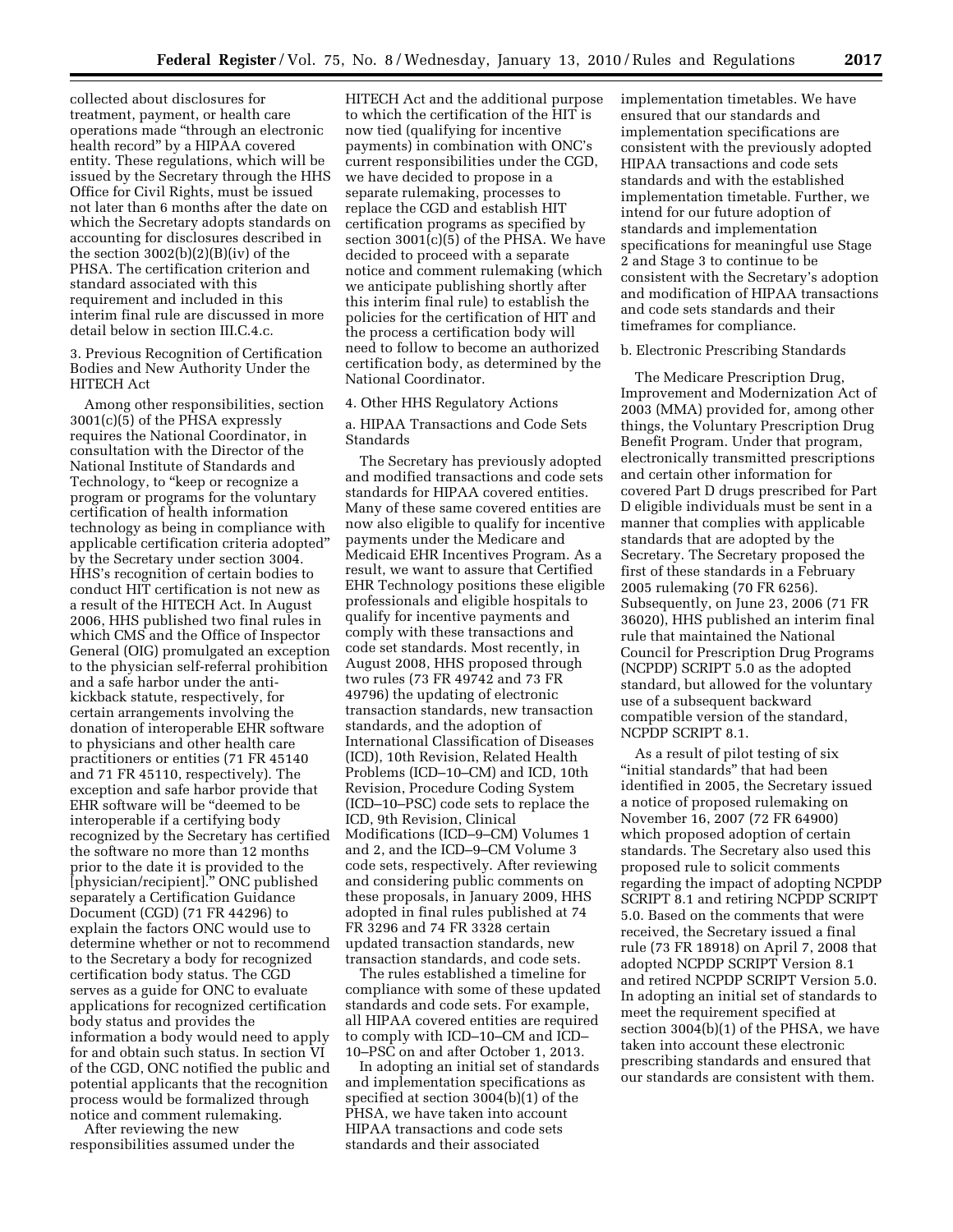*C. Standards, Implementation Specifications, and Certification Criteria Processes Before and After the HITECH Act* 

1. ONC's Processes Prior to the HITECH Act

Prior to the enactment of the HITECH Act, ONC's processes consisted of the "acceptance" and "recognition" of HIT standards, implementation specifications, and certification criteria for the electronic exchange of health information and electronic health records. This prior process and its participants are described in further detail below.

Chartered in 2005, the American Health Information Community (AHIC), a Federal advisory committee, was charged with making recommendations to the Secretary on how to accelerate the development and adoption of HIT. Until its sunset in November 2008, AHIC advanced to the Secretary several recommendations related to standards, implementation specifications, and certification criteria. To structure those recommendations, AHIC identified ''use cases'' to prioritize areas in need of harmonized standards and to enable ONC to guide the work of organizations with specific expertise in those priority areas. A use case provided a description of the activity of stakeholders, a sequence of their actions, and technical specifications for systems and technologies involved when the actors engage in responding to or participating in such activity.

Created in 2005 by the American National Standards Institute (ANSI) under a contract with HHS, the Healthcare Information Technology Standards Panel (HITSP)—a cooperative partnership of more than 500 public and private sector organizations—began its work to take into account AHIC identified use cases, as directed by ONC. HITSP was established for the purpose of harmonizing and integrating a widely accepted and useful set of standards to enable and support interoperability among healthcare software systems and the organizations and entities that utilize the systems. HITSP also became a primary forum for HIT standards harmonization after the Consolidated Health Informatics (CHI) initiative, which began in October 2001 as a collaborative effort to adopt Federal government-wide interoperability standards to be implemented by Federal agencies, was gradually phased out. The CHI initiative adopted several standards that were fed into and reused as part of HITSP's standards harmonization processes. As a result, over the course of its three-year existence, AHIC sought

testimony from HITSP representatives several times on their standards harmonization work in order to inform potential recommendations for the Secretary. In many cases, after a presentation by HITSP, AHIC would make recommendations to the Secretary regarding standards and implementation specifications for recognition. The Secretary would subsequently review those recommendations and determine whether to recognize some or all of the recommended standards and implementation specifications.

Executive Order 13410 (71 FR 51089) acknowledged that the Secretary recognizes interoperability standards for use by certain Federal agencies.<sup>1</sup> This Executive Order also directed those Federal agencies, to the extent permitted by law, to require in their contracts and agreements with certain organizations the use, where available, of health information technology systems and products that meet recognized interoperability standards. Executive Order 13410 was issued on August 28, 2006, to, among other goals, ensure that health care programs administered or sponsored by the Federal government promoted quality and efficient delivery of health care through the use of health information technology. On March 1, 2007, January 23, 2008, and January 29, 2009, HHS published notices in the **Federal Register** (72 FR 9339, 73 FR 3973, 74 FR 3599, respectively) announcing either the Secretary's acceptance or recognition of certain standards and implementation specifications. In an effort to assist with the implementation and adoption challenges associated with recognized standards, the Secretary chose to first ''accept'' and then formally ''recognize'' one year after acceptance, specified standards and implementation specifications. This delay provided Federal agencies with additional time to prepare for Executive Order 13410's directive to "utilize, where available, health information technology systems and products that meet recognized interoperability standards'' when they

implemented, acquired, or upgraded ''health information technology systems used for the direct exchange of health information between agencies and with non-Federal entities.''

The third participant besides AHIC and HITSP that played a role in ONC's prior processes was the Certification Commission for Health Information Technology (CCHIT). Founded in 2004, CCHIT established the first comprehensive process to test and certify EHR technology. After establishing a certification criteria development process that included diverse stakeholders and a voluntary, consensus-based approach, CCHIT began certifying ambulatory EHR technology in 2006. Since 2006, CCHIT has expanded its certification program to include inpatient EHR technology, emergency department EHR technology, as well as its certification criteria for EHR technology to meet specific needs of certain health care providers/ specialists (*e.g.,* cardiovascular, child health). On May 16, 2006, CCHIT presented its 2006 ambulatory EHR certification criteria to AHIC and after considering the criteria, AHIC recommended that the Secretary recognize CCHIT-identified certification criteria for functionality, interoperability, and security.

This recommendation informed the Secretary's decision to recognize the 2006 ambulatory EHR certification criteria for use by recognized certification bodies in conjunction with published final rules for exceptions to the physician self-referral law and safe harbors to the anti-kickback statute for electronic prescribing and EHR software arrangements (71 FR 45140 and 71 FR 45110, respectively). The exception and safe harbor provide that EHR software will be ''deemed to be interoperable if a certifying body recognized by the Secretary has certified the software no more than 12 months prior to the date it is provided to the [physician/ recipient].'' These provisions of the EHR exception and safe harbor anticipated that: (1) HHS would recognize one or more EHR certifying bodies, and (2) HHS would recognize criteria for the certification of EHRs. The **Federal Register** notice (71 FR 44295) describing the Secretary's recognition of these certification criteria was published on August 4, 2006.

Section 3004(b)(2) of the PHSA provides that in adopting an initial set of standards, implementation specifications, and certification criteria in accordance with section 3004(b)(1), the Secretary may adopt those standards, implementation specifications, and certification criteria

<sup>&</sup>lt;sup>1</sup> Executive Order 13410 defines "agency" to mean ''an agency of the Federal Government that administers or sponsors a Federal health care program.'' It also defines ''Federal health care program'' as including ''the Federal Employees Health Benefit Program, the Medicare program, programs operated directly by the Indian Health Service, the TRICARE program for the Department of Defense and other uniformed services, and the health care program operated by the Department of Veterans Affairs.'' For purposes of the Executive Order, ''Federal health care program'' does not include ''State operated or funded federally subsidized programs such as Medicaid, the State Children's Health Insurance Program, or services provided to Department of Veterans' Affairs beneficiaries under 38 U.S.C. 1703.''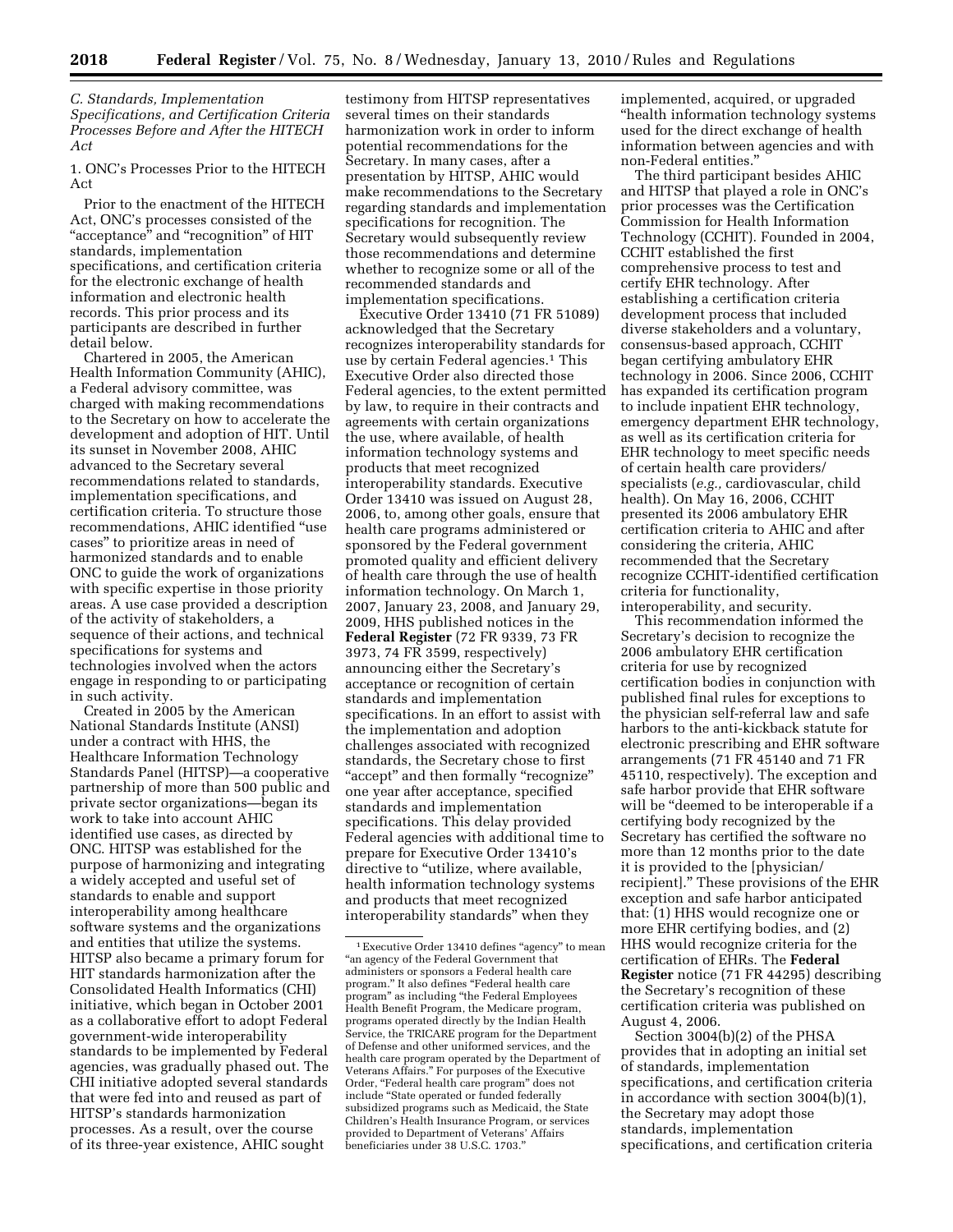that went through the process established by ONC before the date of the enactment of the HITECH Act. We believe that in separately requiring the Secretary to adopt an ''initial set'' of standards, implementation specifications, and certification criteria under section 3004(b)(1) of the PHSA, Congress provided the Secretary with the discretion to adopt standards, implementation specifications, or certification criteria which had not gone through the prior process. As described above, while the prior process included a significant body of work it did not encompass the entirety of the areas Congress requested the Secretary to focus on in the HITECH Act, nor did it envision the policies and capabilities that would be necessary for Certified EHR Technology to meet the proposed definition of meaningful use Stage 1 included in the Medicare and Medicaid EHR Incentive Programs proposed rule. As a result, we have, after considering the input received through the recommendations of the HIT Policy Committee and HIT Standards Committee, adopted an initial set of standards, implementation specifications, and certification criteria to, at a minimum, support the achievement of what is being proposed for meaningful use Stage 1. We have noted in section III of this rule, where applicable, those standards and implementation specifications that were previously accepted or recognized by the Secretary under this prior process and those that were not. Due to our approach of aligning adopted certification criteria with the proposed definition of meaningful use Stage 1, the Secretary has decided not to adopt previously recognized certification criteria developed in 2006 as any of the certification criteria in this interim final rule.

2. HITECH Act Requirements for the Adoption of Standards, Implementation Specifications, and Certification Criteria

With the passage of the HITECH Act, two new Federal advisory committees, the HIT Policy Committee and the HIT Standards Committee, were established as specified in the new sections of the PHSA, 3002 and 3003, respectively. Both are responsible for advising the National Coordinator on different aspects of standards, implementation specifications, and certification criteria and consequently they both have the potential to impact how and when standards, implementation specifications, and certification criteria are adopted by the Secretary. The HIT Policy Committee is responsible for, among other duties, recommending

priorities for standards, implementation specifications, and certification criteria while the HIT Standards Committee is responsible for recommending standards, implementation specifications, and certification criteria for adoption under section 3004 of the PHSA.

Section 3002 of the PHSA directs the HIT Policy Committee to "make policy recommendations to the National Coordinator relating to the implementation of a nationwide health information technology infrastructure.'' Section 3002(b) further specifies the type of policy recommendations expected of the HIT Policy Committee by requiring that the committee focus on ''specific areas of standards development'' and in so doing ''recommend the areas in which standards, implementation specifications, and certification criteria are needed for the electronic exchange and use of health information for purposes of adoption under section 3004.'' Section 3002(b) also requires the HIT Policy Committee, after determining the areas where standards, implementation specifications, and certification criteria are needed (a process and analysis that are likely to occur on a periodic basis), to ''recommend an order of priority for the development, harmonization, and recognition of such standards, specifications, and certification criteria among the areas so recommended.'' After receipt of a recommendation related to a priority order, the National Coordinator is expected to review the priorities identified by the HIT Policy Committee and generally will either accept them as submitted, request adjustments, or reject the priority order in whole or in part. Once the National Coordinator accepts a recommendation for the priority order of standards, implementation specifications, and certification criteria, such priorities will be communicated to the HIT Standards Committee to guide its work. The HIT Policy Committee is charged with making recommendations in at least the following eight areas as specified in section 3002(b)(2)(B) of the PHSA:

(1) Technologies that protect the privacy of health information and promote security in a qualified electronic health record, including for the segmentation and protection from disclosure of specific and sensitive individually identifiable health information with the goal of minimizing the reluctance of patients to seek care (or disclose information about a condition) because of privacy concerns, in accordance with applicable law, and for the use and disclosure of limited data sets of such information;

(2) A nationwide health information technology infrastructure that allows for the electronic use and accurate exchange of health information;

(3) The utilization of a certified electronic health record for each person in the United States by 2014;

(4) Technologies that as a part of a qualified electronic health record allow for an accounting of disclosures made by a covered entity (as defined for purposes of regulations promulgated under section 264(c) of the Health Insurance Portability and Accountability Act of 1996) for purposes of treatment, payment, and health care operations (as such terms are defined for purposes of such regulations);

(5) The use of certified electronic health records to improve the quality of health care, such as by promoting the coordination of health care and improving continuity of health care among health care providers, by reducing medical errors, by improving population health, by reducing health disparities, by reducing chronic disease, and by advancing research and education;

(6) Technologies that allow individually identifiable health information to be rendered unusable, unreadable, or indecipherable to unauthorized individuals when such information is transmitted in the nationwide health information network or physically transported outside of the secured, physical perimeter of a health care provider, health plan, or health care clearinghouse;

(7) The use of electronic systems to ensure the comprehensive collection of patient demographic data, including, at a minimum, race, ethnicity, primary language, and gender information; and

(8) Technologies that address the needs of children and other vulnerable populations.

The HIT Policy Committee is also authorized at 3002(b)(2)(C) to consider other areas to make recommendations such as the "appropriate uses of a nationwide health information infrastructure, including [for] \* \* \* collection of quality data and public reporting," "telemedicine," and ''technologies that help reduce medical errors.''

Section 3003 of the PHSA directs the HIT Standards Committee to ''recommend to the National Coordinator standards, implementation specifications, and certification criteria for the electronic exchange and use of health information for purposes of adoption under section 3004.'' It also established that the HIT Standards Committee must recommend standards, implementation specifications, and certification criteria they have developed, harmonized, or recognized. We note that in section 3003(b)(2), the HIT Standards Committee is also expressly permitted to recognize harmonized or updated standards from other entities and as a result, we expect the HIT Standards Committee to, where appropriate, consider the standards, implementation specifications, and certification criteria from various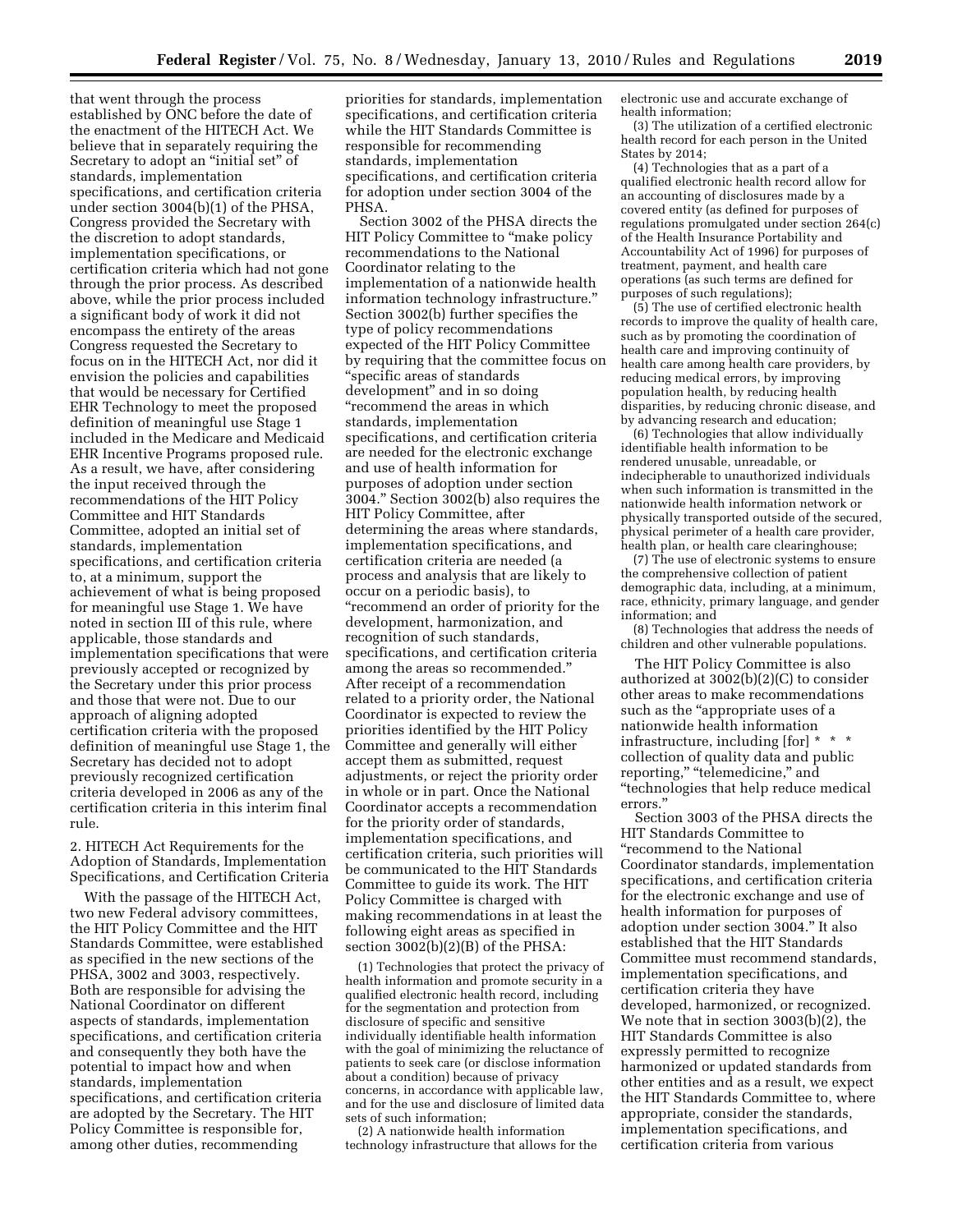entities for recommendation to the National Coordinator. We expect that in determining whether to recognize harmonized or updated standards from other entities, the HIT Standards Committee will look to entities such as HITSP and the National Quality Forum (NQF). Additionally, section 3003(a) requires the HIT Standards Committee to focus on and make recommendations to the National Coordinator on the eight areas in section 3002(b)(2)(B) listed above. The HIT Standards Committee is required to update their recommendations and make new recommendations as appropriate, including in response to a notification sent under section 3004(a)(2)(B) of the PHSA.

Section 3004 of the PHSA redefines how the Secretary adopts standards, implementation specifications, and certification criteria.

• Section 3004(b)(1) of the PHSA requires a one-time action by the Secretary to adopt an initial set of standards, implementation specifications, and certification criteria. This interim final rule has been published to meet the requirements in section 3004(b)(1).

• Section 3004(a) of the PHSA defines a process whereby an obligation is imposed on the Secretary to review standards, implementation specifications, and certification criteria and identifies the procedures for the Secretary to follow to determine whether to adopt any grouping of standards, implementation specifications, or certification criteria included within National Coordinatorendorsed recommendations. The specific elements of the process related to section 3004(a) will be described in greater detail below.

• Section 3004(b)(3) of the PHSA entitled ''subsequent standards activity'' states that the ''Secretary shall adopt additional standards, implementation specifications, and certification criteria as necessary and consistent'' with the schedule published by the HIT Standards Committee. While we intend to consistently seek the insights and recommendations of the HIT Standards Committee, we note that section 3004(b)(3) provides the Secretary with the authority and discretion to adopt standards, implementation specifications, and certification criteria without having first received a National Coordinator-endorsed HIT Standards Committee recommendation.

Under section 3004(a) when a recommendation regarding a standard, implementation specification, or certification criterion is made by the HIT Standards Committee to the

National Coordinator, a time limited statutory process is triggered. First, after receiving a recommendation from the HIT Standards Committee, the National Coordinator must review and determine whether to endorse the recommendation as well as report such determination to the Secretary. Upon receipt of an ''endorsed recommendation,'' the Secretary is required to consult with representatives of other relevant Federal agencies to review the standards, implementation specifications, or certification criteria and determine whether to propose their adoption. The Secretary is required to publish all determinations in the **Federal Register**. If the Secretary determines to propose the adoption of standards, implementation specifications, or certification criteria, the Secretary is permitted to adopt any grouping of standards, implementation specifications, or certification criteria. On the other hand, if the Secretary determines not to propose the adoption of any grouping of standards, implementation specifications, or certification criteria, the Secretary must notify the National Coordinator and the HIT Standards Committee in writing of such determination and the reasons for not proposing their adoption.

The HIT Standards Committee issued recommendations to the National Coordinator on August 20, 2009, and updated those recommendations on September 15, 2009. In fulfilling the duties under section 3001(c)(1)(A) and (B), the National Coordinator reviewed the recommendations made by the HIT Standards Committee and issued a determination endorsing several recommendations for the Secretary's consideration. As specified in section 3004(a)(3), this interim final rule also serves as the Secretary's formal publication of the determinations made regarding the National Coordinatorendorsed recommendations.

#### *D. Future Updates to Standards, Implementation Specifications, and Certification Criteria*

The initial set of standards, implementation specifications, and certification criteria adopted in this interim final rule marks the beginning of what we expect to be an iterative approach to enhancing the interoperability, functionality, utility, and security of HIT. A number of factors including maturity, prevalence in the market, and implementation complexity informed our adoption of the standards, implementation specifications, and certification criteria included in this interim final rule.

Our approach to the adoption of standards, implementation specifications, and certification criteria is pragmatic, but forward looking. While a high-level of interoperability nationwide will take time and be challenging, we believe that the HITECH Act has generated a significant amount of momentum and interest in meeting the challenges that lie ahead.

We recognize that interoperability and standardization can occur at many different levels. For example, one organization may use an information model to describe patient demographic information as (PatientAge, PatientSex, StreetAddress), while another may describe similar demographic information in a different way (DateOfBirth, Gender, City/State). To achieve interoperability at this information level, these information models would need to be harmonized into a consistent representation.

In other cases, organizations may use the same information model, but use different vocabularies or code sets (for example, Systematized Nomenclature of Medicine Clinical Terms (SNOMED CT®) or ICD9–CM) within those information models. To achieve interoperability at this level, standardizing vocabularies, or mapping between different vocabularies (using tools like Unified Medical Language System (UMLS)) may be necessary. For some levels, (such as the network transport protocol), an industry standard that is widely used (*e.g.*, Transmission Control Protocol (TCP) and the Internet Protocol (IP), (TCP/IP)) will likely be the most appropriate. Ultimately, to achieve semantic interoperability, we anticipate that multiple layers—network transportation protocols, data and services descriptions, information models, and vocabularies and code sets—will need to be standardized and/or harmonized to produce an inclusive, consistent representation of the interoperability requirements. We anticipate using a harmonization process that will integrate different representations of health care information into a consistent representation and maintain and update that consistent representation over time. For an information model, this process could include merging related concepts, adding new concepts, and mapping concepts from one representation of health care information to another. Similar processes to support standardization of data and services descriptions and vocabularies and codes sets may also be needed.

We also recognize that a sustainable and incremental approach to the adoption of standards will require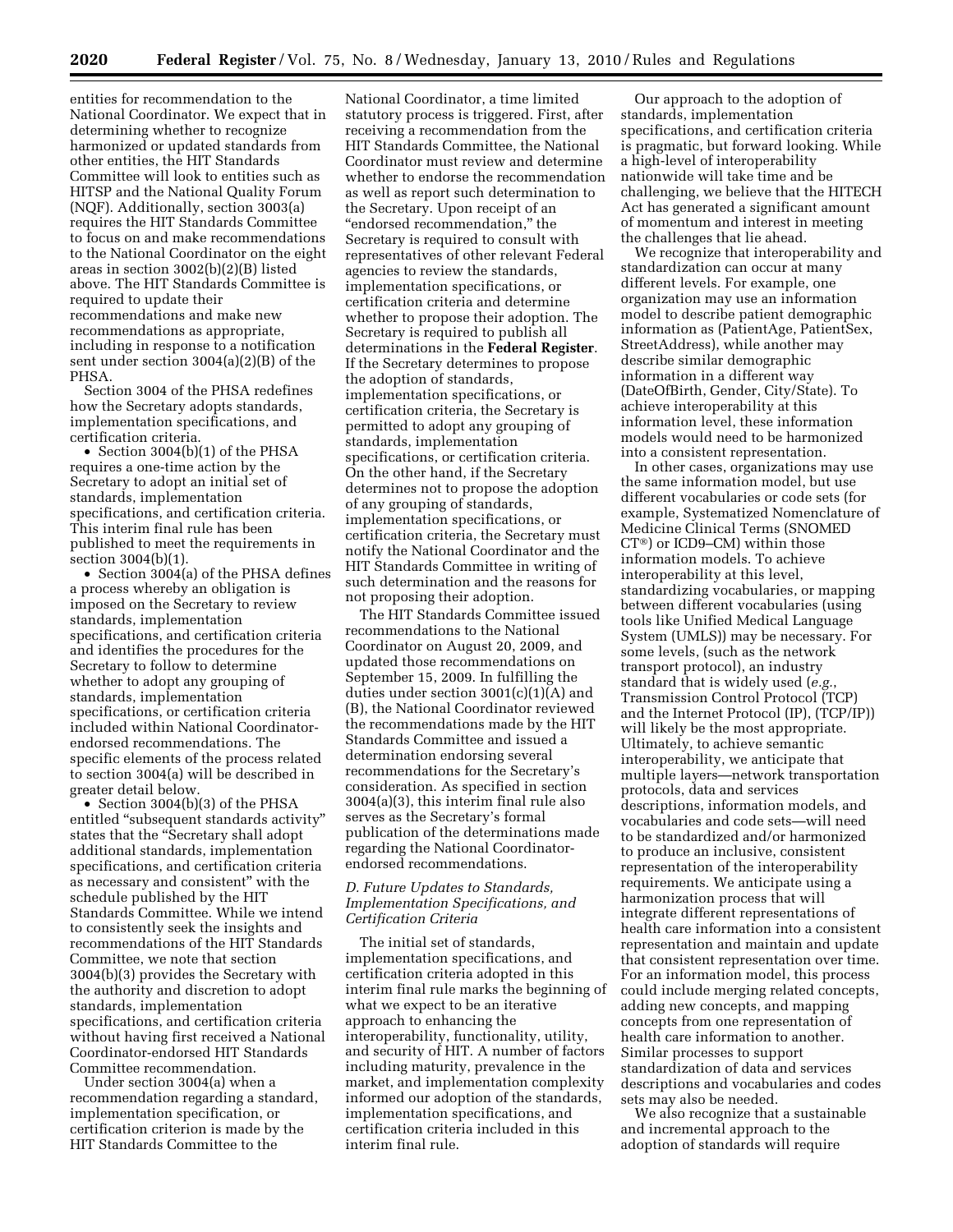processes for harmonizing both current and future standards. This will allow us to incrementally update our initial set of standards, implementation specifications, and certification criteria and provide a framework to maintain them. Our decision to adopt such updates will be informed and guided by recommendations from the HIT Policy Committee, HIT Standards Committee, public comment, industry readiness, and future meaningful use goals and objectives established for the Medicare and Medicaid EHR Incentive Programs. As a result, we expect, unless otherwise necessary, to adopt standards, implementation specifications, and certification criteria synchronously with and to support a transition to the next stage of meaningful use in the Medicare and Medicaid EHR Incentive Programs. In doing so, we also anticipate increasing the level of specificity we provide related to standards, implementation specifications, and certification criteria as well as phasing out certain alternative standards that HIT.

have been adopted in this initial set. Furthermore, we anticipate that the requirements for meaningful use will become more demanding over time, and consequently that Certified EHR Technology will need to include greater capabilities as well as the ability to exchange electronic health information in a variety of circumstances with many different types of health information technology. Finally, as will be discussed in more detail in the HIT Certification Programs proposed rule, it is possible that the certification programs

established by the National Coordinator could certify other types of HIT, perhaps related to certain specialty products and personal health records. In order for that

**II. Overview of the Interim Final Rule**  We are adding a new part, part 170, to title 45 of the Code of Federal

Regulations (CFR) to adopt the initial set

specifications, and certification criteria required by section 3004(b)(1) of the PHSA. We describe the standards, implementation specifications, and certification criteria adopted by the Secretary and the factors that contributed to their adoption. We anticipate that adopted standards, implementation specifications, and certification criteria will be used to prepare Complete EHRs and EHR Modules for testing and certification. In turn, eligible professionals and eligible

to occur, specific standards, implementation specifications, and certification criteria related to those types of HIT would need to be developed and adopted.

of standards, implementation

The term *standard* is used in many different contexts and for many different purposes. The HITECH Act did not define or provide a description of the term, standard, or how it should be used in relation to HIT. As a result, we looked to other sources to inform our definition for the term.

As specified in the HIPAA Rules, standard is defined at 45 CFR 160.103 to mean ''a rule, condition, or requirement: (1) Describing the following information for products, systems, services or practices: (i) Classification of components. (ii) Specification of materials, performance, or operations; or (iii) Delineation of procedures; or (2) With respect to the privacy of individually identifiable health information.'' This definition includes important concepts that we believe are applicable and appropriate for this interim final rule and we have included these concepts in our definition of standard. Other definitions or descriptions of the term standard include ''an established policy on a particular practice or method;" "a set of instructions for performing operations or functions;'' or ''a published statement on a topic specifying the characteristics, usually measurable, that must be satisfied or achieved to comply with the standard."<sup>2</sup>

We believe the types of standards envisioned by Congress in the HITECH Act that would be most applicable to

HIT are standards that are technical, functional, or performance-based. For example, a technical standard could specify that the structure of a message containing a patient's blood test results must include a header, the type of test performed, and the results, and further, that message must always be put in that sequence and be 128 bits long; a functional standard could specify certain actions that must be consistently accomplished by HIT such as recording the date and time when an electronic prescription is transmitted; and a performance standard could specify certain operational requirements for HIT such as being able to properly identify a drug-allergy contraindication 99.99% of the time for patient safety purposes. With this in mind, we have chosen to define standard to mean: a technical, functional, or performance-based rule, condition, requirement, or specification that stipulates instructions, fields, codes, data, materials, characteristics, or actions.

#### 2. Definition of Implementation Specification

The term *implementation specification* is defined at 45 CFR 160.103 of the HIPAA Rules as ''specific requirements or instructions for implementing a standard.'' We believe that this definition conveys accurately the meaning of the term as used in the HITECH Act, which seeks consistency between these implementation specifications and those adopted under HIPAA. Moreover, the concept it applies complements the definition of standard adopted in this interim final rule. Additionally, this definition is straightforward, easy to understand, and is otherwise consistent with our goals. We have therefore adopted the HIPAA regulatory definition of implementation specification without modification.

### 3. Definition of Certification Criteria

The term *certification criteria* is described at section 3001(c)(5)(B) of the PHSA to mean "with respect to standards and implementation specifications for health information technology, criteria to establish that the technology meets such standards and implementation specifications.'' We have incorporated this description into our definition of certification criteria described below and expanded it to also address how the term is used in various parts of the HITECH Act. The definition consequently encompasses more than just certification criteria that establish technology meets ''standards and implementation specifications.'' In support of meaningful use, for instance, there are many other capabilities

hospitals that wish to position themselves to achieve the requirements of meaningful use Stage 1, once finalized, could adopt and implement Certified EHR Technology. In drafting this interim final rule, we considered the input of the National Committee on Vital and Health Statistics, the HIT Policy Committee, and the HIT Standards Committee and the public comments received by each committee. We invite public comment on this interim final rule and have posed several questions on topics for which we are interested in receiving specific public comment.

#### **III. Section-By-Section Description of the Interim Final Rule**

#### *A. Applicability—§ 170.101*

This part establishes the applicable standards, implementation specifications, and certification criteria that must be used to test and certify

#### *B. Definitions—§ 170.102*

#### 1. Definition of Standard

<sup>2</sup>This last definition is referenced in Federal Information Processing Standards 201.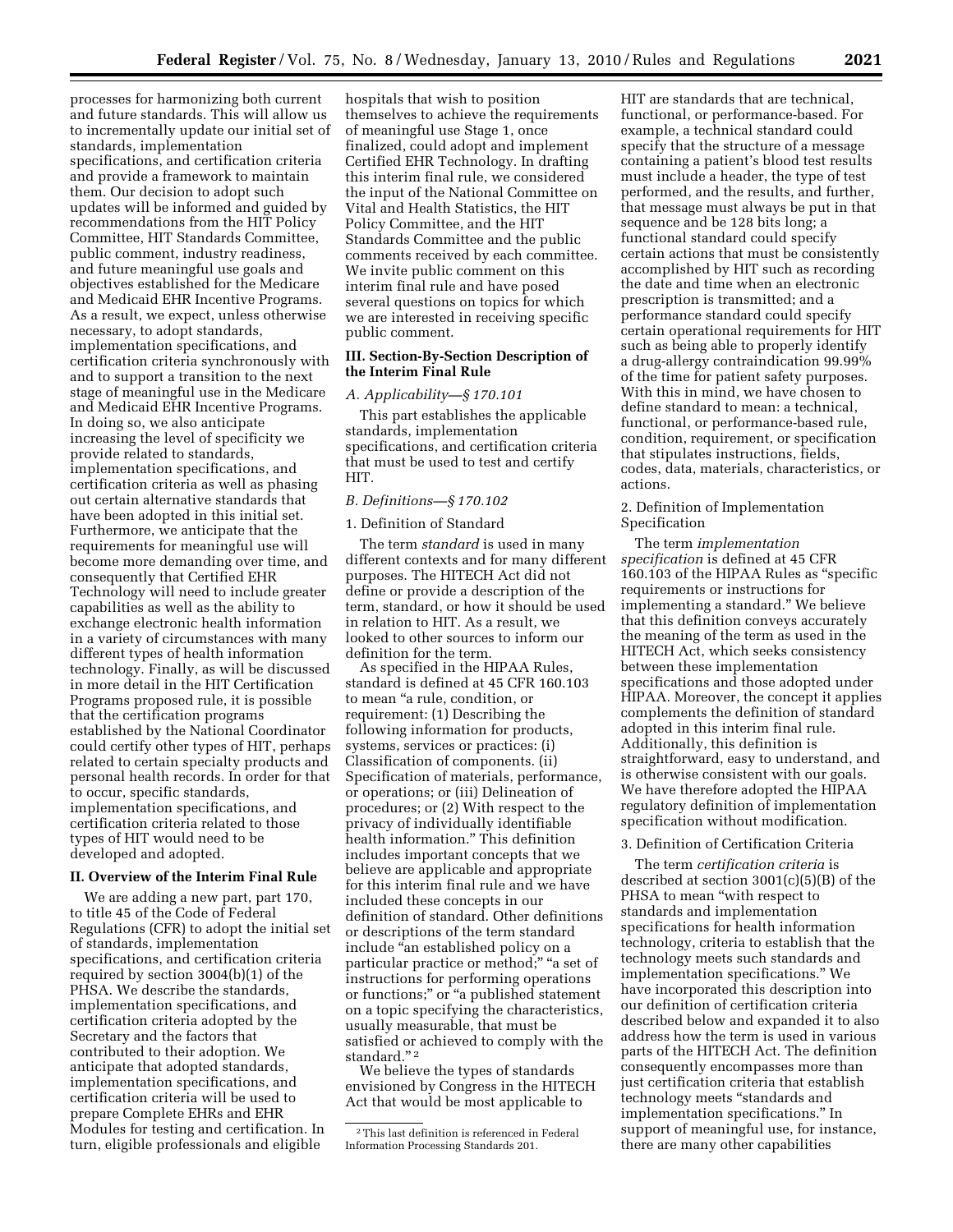Certified EHR Technology will need to provide under the HITECH Act even though such capabilities do not require a particular standard or implementation specification. As a result, we believe that it is critical for these capabilities to be tested and certified too. To do otherwise would potentially make it difficult for eligible professionals and eligible hospitals to know whether the Certified EHR Technology they have adopted and implemented will support their achievement of meaningful use. For example, if we did not require a certification criterion for medication reconciliation, a proposed meaningful use Stage 1 objective, Certified EHR Technology under this scenario would not provide any assurance to an eligible professional or eligible hospital that the proposed meaningful use Stage 1 requirement could be met. On the other hand, by adopting a certification criterion for medication reconciliation in this interim final rule, eligible professionals and eligible hospitals can be assured that once they adopt and implement Certified EHR Technology, it includes, at a minimum, the medication reconciliation capabilities required to support their achievement of the proposed meaningful use Stage 1 requirement.

For these reasons we have defined the term certification criteria to encompass both the statutory description and the statutory use of the term. The definition consequently also includes other certification criteria that are not directly tied to establishing that health information technology has met a standard or implementation specification. We have therefore defined certification criteria to mean: criteria: (1) To establish that health information technology meets applicable standards and implementation specifications adopted by the Secretary; or (2) that are used to test and certify that health information technology includes required capabilities.

#### 4. Definition of Qualified Electronic Health Record (EHR)

*Qualified EHR* is defined at section 3000(13) of the PHSA as ''an electronic record of health-related information on an individual that: (A) Includes patient demographic and clinical health information, such as medical history and problem lists; and (B) has the capacity: (i) To provide clinical decision support; (ii) to support physician order entry; (iii) to capture and query information relevant to health care quality; and (iv) to exchange electronic health information with, and integrate such information from other sources.'' We have adopted the statutory

definition of Qualified EHR without modification.

#### 5. Definition of EHR Module

We have defined the term *EHR Module* to mean any service, component, or combination thereof that can meet the requirements of at least one certification criterion adopted by the Secretary. Examples of EHR Modules include, but are not limited to, the following:

• An interface or other software program that provides the capability to exchange electronic health information;

• An open source software program that enables individuals online access to certain health information maintained by EHR technology;

• A clinical decision support rules engine;

• A software program used to submit public health information to public health authorities; and

• A quality measure reporting service or software program.

While the use of EHR Modules may enable an eligible professional or eligible hospital to create a combination of products and services that, taken together, meets the definition of Certified EHR Technology, this approach carries with it a responsibility on the part of the eligible professional or eligible hospital to perform additional diligence to ensure that the certified EHR Modules selected are capable of working together to support the achievement of meaningful use. In other words, two certified EHR Modules may provide the additional capabilities necessary to meet the definition of Certified EHR Technology, but may not integrate well with each other or with the other EHR technology they were added to. As a result, eligible professionals and eligible hospitals that elect to adopt and implement certified EHR Modules should take care to ensure that the certified EHR Modules they select are interoperable and can properly perform in their expected operational environment.

#### 6. Definition of Complete EHR

The term *Complete EHR* is used to mean EHR technology that has been developed to meet all applicable certification criteria adopted by the Secretary. We believe this definition helps to create a clear distinction between a Complete EHR, an EHR Module, and Certified EHR Technology. The term Complete EHR is not meant to limit the capabilities that a Complete EHR can include. Rather, it is meant to encompass EHR technology that can perform all of the applicable capabilities required by certification criteria adopted by the Secretary and distinguish it from EHR technology that cannot perform those capabilities. We fully expect some Complete EHRs to have capabilities beyond those addressed by certification criteria adopted by the Secretary.

#### 7. Definition of Certified EHR Technology

*Certified EHR Technology* is defined at section 3000(1) of the PHSA as ''a qualified electronic health record that is certified pursuant to section 3001(c)(5) as meeting standards adopted under section 3004 that are applicable to the type of record involved.'' In this interim final rule, we have slightly revised the definition of Certified EHR Technology to make it more consistent with the initial standards, implementation specifications, and certification criteria that are being adopted. Certification criteria focus on the capabilities of Complete EHRs or EHR Modules and consequently, Certified EHR Technology should be defined in accordance with that approach. We believe defining Certified EHR Technology in that manner will provide greater clarity and meaning for this interim final rule. We have defined Certified EHR

Technology to mean:

A Complete EHR or a combination of EHR Modules, each of which:

(1) Meets the requirements included in the definition of a Qualified EHR; and

(2) has been tested and certified in accordance with the certification program established by the National Coordinator as having met all applicable certification criteria adopted by the Secretary.

To clarify the meaning of ''applicable certification criteria'' in this definition's second part, we note that Congress indicated their expectation that different types of HIT would be certified. Congress elaborated on this expectation with a parenthetical in the statutory definition, which references two examples, "an ambulatory electronic health record for office-based physicians'' and ''an inpatient hospital electronic health record for hospitals.'' For a variety of reasons, including that certain proposed meaningful use Stage 1 objectives only apply to an eligible professional or eligible hospital and that these two types of health care providers require different capabilities from Certified EHR Technology, we have adopted specific certification criteria that are only "applicable" to Complete EHRs or EHR Modules designed for use in an ambulatory setting (*e.g.*, by eligible professionals) or an inpatient setting (*e.g.*, by eligible hospitals). We indicate in Table 1, and in the regulation text below, which certification criteria apply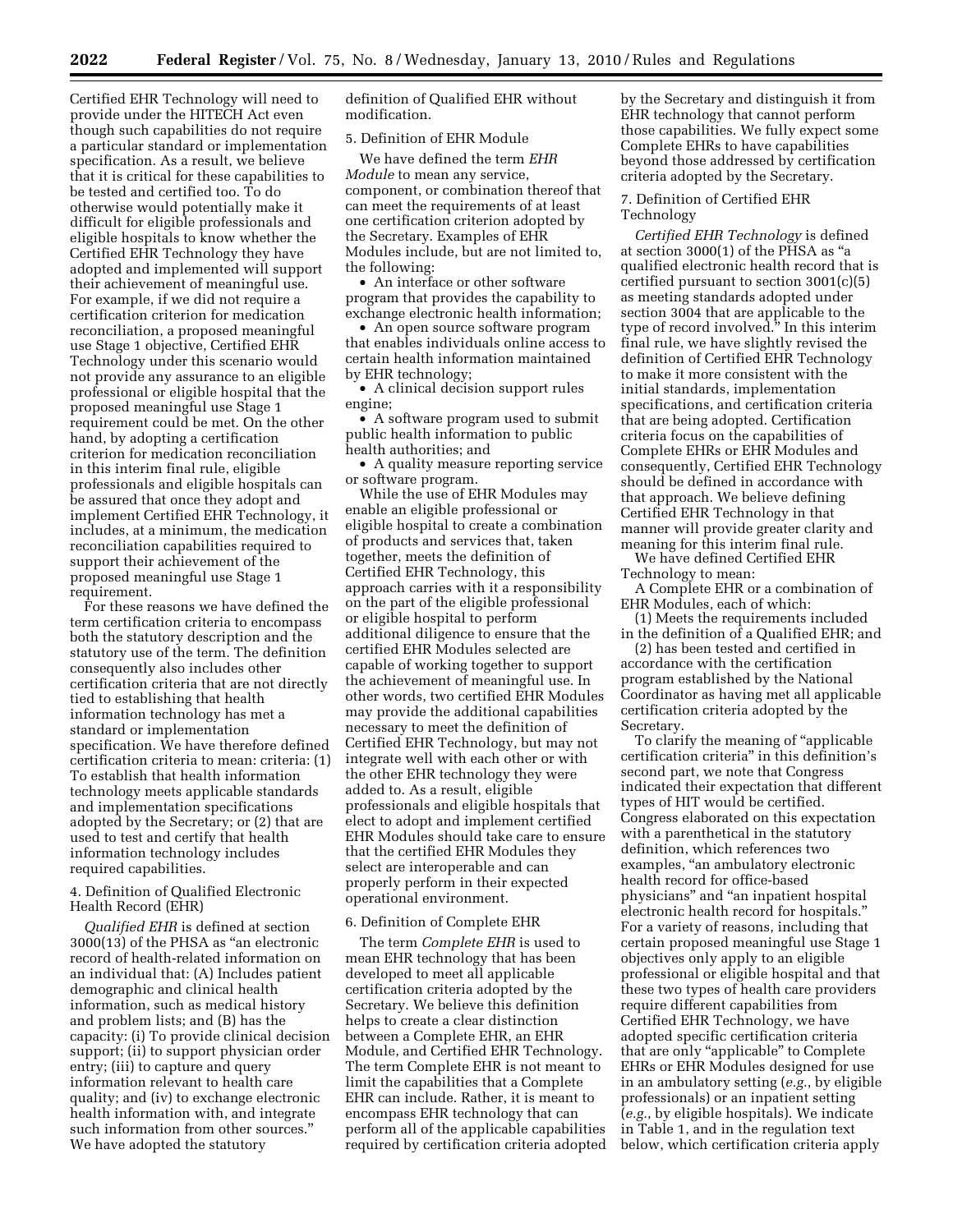solely to Complete EHRs or EHR Modules designed for use in an ambulatory setting or an inpatient setting. For example, we do not expect Certified EHR Technology that is adopted and implemented by an eligible professional to include the capability to create an electronic copy of discharge instructions. We do, however, expect Certified EHR Technology that is adopted and implemented by an eligible hospital to include this capability.

We believe that by adding the word "technology" after "EHR," Congress intended to convey an expectation that rather than adopt a complete, all-in-one solution, eligible professionals and eligible hospitals would likely adopt and implement some number of technological components or EHR Modules to extend the useful life of their legacy EHR technology or other HIT that may not provide all of the capabilities necessary to achieve meaningful use.

In the early stages of the Medicare and Medicaid EHR Incentive Programs, we expect most eligible professionals and many eligible hospitals to opt for a Complete EHR that has met the definition of Certified EHR Technology. However, with the future in mind, and to address those eligible providers and eligible hospitals that may decide to implement their own Complete EHRs or EHR Modules, we have adopted a definition of Certified EHR Technology that we believe is flexible enough to account for innovations in an industry that continues to rapidly evolve. Additionally, we believe this definition of Certified EHR Technology will lead to a more competitive marketplace and allow those who adopt HIT to choose from a variety of offerings ranging from subscription services, to vendor-based products, to open source products. An innovative and competitive HIT marketplace needs to exist much like the marketplace for consumer electronics, where, for the purpose of setting up a home theater, a television, DVD player, and stereo system can be purchased from three different manufacturers, from a single manufacturer, or as a complete system from one manufacturer.

To that end, we believe that it will be common in the near future for Certified EHR Technology to be assembled from several replaceable and swappable EHR Modules. For example, an EHR Module specifically designed to enable electronic health information exchange may be implemented for the purposes of interoperability and participation in a health information organization, regional health information organization, or some other consortium

whose purpose is to enable the electronic exchange of health information. As another example, a subscription to an application service provider (ASP) for electronic prescribing could be an EHR Module and used to help meet the definition of Certified EHR Technology provided that the electronic prescribing capability the ASP enables has been tested and certified.

As long as each EHR Module has been separately tested and certified in accordance with the certification program established by the National Coordinator (which will be discussed in a future rulemaking) to all of the applicable certification criteria adopted by the Secretary, a proper combination of certified EHR Modules could meet the definition of Certified EHR Technology. To clarify, we are not requiring the certification of combinations of certified EHR Modules, just that the individual EHR Modules combined have each been certified to all applicable certification criteria in order for such a "combination" to meet the definition of Certified EHR Technology.

The following are examples of Certified EHR Technology:

• A complete EHR that is tested and certified to all applicable certification criteria.

• The combination of three certified EHR modules that include all of the capabilities required by all applicable certification criteria. (We note that in this circumstance it is the user's responsibility to determine whether the combination of these three certified EHR Modules would meet all of the applicable certification criteria necessary to meet the definition of Certified EHR Technology.)

The following are examples of what would not meet the definition of Certified EHR Technology:

• Complete EHRs that have not been tested and certified in accordance with the certification program established by the National Coordinator even though it may be claimed that such technology provides the same capabilities as those required by adopted certification criteria.

• The combination of three certified EHR modules that do not include all of the capabilities required by all applicable certification criteria. That is, if these three certified EHR modules were purchased by an eligible professional and none of them included the capability to electronically prescribe, the combination of these three modules would not be a proper combination of certified EHR Modules and would not meet the definition of Certified EHR Technology.

It is important to note that the capabilities included in the definition of Qualified EHR set the floor for the capabilities that Certified EHR Technology must include. For example, the definition of Qualified EHR does not require capabilities related to privacy and security; however, the Secretary has adopted certification criteria for privacy and security. Therefore, where the Secretary has adopted certification criteria that require capabilities beyond those specified in the definition of a Qualified EHR, a Complete EHR or EHR Module will need to be tested and certified to those adopted certification criteria in order for the definition of Certified EHR Technology to be met.

#### 8. Definition of Disclosure

We define *disclosure* in this interim final rule to have the same meaning specified at 45 CFR 160.103—''the release, transfer, provision of access to, or divulging in any other manner of information outside the entity holding the information.'' As previously mentioned, once the Secretary adopts a standard on accounting for disclosures described in section 3002(b)(2)(B)(iv) of the PHSA, the Secretary through the HHS Office for Civil Rights, is required to modify (no later than 6 months after the date on which the Secretary adopts standards on accounting for disclosures) the HIPAA Privacy Rule at 45 CFR 164.528 to require that HIPAA covered entities account for disclosures related to treatment, payment, and health care operations made through an electronic health record and to identify in the regulations the information that shall be collected about each of the disclosures.

#### *C. Initial Set of Standards,*

*Implementation Specifications, and Certification Criteria §§ 170.202, 170.205, 170.210, 170.302, 170.304, 170.306* 

The sections below describe the initial set of standards, implementation specifications, and certification criteria adopted by the Secretary to support, in part, the achievement of meaningful use Stage 1 (which begins in 2011). The standards, implementation specifications, and certification criteria adopted are meant to serve as the basis for the testing and certification of Complete EHRs and EHR Modules and they should in no way be misconstrued as additional detailed requirements for meaningful use Stage 1 itself. In order to prevent confusion, we believe it is necessary to make clear that the standards, implementation specifications, and certification criteria adopted by the Secretary in this interim final rule apply to, and establish the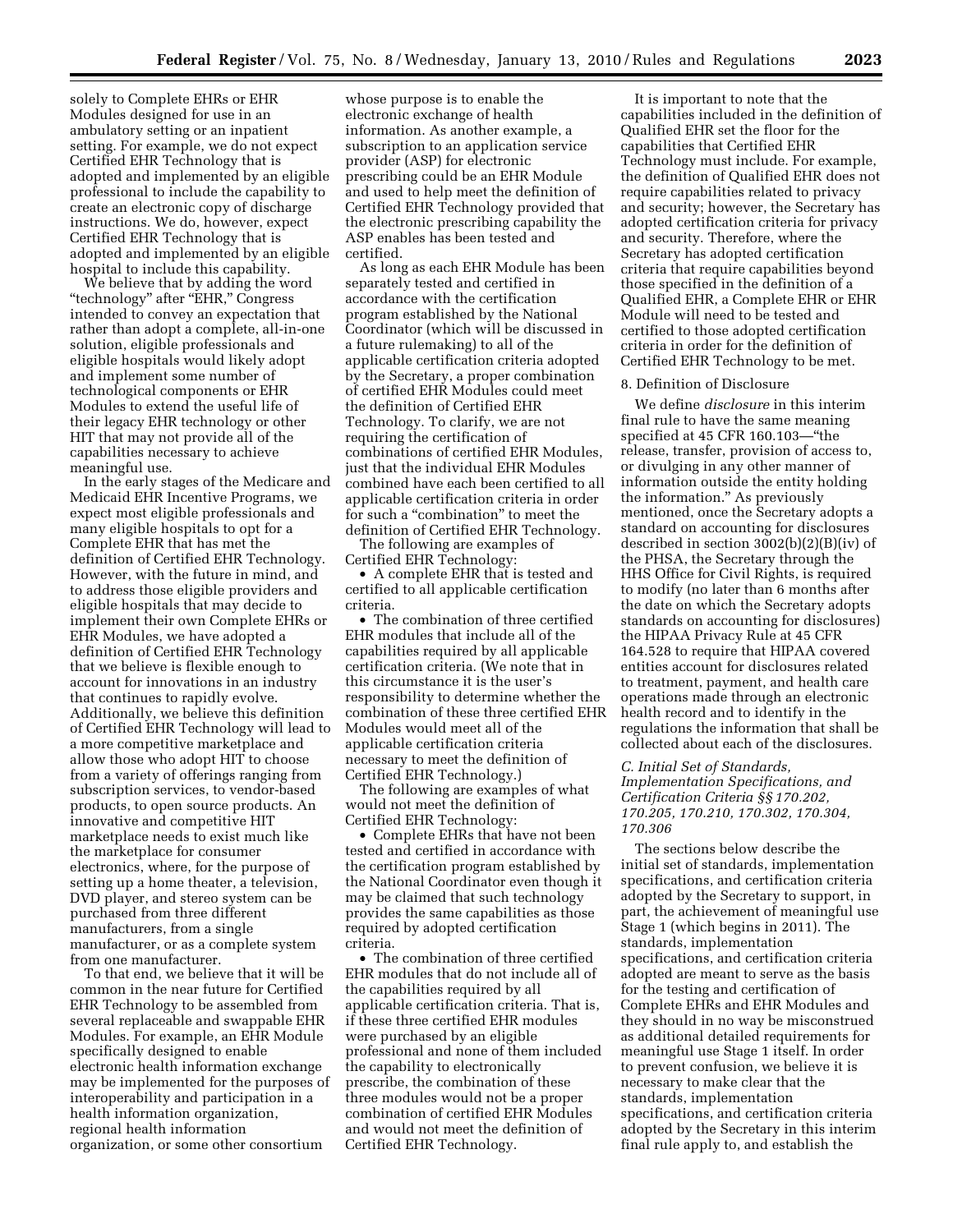required capabilities for, Certified EHR Technology. These criteria do not establish requirements for health care providers, such as eligible professionals or eligible hospitals to follow. Because certification criteria describe both the required capabilities Certified EHR Technology must include and, where applicable, the standard(s) that must be used by those capabilities, we discuss adopted certification criteria first. Table 1 below displays the certification criteria we have adopted. Next we discuss adopted standards and the purposes for their use. Tables 2A and 2B include the standards referenced by adopted certification criteria for a particular exchange or privacy or security purpose. Lastly we discuss our approach to implementation specifications.

To guide our approach to adopting the standards, implementation specifications, and certification criteria below, we established the following goals:

• Promote interoperability and where necessary be specific about certain content exchange and vocabulary standards to establish a path forward toward semantic interoperability;

• Support the evolution and timely maintenance of adopted standards;

• Promote technical innovation using adopted standards;

• Encourage participation and adoption by all vendors, including small businesses;

• Keep implementation costs as low as reasonably possible;

• Consider best practices, experiences, policies, frameworks, and the input of the HIT Policy Committee and HIT Standards Committee in current and future standards;

• Enable mechanisms such as the NHIN to serve as a test-bed for innovation and as an open-source reference implementation of best practices; and

• To the extent possible, adopt standards that are modular and not interdependent. For example, an adopted vocabulary standard would not be tied to a particular content exchange standard (*e.g.,* the adoption of Current Procedural Terminology (CPT®) Fourth Edition (CPT–4) codes would not require or preclude the use of a particular patient summary record standard such as the continuity of care document (CCD) or continuity of care record (CCR)).

#### 1. Adopted Certification Criteria

At its July 16, 2009 and August 14, 2009 meetings, the HIT Policy Committee made recommendations to the National Coordinator on policies for

meaningful use and the certification of HIT, which the National Coordinator has considered. For the purposes of this interim final rule and the adoption of an initial set of certification criteria, we believe that the meaningful use matrix recommended by the HIT Policy Committee as modified in the Medicare and Medicaid EHR Incentive Programs proposed rule provides a logical way to structure our presentation of adopted certification criteria. Furthermore, we found the following recommendations on certification from the HIT Policy Committee to be particularly informative for the scope of this interim final rule and our approach to adopting certification criteria—that certification should focus on meaningful use and be leveraged to improve security, privacy, and interoperability. We agree that for this initial set of certification criteria, supporting the achievement of meaningful use Stage 1, as proposed in the Medicare and Medicaid EHR Incentive Programs proposed rule, is a foremost priority. As a result, we have adopted, based in part on the HIT Policy Committee's recommendation, an initial set of certification criteria to support the achievement by eligible professionals and eligible hospitals of meaningful use Stage 1, as proposed in the Medicare and Medicaid EHR Incentive Programs proposed rule.

The meaningful use matrix recommended by the HIT Policy Committee, a revised form of which CMS has included in the Medicare and Medicaid EHR Incentive Programs proposed rule, includes overall health outcome policy priorities and health care goals that are the same for eligible professionals and eligible hospitals. The health outcome policy priorities identified in the Medicare and Medicaid EHR Incentive Programs proposed rule are: ''Improving quality, safety, efficiency, and reducing health disparities; engage patients and families in their health care; improve care coordination; improve population and public health; and ensure adequate privacy and security protections for personal health information.'' For each policy priority, there are also associated health care goals which are described in more detail in the Medicare and Medicaid EHR Incentive Programs proposed rule.

The health care goals served as the bases for the proposed specific meaningful use Stage 1 objectives for eligible professionals and eligible hospitals set forth in the Medicare and Medicaid EHR Incentive Programs proposed rule. We have consequently used the proposed objectives in the Medicare and Medicaid EHR Incentive

Programs proposed rule to identify the initial set of certification criteria adopted in this interim final rule and have linked the certification criteria to these objectives.

Many of the proposed meaningful use Stage 1 objectives are exactly the same for eligible professionals and eligible hospitals. Where proposed meaningful use Stage 1 objectives were identical for eligible professionals and eligible hospitals, we adopted identical certification criteria for Complete EHRs or EHR Modules. However, there are instances where proposed meaningful use Stage 1 objective and corresponding meaningful use measure are specifically aimed at an eligible professional (*e.g.,*  electronic prescribing) or eligible hospital (*e.g.,* provision of an electronic copy of discharge instructions). Where the proposed meaningful use Stage 1 objectives were worded differently or only applied to an eligible professional or eligible hospital, we have adopted specific certification criteria to assure that Certified EHR Technology includes the capabilities necessary to meet that objective.

Additionally, CMS describes in the Medicare and Medicaid EHR Incentive Programs proposed rule a number of the terms referenced in this table, specifically those in the first column which align directly with the proposed meaningful use Stage 1 objectives. For example, one of the proposed meaningful use Stage 1 objectives is to ''perform medication reconciliation at relevant encounters and each transition of care.'' We have adopted a certification criterion to assure that a Complete EHR or EHR Module is capable of performing medication reconciliation. However, it is not within the scope of this interim final rule to specify when or how often this needs to occur. Rather, the proposed meaningful use Stage 1 measure for this proposed objective dictates the frequency, and the preamble of the Medicare and Medicaid EHR Incentive Programs proposed rule provides descriptions for what is meant by "relevant encounters" and "each transition of care.'' We encourage any reader seeking the meaning or further explanation of a particular term in the objectives to review the Medicare and Medicaid EHR Incentive Programs proposed rule.

To improve the readability of Table 1 and illustrate the linkage between adopted certification criteria and proposed meaningful use Stage 1 objectives, in instances where the proposed meaningful use Stage 1 objective was the same in concept for eligible professionals and eligible hospitals but differed slightly with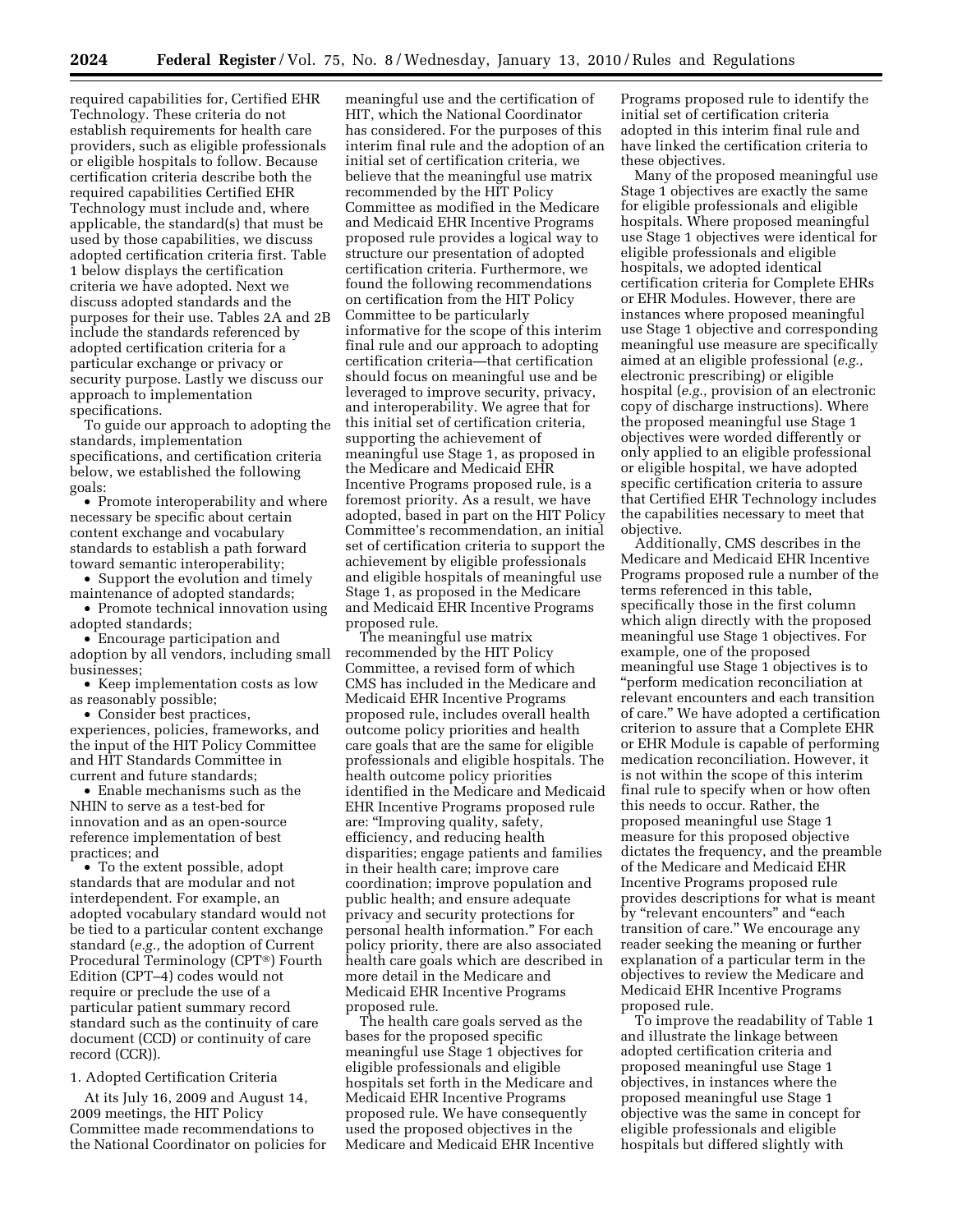respect to wording, we provided a combined objective and referenced the full proposed objective in a footnote. All certification criteria are prefaced with the statement ''A Complete EHR or EHR Module must include the capability to:" in order to create uniformity in the way each certification criterion is read.

Finally, we understand that certain types of standards, specifically code sets, must be maintained and frequently updated to serve their intended purpose effectively. Code sets are typically used for encoding data elements, such as medical terms, medical concepts, diagnoses, and medical procedures. As new medical procedures, technologies, treatments, or diagnostic methods are developed or discovered, additional codes must be added or existing codes must be revised. In some cases, new codes are necessary to reflect the most recent changes in medical practice, involving perhaps revised medication dosage, updated treatment procedures, or the discovery of new diseases. In many cases, the new codes must be disseminated and implemented quickly for patient safety and significant public health purposes.

To address this need and accommodate industry practice, we have in this interim final rule indicated that certain types of standards will be considered a floor for certification. We have implemented this approach by preceding references to specific adopted standards with the phrase, "at a minimum.'' In those instances, the certification criterion requires compliance with the version of the code set that has been adopted through incorporation by reference, or any subsequently released version of the code set. This approach will permit Complete EHRs and EHR Modules to be tested and certified, to, "at a minimum," the version of the standard that has been adopted or a more current or subsequently released version. This will also enable Certified EHR Technology to

be updated from an older, "minimum," adopted version of a code set to a more current version without adversely affecting Certified EHR Technology's "certified status." We intend to elaborate in the upcoming HIT Certification Programs proposed rule on how testing and certification would be conducted using standards we have adopted and designated as ''minimums'' in certain certification criteria.

Because we expect to adopt additional code set standards in the future, we believe this approach is necessary. Moreover, we believe the certification of Complete EHRs and EHR Modules should be flexible enough to accommodate current code sets that are regularly maintained and updated. We also believe that this approach will enable and encourage eligible professionals and eligible hospitals to adopt Certified EHR Technology and keep it current, which will promote patient safety, public health safety, and more broadly, improve health care quality.

That being said, we understand that this approach has certain limitations. In some cases, for instance, rather than simply maintaining, correcting, or slightly revising a code set, a code set maintaining organization will modify the structure or framework of a code set to meet developing industry needs. We would consider this type of significant revision to a code set to be a "modification," rather than maintenance or a minor update of the code set. An example of a code set "modification" would be if a hypothetical XYZ code set version 1 were to use 7-digit numeric codes to represent health information while XYZ code set version 2 used 9 digit alphanumeric codes to represent health information. In such cases, interoperability would likely be reduced among Complete EHRs and EHR Modules that have adopted different versions of the structurally divergent code sets. If a code set that we have

#### TABLE 1—CERTIFICATION CRITERIA

adopted through incorporation by reference is modified significantly, we will update the incorporation by reference of the adopted version with the more recent version of the code set prior to requiring or permitting certification according to the newer version.

The following provides an example of how our approach will work. A proposed meaningful use Stage 1 objective specifies the capability to submit electronic data to immunization registries and, accordingly, we have adopted a certification criterion to assure that a Complete EHR or EHR Module is capable of electronically recording, retrieving, and transmitting immunization information to immunization registries in accordance with the standards specified in Table 2A row 8. Table 2A row 8 references, as a vocabulary standard (code set), the CDC maintained HL7 standard code set CVX-Vaccines Administered. The current version of the CVX code set was published July 30, 2009, and includes new vaccine codes related to the ''Novel Influenza-H1N1.'' Continuing our CVX example, if the CDC were to publish a new version of CVX on February 1, 2010, we would permit a Complete EHR or EHR Module to be tested and certified according to the minimum adopted version of the standard, the July 30, 2009, version of CVX or the February 1, 2010 version that was subsequently issued as part of the code set's maintenance.

For certain certification criteria in Table 1 below, we include a percent symbol "%" superscript to indicate instances where the version of an adopted standard (specified in the regulation text) will be "at a minimum" the version to which a Complete EHR or EHR Module must be tested and certified in order to be considered compliant with the adopted standard.

| Proposed meaningful use Stage 1 objectives |          |       |         | Certification criteria to support the<br>achievement of meaningful use Stage 1 by eli-<br>gible professionals                                                                         | Certification criteria to support the<br>achievement of meaningful use Stage 1 by eli-<br>gible hospital                                                                          |
|--------------------------------------------|----------|-------|---------|---------------------------------------------------------------------------------------------------------------------------------------------------------------------------------------|-----------------------------------------------------------------------------------------------------------------------------------------------------------------------------------|
|                                            |          |       |         |                                                                                                                                                                                       | A Complete EHR or EHR Module must include the capability to:                                                                                                                      |
| Use<br>Computerized<br>$(CPOE)3$ .         | Provider | Order | Entry I | Enable a user to electronically record, store,<br>retrieve, and manage, at a minimum, the<br>following order types:<br>1. Medications;<br>2. Laboratory;<br>3. Radiology/imaging; and | Enable a user to electronically record, store,<br>retrieve, and manage, at a minimum, the<br>following order types:<br>1. Medications:<br>2. Laboratory;<br>3. Radiology/imaging; |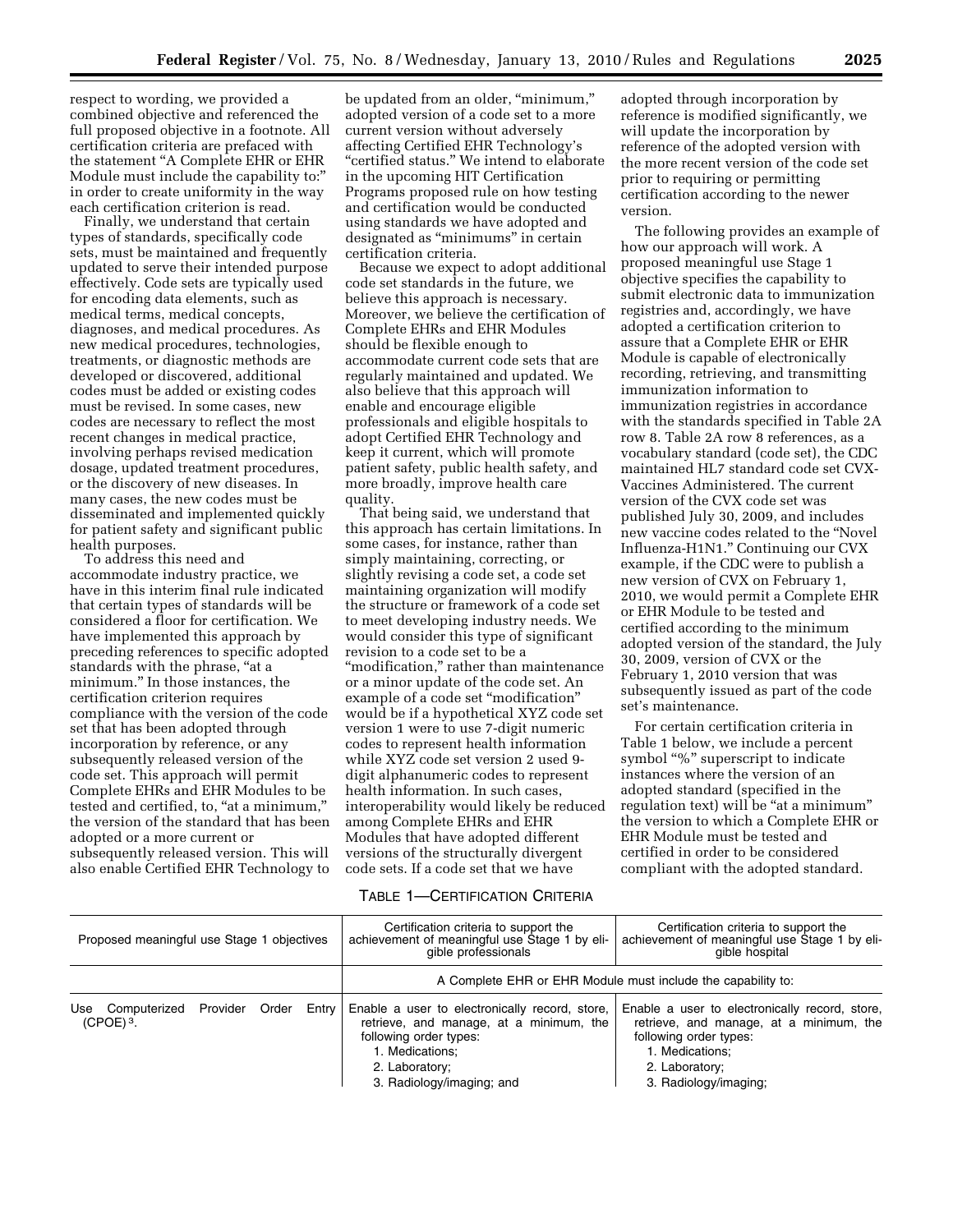$\equiv$ 

| Proposed meaningful use Stage 1 objectives                                                                                                                                                                                                                                                                                                             | Certification criteria to support the<br>achievement of meaningful use Stage 1 by eli-<br>gible professionals                                                                                                                                                                                                                                                                                                                                                                                                                                                                                                                                                                                                                                                                                                                                                                                                                                                                                                                                                                                                       | Certification criteria to support the<br>achievement of meaningful use Stage 1 by eli-<br>gible hospital                                                                                                                                            |  |  |
|--------------------------------------------------------------------------------------------------------------------------------------------------------------------------------------------------------------------------------------------------------------------------------------------------------------------------------------------------------|---------------------------------------------------------------------------------------------------------------------------------------------------------------------------------------------------------------------------------------------------------------------------------------------------------------------------------------------------------------------------------------------------------------------------------------------------------------------------------------------------------------------------------------------------------------------------------------------------------------------------------------------------------------------------------------------------------------------------------------------------------------------------------------------------------------------------------------------------------------------------------------------------------------------------------------------------------------------------------------------------------------------------------------------------------------------------------------------------------------------|-----------------------------------------------------------------------------------------------------------------------------------------------------------------------------------------------------------------------------------------------------|--|--|
|                                                                                                                                                                                                                                                                                                                                                        | 4. Provider referrals.                                                                                                                                                                                                                                                                                                                                                                                                                                                                                                                                                                                                                                                                                                                                                                                                                                                                                                                                                                                                                                                                                              | 4. Blood bank;<br>5. Physical therapy;<br>6. Occupational therapy;<br>7. Respiratory therapy;<br>8. Rehabilitation therapy;<br>9. Dialysis;<br>10. Provider consults; and<br>11. Discharge and transfer.                                            |  |  |
| Implement drug-drug, drug-allergy, drug-for-<br>mulary checks.                                                                                                                                                                                                                                                                                         | 1. Automatically and electronically generate and indicate ( $e.g.,$ pop-up message or sound) in<br>real-time, alerts at the point of care for drug-drug and drug-allergy contraindications based on<br>medication list, medication allergy list, age, and CPOE.<br>2. Enable a user to electronically check if drugs are in a formulary or preferred drug list in ac-<br>cordance with the standard specified in Table 2A row 2.<br>3. Provide certain users with administrator rights to deactivate, modify, and add rules for drug-<br>drug and drug-allergy checking.<br>4. Automatically and electronically track, record, and generate reports on the number of alerts<br>responded to by a user.                                                                                                                                                                                                                                                                                                                                                                                                              |                                                                                                                                                                                                                                                     |  |  |
| Maintain an up-to-date problem list of current<br>and active diagnoses based on ICD-9-CM<br>or SNOMED CT <sup>®</sup> .                                                                                                                                                                                                                                | Enable a user to electronically record, modify, and retrieve a patient's problem list for longitu-<br>dinal care ( <i>i.e.</i> , over multiple office visits) in accordance with the applicable standards <sup>%</sup> speci-<br>fied in Table 2A row 1.                                                                                                                                                                                                                                                                                                                                                                                                                                                                                                                                                                                                                                                                                                                                                                                                                                                            |                                                                                                                                                                                                                                                     |  |  |
| Generate and transmit permissible prescrip-<br>tions electronically (eRx).                                                                                                                                                                                                                                                                             | Enable a user to electronically transmit medi-<br>cation orders (prescriptions) for patients in<br>accordance with the standards specified in<br>Table 2A row 3.                                                                                                                                                                                                                                                                                                                                                                                                                                                                                                                                                                                                                                                                                                                                                                                                                                                                                                                                                    | No Associated Proposed Meaningful Use<br>Stage 1 Objective.                                                                                                                                                                                         |  |  |
|                                                                                                                                                                                                                                                                                                                                                        | Enable a user to electronically record, modify, and retrieve a patient's active medication list as<br>well as medication history for longitudinal care (i.e., over multiple office visits) in accordance<br>with the applicable standard specified in Table 2A row 1.                                                                                                                                                                                                                                                                                                                                                                                                                                                                                                                                                                                                                                                                                                                                                                                                                                               |                                                                                                                                                                                                                                                     |  |  |
| Maintain active medication allergy list                                                                                                                                                                                                                                                                                                                | Enable a user to electronically record, modify, and retrieve a patient's active medication allergy<br>list as well as medication allergy history for longitudinal care $(i.e.,$ over multiple office visits).                                                                                                                                                                                                                                                                                                                                                                                                                                                                                                                                                                                                                                                                                                                                                                                                                                                                                                       |                                                                                                                                                                                                                                                     |  |  |
|                                                                                                                                                                                                                                                                                                                                                        | Enable a user to electronically record, modify,<br>and retrieve patient demographic data in-<br>cluding preferred language, insurance type,<br>gender, race, ethnicity, and date of birth.                                                                                                                                                                                                                                                                                                                                                                                                                                                                                                                                                                                                                                                                                                                                                                                                                                                                                                                          | Enable a user to electronically record, modify,<br>and retrieve patient demographic data in-<br>cluding preferred language, insurance type,<br>gender, race, ethnicity, date of birth, and<br>date and cause of death in the event of<br>mortality. |  |  |
| Record and chart changes in vital signs:<br>$\bullet$ Height<br>• Weight<br>• Blood pressure<br>• Calculate and display: BMI<br>. Plot and display growth charts for chil-<br>dren 2-20 years, including BMI.<br>Record smoking status for patients 13 years<br>old or older.<br>Incorporate clinical lab-test results into EHR as<br>structured data. | 1. Enable a user to electronically record, modify, and retrieve a patient's vital signs including, at<br>a minimum, the height, weight, blood pressure, temperature, and pulse.<br>2. Automatically calculate and display body mass index (BMI) based on a patient's height and<br>weight.<br>3. Plot and electronically display, upon request, growth charts (height, weight, and BMI) for pa-<br>tients 2-20 years old.<br>Enable a user to electronically record, modify, and retrieve the smoking status of a patient to:<br>current smoker, former smoker, or never smoked.<br>1. Electronically receive clinical laboratory test results in a structured format and display such<br>results in human readable format.<br>2. Electronically display in human readable format any clinical laboratory tests that have been<br>received with LOINC <sup>®</sup> codes.<br>3. Electronically display all the information for a test report specified at 42 CFR 493.1291(c)(1)<br>through $(7)$ . <sup>6</sup><br>4. Enable a user to electronically update a patient's record based upon received laboratory test |                                                                                                                                                                                                                                                     |  |  |
| Generate lists of patients by specific conditions<br>to use for quality improvement, reduction of<br>disparities, and outreach.<br>Report quality measures to CMS or the<br>States <sup>78</sup> .                                                                                                                                                     | results.<br>Enable a user to electronically select, sort, retrieve, and output a list of patients and patients'<br>clinical information, based on user-defined demographic data, medication list, and specific con-<br>ditions.<br>1. Calculate and electronically display quality measure results as specified by CMS or states.<br>2. Enable a user to electronically submit calculated quality measures in accordance with the<br>standard specified in Table 2A row 5.                                                                                                                                                                                                                                                                                                                                                                                                                                                                                                                                                                                                                                          |                                                                                                                                                                                                                                                     |  |  |

### TABLE 1—CERTIFICATION CRITERIA—Continued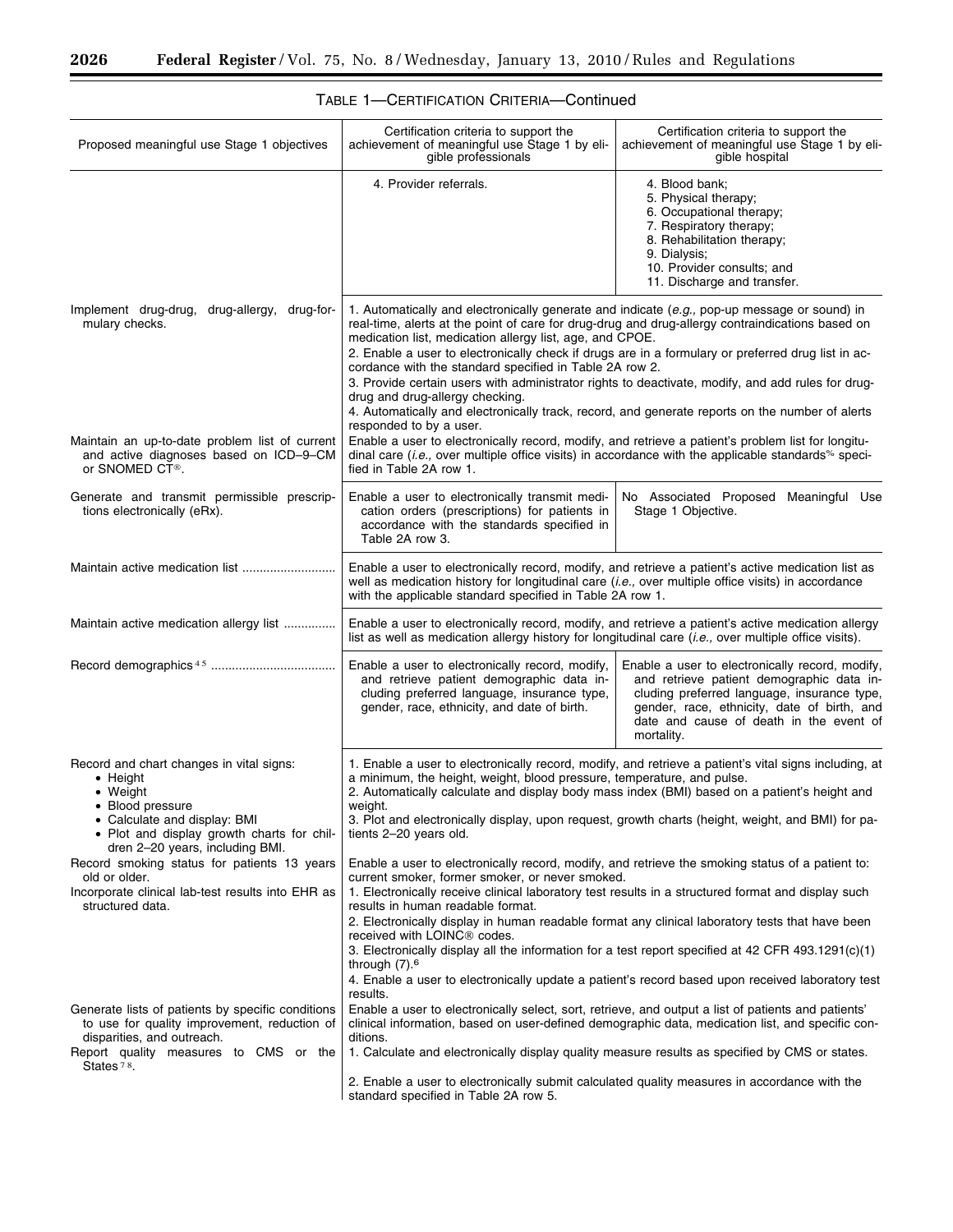| Proposed meaningful use Stage 1 objectives                                                                                                                                                                                                   | Certification criteria to support the<br>achievement of meaningful use Stage 1 by eli-<br>gible professionals                                                                                                                                                                                                                                                                                                                                                                                                                                                                                                                                                                                | Certification criteria to support the<br>achievement of meaningful use Stage 1 by eli-<br>gible hospital                                                                                                                                                                                                                                                                                                                                                                                                                                                                                                                                                                                         |
|----------------------------------------------------------------------------------------------------------------------------------------------------------------------------------------------------------------------------------------------|----------------------------------------------------------------------------------------------------------------------------------------------------------------------------------------------------------------------------------------------------------------------------------------------------------------------------------------------------------------------------------------------------------------------------------------------------------------------------------------------------------------------------------------------------------------------------------------------------------------------------------------------------------------------------------------------|--------------------------------------------------------------------------------------------------------------------------------------------------------------------------------------------------------------------------------------------------------------------------------------------------------------------------------------------------------------------------------------------------------------------------------------------------------------------------------------------------------------------------------------------------------------------------------------------------------------------------------------------------------------------------------------------------|
| Send reminders to patients per patient pref-<br>erence for preventive/follow up care.                                                                                                                                                        | Electronically generate, upon request, a pa-<br>tient reminder list for preventive or follow-up<br>care according to patient preferences based<br>on demographic data, specific conditions,<br>and/or medication list.                                                                                                                                                                                                                                                                                                                                                                                                                                                                       | No Associated Proposed Meaningful Use<br>Stage 1 Objective.                                                                                                                                                                                                                                                                                                                                                                                                                                                                                                                                                                                                                                      |
| Implement 5 clinical decision support rules 9 10                                                                                                                                                                                             | 1. Implement automated, electronic clinical de-<br>cision support rules (in addition to drug-drug<br>and drug-allergy contraindication checking)<br>according to specialty or clinical priorities<br>that use demographic data, specific patient<br>diagnoses, conditions, diagnostic test re-<br>sults and/or patient medication list.<br>2. Automatically and electronically generate<br>and indicate (e.g., pop-up message or<br>sound) in real-time, alerts and care sugges-<br>tions based upon clinical decision support<br>rules and evidence grade.<br>3. Automatically and electronically track,<br>record, and generate reports on the number<br>of alerts responded to by a user. | 1. Implement automated, electronic clinical de-<br>cision support rules (in addition to drug-drug<br>and drug-allergy contraindication checking)<br>according to a high priority hospital condi-<br>tion that use demographic data, specific pa-<br>tient diagnoses, conditions, diagnostic test<br>results and/or patient medication list.<br>2. Automatically and electronically generate<br>and indicate (e.g., pop-up message or<br>sound) in real-time, alerts and care sugges-<br>tions based upon clinical decision support<br>rules and evidence grade.<br>3. Automatically and electronically track,<br>record, and generate reports on the number<br>of alerts responded to by a user. |
| Check insurance eligibility electronically from<br>public and private payers.                                                                                                                                                                | Enable a user to electronically record and display patients' insurance eligibility, and submit in-<br>surance eligibility queries to public or private payers and receive an eligibility response in ac-<br>cordance with the applicable standards specified in Table 2A row 4.                                                                                                                                                                                                                                                                                                                                                                                                              |                                                                                                                                                                                                                                                                                                                                                                                                                                                                                                                                                                                                                                                                                                  |
| Submit claims electronically to public and pri-<br>vate payers.                                                                                                                                                                              | Enable a user to electronically submit claims to public or private payers in accordance with the<br>applicable standards specified in Table 2A row 4.                                                                                                                                                                                                                                                                                                                                                                                                                                                                                                                                        |                                                                                                                                                                                                                                                                                                                                                                                                                                                                                                                                                                                                                                                                                                  |
| Provide patients with an electronic copy of their<br>health information upon request 11 12.                                                                                                                                                  | Enable a user to create an electronic copy of<br>a patient's clinical information, including, at<br>a minimum, diagnostic test results, problem<br>list, medication list, medication allergy list,<br>immunizations, and procedures in: (1)<br>Human readable format; and (2) accord-<br>ance with the standards <sup>%</sup> specified in Table<br>2A row 1 to provide to a patient on elec-<br>tronic media, or through some other elec-<br>tronic means.                                                                                                                                                                                                                                  | Enable a user to create an electronic copy of<br>a patient's clinical information, including, at<br>a minimum, diagnostic test results, problem<br>list, medication list, medication allergy list,<br>immunizations, discharge summary, and<br>procedures in: (1) Human readable format;<br>and (2) accordance with the standards <sup>%</sup><br>specified in Table 2A row 1 to provide to a<br>patient on electronic media, or through<br>some other electronic means.                                                                                                                                                                                                                         |
| Provide patients with an electronic copy of their<br>discharge instructions and procedures at<br>time of discharge, upon request.                                                                                                            | No Associated Proposed Meaningful Use<br>Stage 1 Objective.                                                                                                                                                                                                                                                                                                                                                                                                                                                                                                                                                                                                                                  | Enable a user to create an electronic copy of<br>the discharge instructions and procedures<br>for a patient, in human readable format, at<br>the time of discharge to provide to a patient<br>on electronic media, or through some other<br>electronic means.                                                                                                                                                                                                                                                                                                                                                                                                                                    |
| Provide patients with timely electronic access<br>to their health information (including lab re-<br>sults, problem list, medication lists, allergies)<br>within 96 hours of the information being<br>available to the eligible professional. | Enable a user to provide patients with online<br>access to their clinical information, includ-<br>ing, at a minimum, lab test results, problem<br>list, medication list, medication allergy list,<br>immunizations, and procedures.                                                                                                                                                                                                                                                                                                                                                                                                                                                          | No Associated Proposed Meaningful Use<br>Stage 1 Objective.                                                                                                                                                                                                                                                                                                                                                                                                                                                                                                                                                                                                                                      |
| Provide clinical summaries for patients for each<br>office visit.                                                                                                                                                                            | 1. Enable a user to provide clinical summaries<br>to patients (in paper or electronic form) for<br>each office visit that include, at a minimum,<br>diagnostic test results, medication list, medi-<br>cation allergy list, procedures, problem list,<br>and immunizations.<br>2. If the clinical summary is provided electroni-<br>cally (i.e., not printed), it must be provided<br>in: (1) Human readable format; and (2) ac-<br>cordance with the standards <sup>%</sup> specified in<br>Table 2A row 1 to provide to a patient on<br>electronic media, or through some other<br>electronic means.                                                                                       | No Associated Proposed Meaningful Use<br>Stage 1 Objective.                                                                                                                                                                                                                                                                                                                                                                                                                                                                                                                                                                                                                                      |

## TABLE 1—CERTIFICATION CRITERIA—Continued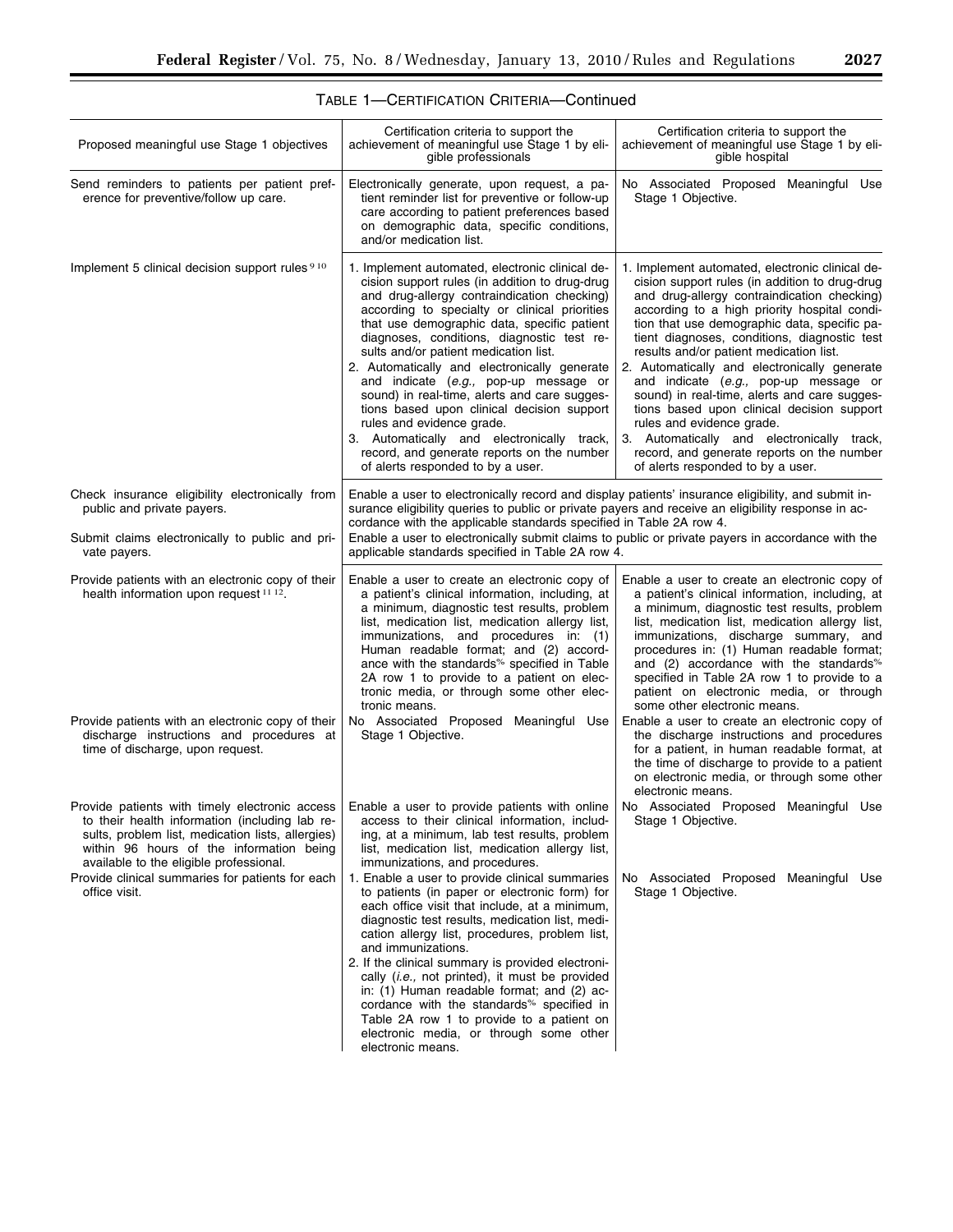| Proposed meaningful use Stage 1 objectives                                                                                                                                                                                                                                                                                                    | Certification criteria to support the<br>achievement of meaningful use Stage 1 by eli-<br>gible professionals                                                                                                                                                                                                                                                                                                                                                                                                                                                                                                                                                                                                                                                                                                                                                                                                                                                                                                                                                                                                                                                                                                                                                                                                                                                                                                                                                                                                                                                                                                                                                                                                                                                                                                                                                                                                                                                                                                                                                      | Certification criteria to support the<br>achievement of meaningful use Stage 1 by eli-<br>gible hospital                                                                                                                                                                                                                                                                                                                                                                                                                                                                                                                                                                                                                                                                                                               |
|-----------------------------------------------------------------------------------------------------------------------------------------------------------------------------------------------------------------------------------------------------------------------------------------------------------------------------------------------|--------------------------------------------------------------------------------------------------------------------------------------------------------------------------------------------------------------------------------------------------------------------------------------------------------------------------------------------------------------------------------------------------------------------------------------------------------------------------------------------------------------------------------------------------------------------------------------------------------------------------------------------------------------------------------------------------------------------------------------------------------------------------------------------------------------------------------------------------------------------------------------------------------------------------------------------------------------------------------------------------------------------------------------------------------------------------------------------------------------------------------------------------------------------------------------------------------------------------------------------------------------------------------------------------------------------------------------------------------------------------------------------------------------------------------------------------------------------------------------------------------------------------------------------------------------------------------------------------------------------------------------------------------------------------------------------------------------------------------------------------------------------------------------------------------------------------------------------------------------------------------------------------------------------------------------------------------------------------------------------------------------------------------------------------------------------|------------------------------------------------------------------------------------------------------------------------------------------------------------------------------------------------------------------------------------------------------------------------------------------------------------------------------------------------------------------------------------------------------------------------------------------------------------------------------------------------------------------------------------------------------------------------------------------------------------------------------------------------------------------------------------------------------------------------------------------------------------------------------------------------------------------------|
| Capability to exchange key clinical information<br>among providers of care and patient author-<br>ized entities electronically 13 14.<br>Provide summary care record for each transi-<br>tion of care and referral.                                                                                                                           | 1. Electronically receive a patient summary<br>record, from other providers and organiza-<br>tions including, at a minimum, diagnostic<br>test results, problem list, medication list,<br>medication allergy list, immunizations, and<br>procedures and upon receipt of a patient<br>summary record formatted in an alternative<br>standard specified in Table 2A row 1, dis-<br>playing it in human readable format.<br>2. Enable a user to electronically transmit a<br>patient summary record to other providers<br>and organizations including, at a minimum,<br>diagnostic test results, problem list, medica-<br>tion list, medication allergy list, immuniza-<br>tions, and procedures in accordance with<br>the standards% specified in Table 2A row 1.                                                                                                                                                                                                                                                                                                                                                                                                                                                                                                                                                                                                                                                                                                                                                                                                                                                                                                                                                                                                                                                                                                                                                                                                                                                                                                    | 1. Electronically receive a patient summary<br>record, from other providers and organiza-<br>tions including, at a minimum, discharge<br>summary, diagnostic test results, problem<br>list, medication list, medication allergy list,<br>immunizations, and procedures and upon<br>receipt of a patient summary record for-<br>matted in an alternative standard specified<br>in Table 2A row 1, displaying it in human<br>readable format.<br>2. Enable a user to electronically transmit a<br>patient summary record, to other providers<br>and organizations including, at a minimum,<br>discharge summary, diagnostic test results,<br>problem list, medication list, medication al-<br>lergy list, immunizations, and procedures in<br>accordance with the standards <sup>%</sup> specified in<br>Table 2A row 1. |
| Perform medication reconciliation at relevant<br>encounters and each transition of care.<br>Capability to submit electronic data to immuni-<br>zation registries and actual submission<br>where required and accepted.                                                                                                                        | Electronically complete medication reconciliation of two or more medication lists (compare and<br>merge) into a single medication list that can be electronically displayed in real-time.<br>Electronically record, retrieve, and transmit immunization information to immunization registries<br>in accordance with the standards <sup>%</sup> specified in Table 2A row 8 or in accordance with the appli-<br>cable state-designated standard format.                                                                                                                                                                                                                                                                                                                                                                                                                                                                                                                                                                                                                                                                                                                                                                                                                                                                                                                                                                                                                                                                                                                                                                                                                                                                                                                                                                                                                                                                                                                                                                                                            |                                                                                                                                                                                                                                                                                                                                                                                                                                                                                                                                                                                                                                                                                                                                                                                                                        |
| Capability to provide electronic submission of<br>reportable lab results (as required by state or<br>local law) to public health agencies and ac-<br>tual submission where it can be received.                                                                                                                                                | No Associated Proposed Meaningful Use<br>Stage 1 Objective.                                                                                                                                                                                                                                                                                                                                                                                                                                                                                                                                                                                                                                                                                                                                                                                                                                                                                                                                                                                                                                                                                                                                                                                                                                                                                                                                                                                                                                                                                                                                                                                                                                                                                                                                                                                                                                                                                                                                                                                                        | Electronically record, retrieve, and transmit re-<br>portable clinical lab results to public health<br>agencies in accordance with the standards%<br>specified in Table 2A row 6.                                                                                                                                                                                                                                                                                                                                                                                                                                                                                                                                                                                                                                      |
| Capability to provide electronic syndromic sur-<br>veillance data to public health agencies and<br>actual transmission according to applicable<br>law and practice.<br>Protect electronic health information created or<br>maintained by the certified EHR technology<br>through the implementation of appropriate<br>technical capabilities. | Electronically record, retrieve, and transmit syndrome-based (e.g., influenza like illness) public<br>health surveillance information to public health agencies in accordance with the standards<br>specified in Table 2A row 7.<br>1. Assign a unique name and/or number for identifying and tracking user identity and establish<br>controls that permit only authorized users to access electronic health information.<br>2. Permit authorized users (who are authorized for emergency situations) to access electronic<br>health information during an emergency.<br>3. Terminate an electronic session after a predetermined time of inactivity.<br>4. Encrypt and decrypt electronic health information according to user-defined preferences<br>(e.g., backups, removable media, at log-on/off) in accordance with the standard specified in<br>Table 2B row 1.<br>5. Encrypt and decrypt electronic health information when exchanged in accordance with the<br>standard specified in Table 2B row 2.<br>6. Record actions (e.g., deletion) related to electronic health information in accordance with the<br>standard specified in Table 2B row 3 (i.e., audit log), provide alerts based on user-defined<br>events, and electronically display and print all or a specified set of recorded information upon<br>request or at a set period of time.<br>7. Verify that electronic health information has not been altered in transit and detect the alter-<br>ation and deletion of electronic health information and audit logs in accordance with the stand-<br>ard specified in Table 2B row 4.<br>8. Verify that a person or entity seeking access to electronic health information is the one<br>claimed and is authorized to access such information.<br>9. Verify that a person or entity seeking access to electronic health information across a net-<br>work is the one claimed and is authorized to access such information in accordance with the<br>standard specified in Table 2B row 5.<br>with the standard specified in Table 2B row 6. | 10. Record disclosures made for treatment, payment, and health care operations in accordance                                                                                                                                                                                                                                                                                                                                                                                                                                                                                                                                                                                                                                                                                                                           |

### TABLE 1—CERTIFICATION CRITERIA—Continued

We reiterate that adopted certification criteria identify the required capabilities for a Complete EHR or EHR Module to be certified. Adopted certification criteria do not apply to, or require actions by, eligible professionals or eligible hospitals. For example, to be certified, a Complete EHR or EHR

Module must be capable of plotting and displaying growth charts for patients. By

6 42 CFR 493.1291(b) specifies that ''[t]he test report information maintained as part of the

 $^{\rm 3}\, \rm{For}$  eligible hospitals the full proposed meaningful use Stage 1 objective is: ''Use CPOE for orders (any type) directly entered by authorizing provider (for example, MD, DO, RN, PA, NP).''

<sup>4</sup>For eligible professionals the full proposed meaningful use Stage 1 objective is: ''record

demographics: preferred language, insurance type, gender, race, ethnicity, date of birth.''

<sup>5</sup>For eligible hospitals the full proposed meaningful use Stage 1 objective is: "record demographics: preferred language, insurance type, gender, race, ethnicity, date of birth, date and cause of death in the event of mortality.''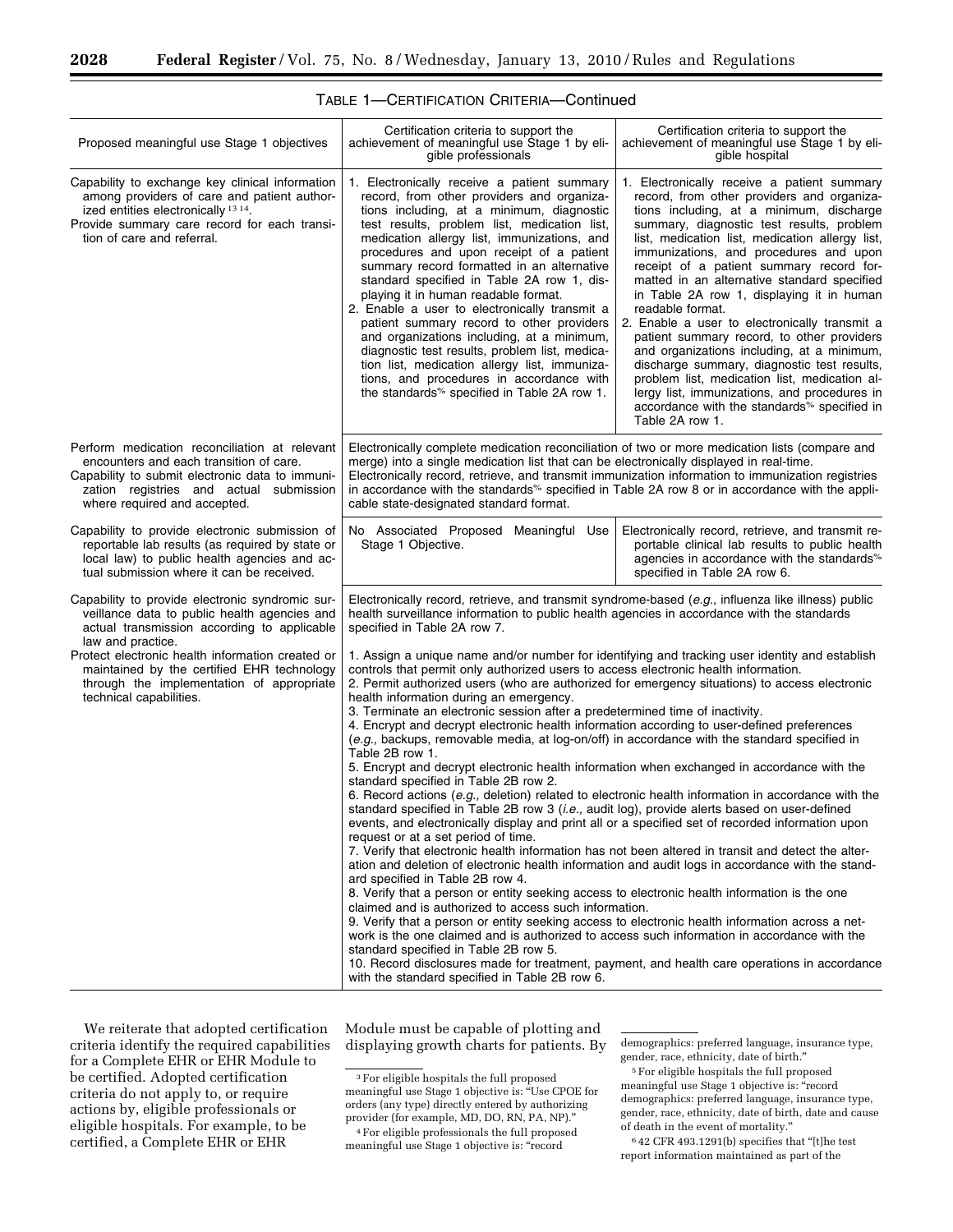being tested and certified, a Complete EHR or EHR Module will have demonstrated that this capability is available for an eligible professional or eligible hospital to use.

In adopting these certification criteria, we attempted to balance specificity with flexibility and the opportunity for innovation. However, in taking this approach we recognize that certain tradeoffs exist. On one hand, we anticipate that flexibility will allow Complete EHRs and EHR Modules to evolve over time to meet these criteria in increasingly efficient, useable, and innovative ways. On the other hand, any lack of specificity concerning the capabilities Complete EHRs or EHR Modules must include risks the possibility that Certified EHR Technology may inadequately support an eligible professional or eligible hospital's attempt to achieve meaningful use Stage 1, once finalized. Therefore, we request public comment on whether any of the adopted certification criteria above are insufficiently specific to be used to test and certify Complete EHRs or EHR Modules with reasonable

7For eligible professionals the full proposed meaningful use Stage 1 objective is ''Report ambulatory quality measures to CMS or the States.''

8For eligible hospitals the full proposed meaningful use Stage 1 objective is ''Report hospital quality measures to CMS or the States.

9For eligible professionals the full proposed meaningful use Stage 1 objective is "Implement 5 clinical decision support rules relevant to specialty or high clinical priority, including diagnostic test ordering, along with the ability to track compliance with those rules"

10For eligible hospitals the full proposed meaningful use Stage 1 objective is ''Implement 5 clinical decision support rules related to a high priority hospital condition, including diagnostic test ordering, along with the ability to track compliance with those rules''

11For eligible professionals the full proposed meaningful use Stage 1 objective is "Provide" patients with an electronic copy of their health information (including diagnostic test results, problem list, medication lists, allergies), upon request''

12For eligible hospitals the full proposed meaningful use Stage 1 objective is ''Provide patients with an electronic copy of their health information (including diagnostic test results, problem list, medication lists, allergies, discharge summary, procedures), upon request''

<sup>13</sup> For eligible professionals the full proposed meaningful use Stage 1 objective is ''Capability to exchange key clinical information (for example problem list, medication list, allergies, diagnostic test results) among providers of care and patient authorized entities electronically.

14For eligible hospitals the full proposed meaningful use Stage 1 objective is "Capability to exchange key clinical information (for example discharge summary, procedures, problem list, medication list, allergies, diagnostic test results) among providers of care and patient authorized entities electronically.''

assurance that the technology will effectively support the delivery of health care as well as the achievement of meaningful use Stage 1, once finalized.

#### 2. Adopted Standards

In fulfilling the Secretary's responsibility under section 3004(b)(1), the following initial set of standards and implementation specifications have been adopted 15 for use in Certified EHR Technology to support proposed meaningful use Stage 1 and to enable increased interoperability and privacy and security. We have organized adopted standards into the same four categories recommended by the HIT Standards Committee.

• Vocabulary Standards (*i.e.,*  standardized nomenclatures and code sets used to describe clinical problems and procedures, medications, and allergies);

• Content Exchange Standards (*i.e.,*  standards used to share clinical information such as clinical summaries, prescriptions, and structured electronic documents);

• Transport Standards (*i.e.,* standards used to establish a common, predictable, secure communication protocol between systems); and

• Privacy and Security Standards (*e.g.,* authentication, access control, transmission security) which relate to and span across all of the other types of standards.

As demonstrated by the adopted certification criteria, we expect Certified EHR Technology to be tested and certified as being capable of complying with adopted standards. We note that there are not standards required for every certification criterion adopted by this interim final rule. However, we have required standards as part of certain certification criteria when their adoption could lead to increased interoperability and privacy and security. We agree with the HIT Policy Committee's recommendation to focus on these two areas and believe they are the most important to emphasize for this initial set of standards. We discuss the adopted interoperability standards directly below and the adopted privacy and security standards in section III.C.2.c.

With respect to interoperability standards we have, after considering the recommendations of the HIT Standards Committee, chosen to adopt alternative standards for certain purposes. Also, at

the recommendation of the HIT Standards Committee, we have limited the adoption of specific vocabulary standards in this initial set to a few, important instances.

Presently, we have only adopted a limited number of certification criteria that require Certified EHR Technology to be capable of using a specific vocabulary or code set. In certain instances, because of other HHS regulatory requirements, we have adopted those vocabularies and code sets with which the regulated community is already required to comply. We expect future stages of meaningful use will require Certified EHR Technology to provide additional capabilities as well as an increased capacity to exchange electronic health information according to specific vocabularies and code sets. To enhance interoperability, we believe it will be essential to adopt specific standards, vocabularies, and code sets in the future. We look forward to receiving recommendations from the HIT Standards Committee related to specific vocabularies and code sets to support future stages of meaningful use.

The initial set of standards and implementation specifications in this interim final rule was adopted to support the proposed requirements for meaningful use Stage 1. We have added a column in Table 2A to illustrate the standards that we believe Certified EHR Technology should most likely be capable of to support meaningful use Stage 2 (although as explained in the Medicare and Medicaid EHR Incentives Program proposed rule, CMS intends to engage in rulemaking to adopt Stage 2 criteria for meaningful use and ONC would adopt standards consistent with this effort). We developed this list of candidate Stage 2 standards by considering the recommendations made by the HIT Standards Committee related to standards to support meaningful use Stage 2 and developing our own estimates of what it would take to advance interoperability. We have added a column in Table 2A to illustrate the standards that we believe should be included in Certified EHR Technology to support meaningful use Stage 2. With the exception of standards that are tied to other HHS regulatory requirements, this additional column represents our best estimate and does not in any way imply the Secretary's adoption of these standards or limit the Secretary's discretion to adopt different standards in the future. We look forward to receiving recommendations from the HIT Standards Committee to advance interoperability in line with these estimates and welcome comments on

patient's chart or medical record must be readily available to the laboratory and to CMS or a CMS agent upon request.'' 42 CFR 493.1291(c) specifies the required test report information.

<sup>15</sup>Per section 3004(b)(1), we believe the standards adopted address all applicable ''areas required for consideration'' under section 3002(b)(2)(B)—the HIT Policy Committee required areas described above in Section I of this interim final rule.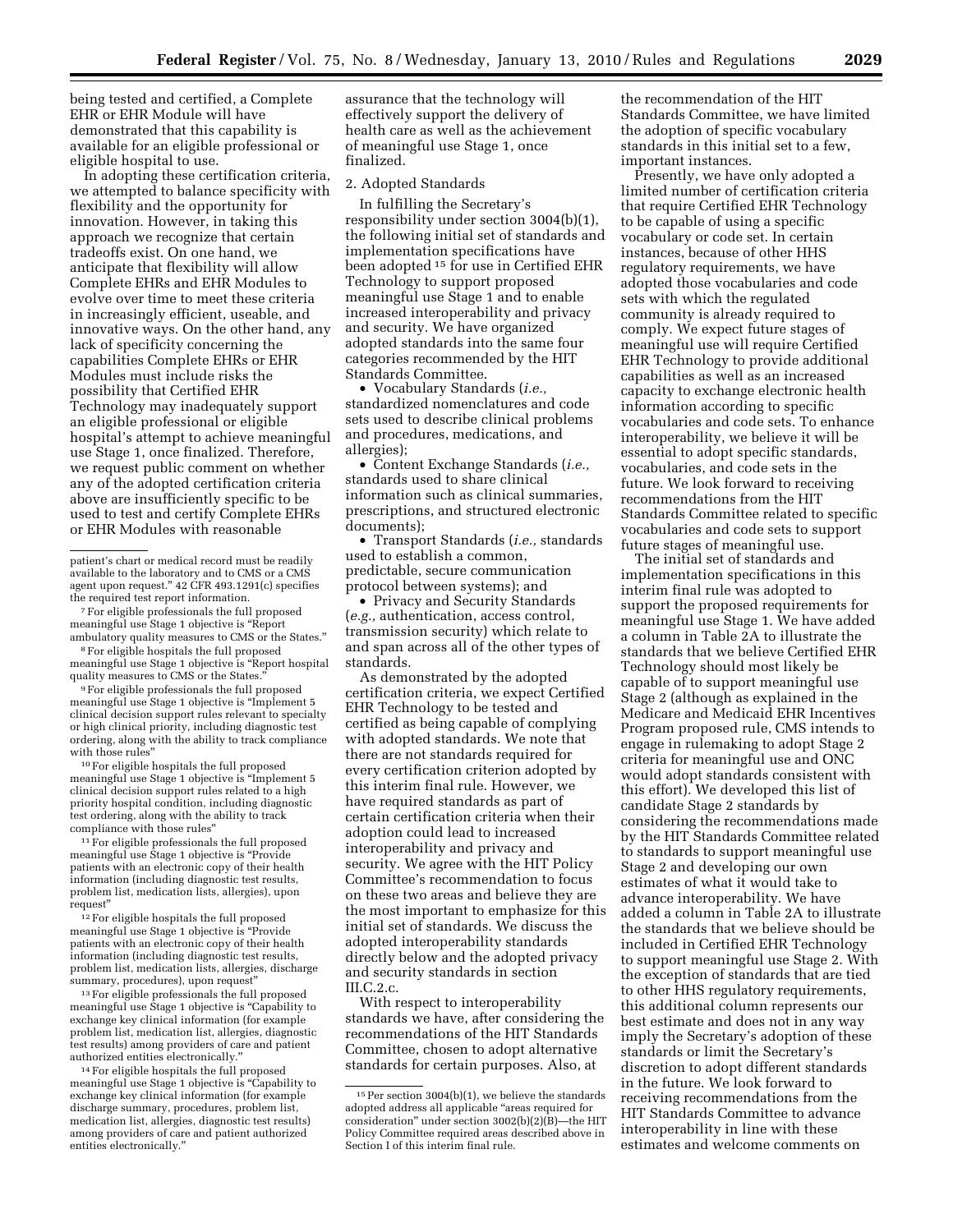the industry's ability to implement these candidate standards in time to support meaningful use Stage 2 (which is proposed to begin in 2013).

As an example of our future expectations, currently adopted certification criteria do not require the use of the vocabulary standard, RxNorm. However, RxNorm maintains links from the RxNorm concept unique identifier (CUI) to the corresponding drug codes in other vocabularies. While we have not adopted RxNorm as a standard in this initial set, we have adopted as a standard for medication information the use of a vocabulary the National Library of Medicine has identified as an RxNorm drug data source provider with a complete data set integrated within RxNorm (additional detail regarding this standard is provided below). We believe this standard will establish an important bridge to full RxNorm adoption and will help facilitate this transition over time. We anticipate adopting certification criteria that requires Certified EHR Technology be capable of using the RxNorm superset in its entirety to support meaningful use Stage 2 and look forward to HIT Standards Committee recommendations in this regard.

As another example, we have adopted a certification criterion that requires Certified EHR Technology to be capable of receiving a message with Logical Observation Identifiers Names and Codes (LOINC®) codes from a laboratory, retaining those LOINC® codes, and using LOINC® codes to populate a patient summary record. We do not require Certified EHR Technology to be capable of mapping all laboratory orders or tests to LOINC® codes. Rather, we require that Certified EHR Technology be capable of using LOINC® codes that are received and retained to populate a patient summary record. Moreover, having LOINC® codes used internally for meaningful use Stage 1 will prepare Certified EHR Technology for any future potential meaningful use Stage 2 requirements. We believe the use of LOINC®, Systematized Nomenclature of Medicine Clinical Terms (SNOMED CT®), and other vocabulary standards will accelerate the adoption and use of clinical decision support. Requiring LOINC® as a vocabulary standard that Certified EHR Technology must have the capability to support for meaningful use Stage 1 provides an incremental approach to achieving these future goals.

A final example would be, if an eligible professional uses Certified EHR Technology that has implemented the

continuity of care document (CCD) standard for the exchange of a patient summary record and receives a patient summary record formatted in the continuity of care record (CCR) standard, their Certified EHR Technology must be capable of interpreting the information within the CCR message and displaying it in human readable format. We do not expressly state how this should be accomplished or in what format human readable information should be displayed (*e.g.,* information in a CCR message could be converted to a text file or PDF). We only require that Certified EHR Technology must be capable of performing this function. We believe this requirement is critical and have included it to allow flexibility in the marketplace during meaningful use Stage 1 and to prevent good faith efforts to exchange information from going to waste (*i.e.,* information is exchanged, but is unreadable to both Certified EHR Technology (machine readable) and humans).

We discuss in more detail below the four categories identified above and the standards adopted for each. At the end of this section we provide in Table 2A the standards adopted for certain exchange purposes to support meaningful use Stage 1, as proposed in the Medicare and Medicaid EHR Incentive Programs proposed rule, as well as those candidate standards we believe should be adopted and required in certification criteria to support meaningful use Stage 2.

Finally, and consistent with the National Technology Transfer and Advancement Act of 1995 (NTTAA) (15 U.S.C. 3701 *et seq.*) and OMB Circular A–119 16 (the circular), we have adopted voluntary consensus standards wherever practical. We have noted with a superscript "+" (plus sign) those standards that are not voluntary consensus standards. Both the NTTAA and the Circular require Federal agencies to use technical standards that are developed or adopted by voluntary consensus standards bodies, using such technical standards as a means to carry out policy objectives or activities. Federal agencies, however, are not required to use such standards if doing so would be ''inconsistent with applicable law or otherwise impractical.'' In those instances in which we have not used voluntary consensus standards, we determined that to do so would be impractical for two principal reasons. First, in most cases a voluntary consensus standard

that could meet the requisite technical goals was simply unavailable. Second, to the extent that a potentially equivalent voluntary consensus standard was available, the standard was too limiting and did not meet our policy goals, including allowing for greater innovation by the marketplace. We solicit comment on our approach and the availability of voluntary consensus standards that may be viable alternatives to any of the non-voluntary consensus standards we have adopted.

#### a. Transport Standards

With respect to transport standards, we have adopted Simple Object Access Protocol (SOAP) version 1.2 and Representational state transfer (REST) to provide standard ways for systems to interact with each other. SOAP and REST are discussed in more detail below. These standards are widely used and implemented by the HIT industry and were also recommended by the HIT Standards Committee. We understand that the industry is already exploring other standards beyond SOAP and REST, and we look forward to receiving recommendations from the HIT Standards Committee in this regard to help enable innovation in the marketplace rather than constrain it.

We recognize, out of the four categories of standards identified above, that the term "transport standard" may be used by others to refer to what we have called a "content exchange standard.'' In the interest of retaining the categories recommended by the HIT Standards Committee and to avoid further confusion, we have chosen this categorization and believe the following distinction can be made to clarify the meaning of the two terms in this interim final rule. Transport standards are not domain specific while content exchange standards are. That is, SOAP and REST can be used by other industries to exchange information while the CCD, for example, is specifically designed for the exchange of health information.

SOAP, originally defined as ''Simple Object Access Protocol'', is a protocol specification for exchanging structured information in the implementation of Web Services in computer networks. It relies on Extensible Markup Language (XML) as its message format, and usually relies on other Application Layer protocols (most notably Remote Procedure Call (RPC) and HyperText Transfer Protocol (HTTP)) for message negotiation and transmission. SOAP can form the foundation layer of a web services protocol stack, providing a basic messaging framework upon which web services can be built. The SOAP architecture consists of several layers of

<sup>16</sup>*http://www.whitehouse.gov/omb/ circulars*\_*a119.*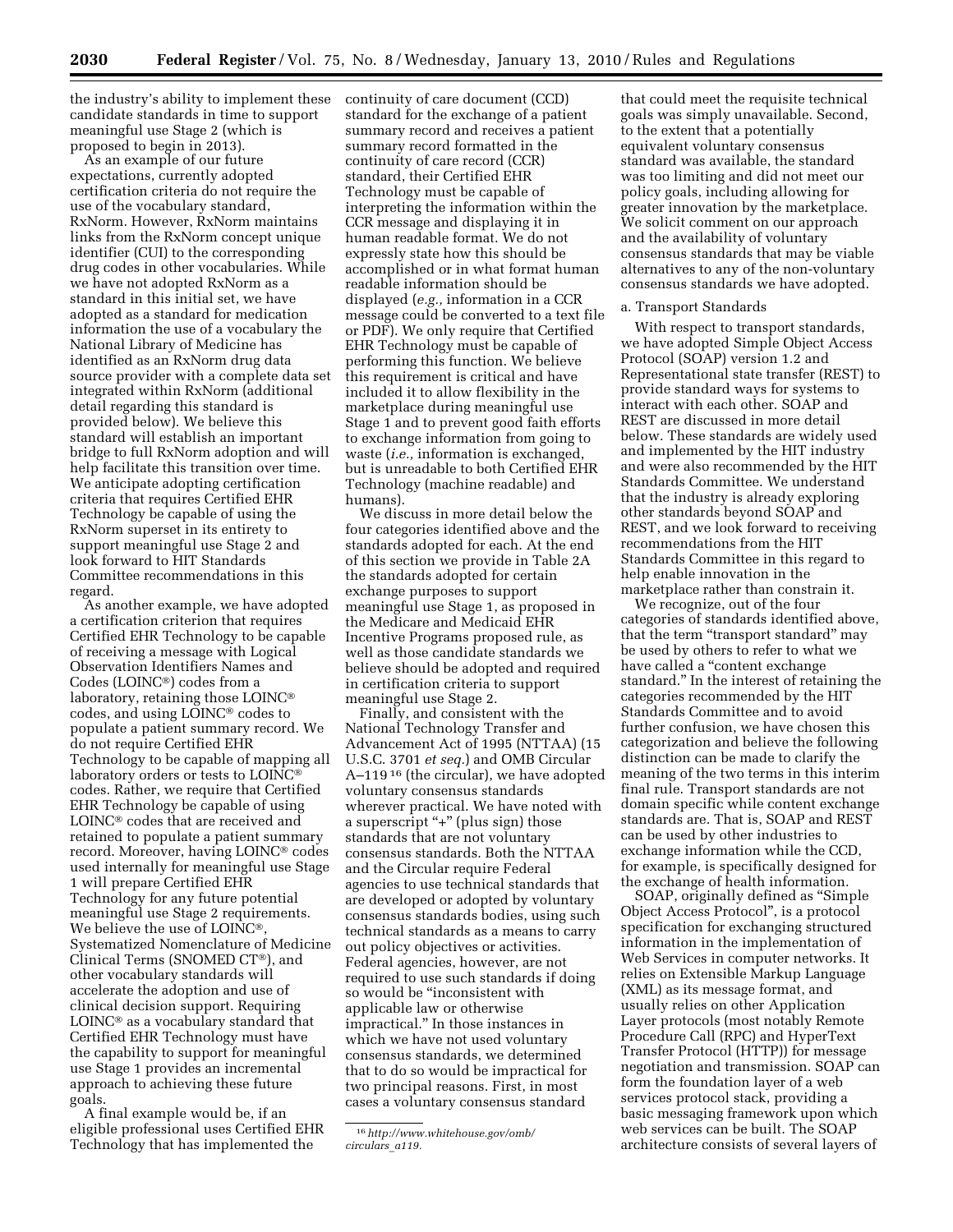specifications for message format, message exchange patterns (MEP), underlying transport protocol bindings, message processing models, and protocol extensibility. SOAP was adopted because it is widely used and versatile enough to allow for the use of different transport protocols, is platform independent, and is language independent.

REST is a style of software architecture for distributed hypermedia systems such as the Internet. Systems which follow REST principles are often referred to as "RESTful". An important concept in REST is the existence of Web resources (sources of specific information), each of which is referenced with a global identifier (*e.g.,*  a Uniform Resource Identifier or URI in HTTP). In order to manipulate these resources, "components" of the network (user agents and origin servers) communicate via a standardized interface (*e.g.,* HTTP) and exchange ''representations'' of these resources (the actual documents conveying the information). A RESTful web service is a simple web service implemented using HTTP and the principles of REST.

b. Content Exchange and Vocabulary Standards

#### i. Patient Summary Record

With respect to meaningful use Stage 1, Certified EHR Technology will be required to be certified as being capable of (1) using the Health Level Seven (HL7) Clinical Document Architecture (CDA) Release 2 (R2) Level 2 CCD or ASTM CCR to electronically exchange a patient summary record; and 2) upon receipt of a patient summary record formatted in an alternative standard, displaying it in human readable format. An HL7 CCD Level 2 allows the body of the CCD to be either structured XML text, or unstructured text, and provides backward compatibility to CCD Level 1 documents as well as a migration path to the more complex HL7 Version 3 reference information model (RIM) based information found in CCD Level 3.

For the purposes of industry readiness and to further interoperability in a stepwise fashion, we have decided to adopt these two content exchange standards as alternatives. We firmly believe one patient summary record standard should be adopted to support meaningful use Stage 2 and beyond. We believe that this is necessary to improve patient care and access to health information as well as interoperability in general. We expect the industry to move toward a single standard for patient summary records in the near

future and potentially in time to support meaningful use Stage 2. We welcome public comments regarding these alternatives and specifically comments that can address the HIT industry's readiness to move to a single standard. We also look forward to receiving recommendations from the HIT Standards Committee in this regard.

With respect to the vocabulary standards for use within a patient summary record, and in support of proposed meaningful Stage 1 objectives, we expect the following fields to be populated: problem list; medication list; medication allergy list; procedures; vital signs; units of measure; lab orders and results; and, where appropriate, discharge summary. At this time, the Secretary has only adopted standards related to the use of International Classification of Diseases, 9th Revision, Clinical Modifications (ICD–9–CM) or SNOMED CT® to populate a problem list and ICD–9–CM or American Medical Association (AMA) Current Procedural Terminology (CPT®) Fourth Edition (CPT–4) to populate information related to procedures. For medication lists, we have adopted a standard that requires the use of codes from a drug vocabulary the National Library of Medicine has identified as an RxNorm drug data source provider with a complete data set integrated within RxNorm.17 For lab results, we have adopted a standard that requires the use of LOINC® to populate information in a patient summary record related to lab orders and results when LOINC® codes have been received from a laboratory and are retained and subsequently available to Certified EHR Technology. In instances where LOINC® codes have not been received from a laboratory, the use of any local or proprietary code is permitted (*i.e.,* we do not require these local or proprietary codes to be converted to LOINC® codes in order to

populate a patient summary record). Apart from the standards specified above, we do not specify the types of vocabularies or code sets that could potentially be used to populate the remaining fields of a patient summary record. As shown in Table 2A, we anticipate adopting vocabulary standards for many of the fields above to support meaningful use Stage 2. For example, we have not identified any code sets for medication allergies, but we believe there is value to integrating both medication and non-medication related allergies using a common standard, and in providing ingredientbased medication allergies. These requirements would be satisfied through the use of the UNII standard (referenced as a candidate Stage 2 standard in Table 2A). We request public comment on the standard we have adopted to populate medication list information.

#### ii. Drug Formulary Check

For the purposes of performing a drug formulary check, Certified EHR Technology must be capable of using NCPDP Formulary & Benefits Standard 1.0 adopted by HHS (73 FR 18918) in order to ensure in circumstances where an eligible professional or eligible hospital electronically prescribes a Part D drug for a Medicare Part D eligible individual, he/she can maintain compliance with applicable law. We are adopting this standard also to meet one of the proposed meaningful use Stage 1 objectives, which seeks to have an automated formulary check as a capability provided by Certified EHR Technology so that formulary and benefit information can be readily provided to advise an eligible professional or eligible hospital's decisions in prescribing drugs to a patient.

#### iii. Electronic Prescribing

For the purposes of electronic prescribing, Certified EHR Technology must be capable of using NCPDP SCRIPT 8.1 or NCPDP SCRIPT 8.1 and 10.6. SCRIPT 8.1 is the current standard adopted by HHS for specified transactions involving the communication of a prescription or prescription-related information between prescribers and dispensers in the Medicare Part D electronic prescribing drug program. While it is not recognized as such at this time, we expect that SCRIPT 10.6 will be a permitted backwards compatible alternative by the start of meaningful use Stage 1. Moreover, if SCRIPT 10.6 is permitted, prior to any modification of the provisions of this interim final rule in response to public comment, we

<sup>17</sup>According to the most recent *RxNorm Release Documentation File Full Release* (11/2/09) published by the National Library of Medicine, the following RxNorm drug data source providers with a complete data set integrated within RxNorm are identified at the end of section 11.1 located at *http://www.nlm.nih.gov/research/umls/rxnorm/ docs/2009/rxnorm*\_*doco*\_*full11022009.html* GS— 10/01/2009 (Gold Standard Alchemy); MDDB—10/ 07/2009 (Master Drug Data Base. Medi-Span, a division of Wolters Kluwer Health); MMSL—10/01/ 2009 (Multum MediSource Lexicon); MMX—09/28/ 2009 (Micromedex DRUGDEX); MSH—08/17/2009 (Medical Subject Headings (MeSH)); MTHFDA—8/ 28/2009 (FDA National Drug Code Directory); MTHSPL—10/28/2009 (FDA Structured Product Labels); NDDF—10/02/2009 (First DataBank NDDF Plus Source Vocabulary); SNOMED CT—07/31/ 2009 (SNOMED Clinical Terms (drug information) SNOMED International); VANDF—10/07/2009 (Veterans Health Administration National Drug File). We note that FDA Unique Ingredient Identifiers (UNII) are a component of RxNorm.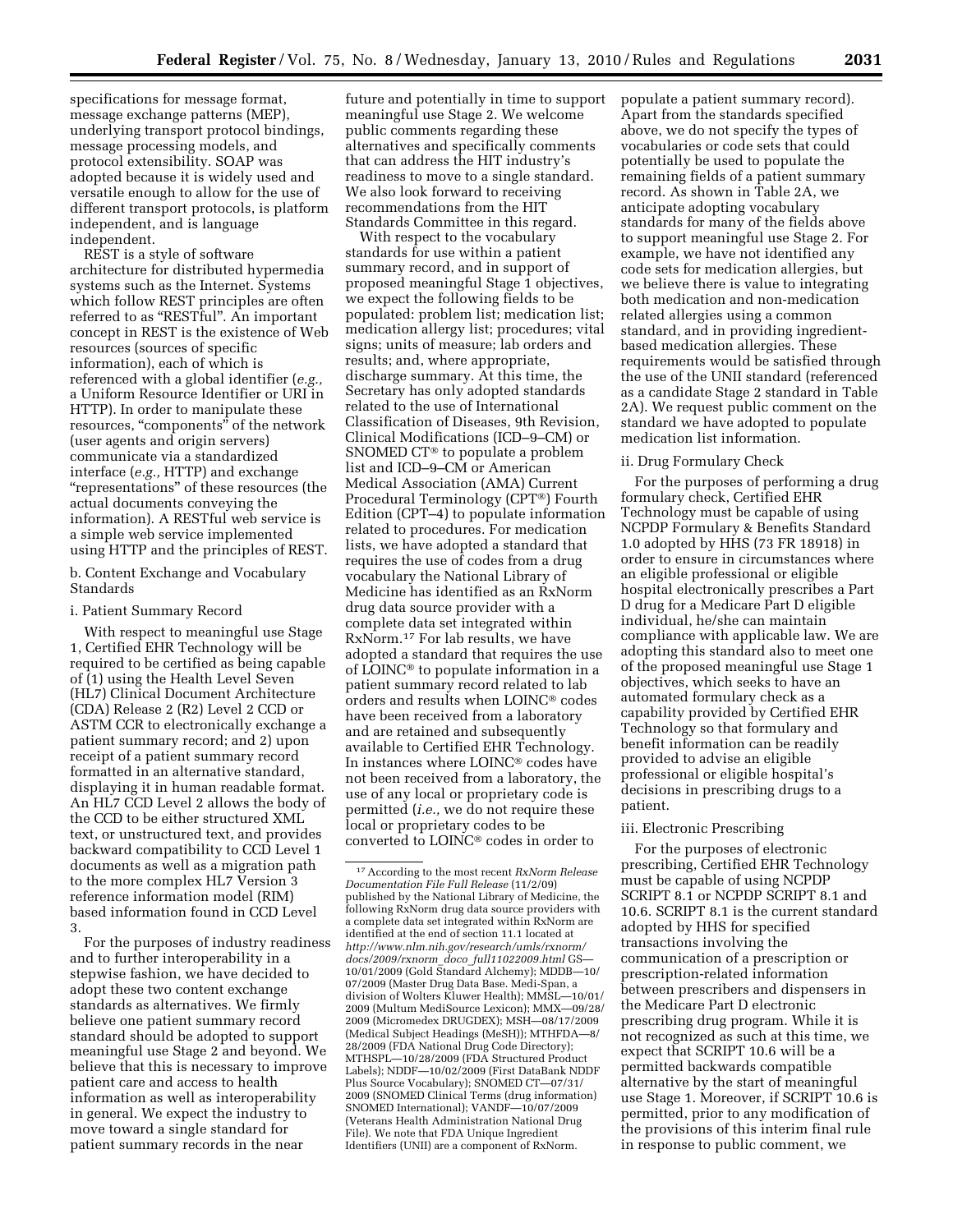would expect to change our requirement 2013, placing compliance within to simply permit either SCRIPT 8.1 or SCRIPT 10.6. Again, with respect to a vocabulary standard, we have adopted a standard that requires the use of codes from a drug vocabulary currently integrated into the RxNorm (see detailed description above). We believe that adopting RxNorm in the future will lead to improved interoperability and look forward to receiving recommendations from the HIT Standards Committee in this regard.

#### iv. Administrative Transactions

For the purposes of conducting certain administrative transactions, Certified EHR Technology must be capable of using applicable HIPAA transaction standards and Medicare Part D standards adopted by the Secretary. This includes at least the following Accredited Standards Committee (ASC) X12N Subcommittee standards or NCPDP standards for the relevant covered transactions. Because the HIPAA transactions standards regulations reference the transaction standards together with the ''implementation guides,'' which are comprised of implementation specifications, we have chosen to identify the adopted standards and implementation specifications associated with these HIPAA transaction standards together rather than separately in section III.C.3 below. In adopting these standards and the implementation specifications, we have referenced the CFR locations where they have been adopted for the relevant HIPAA transactions, and as a result the certification criteria will track the adopted HIPAA transactions standards requirements. Consequently, as the HIPAA transaction standards are updated or modified, Complete EHRs or EHR Modules will be certified consistently with the current HIPAA transaction standards requirements. We intend, to the extent possible, to assure that Certified EHR Technology will enable covered entities to conduct HIPAA covered transactions as ''standard transactions,'' as that term is defined in 45 CFR 162.103.

However, in pursuing this approach we note that in accordance with 45 CFR 162.1102 and 45 CFR 162.1202, the Secretary currently permits the use of two versions of ASC X12N and NCPDP standards (Versions 4010/4010A and 5010 and Versions 5.1 and D.0, respectively) until December 31, 2011, at which point only the most recently adopted HIPAA transaction standards will be permitted (74 FR 3296). Unlike the effective date for ICD–10–CM and ICD–10–PCS which is set for October 1,

meaningful use Stage 2, the 5010 and D.0 HIPAA transaction standards are required to be used in the second year of meaningful use Stage 1. Consequently, in order for eligible professionals and eligible hospitals that adopt Certified EHR Technology to remain in compliance with the law for conducting certain administrative transactions, Certified EHR Technology must be capable of using both versions of applicable adopted HIPAA transaction standards.

• For retail pharmacy drugs and dental, professional, and institutional health care eligibility benefit inquiry and response transactions (as defined at 45 CFR 162.1201) Certified EHR must be capable of using the following standards:

 $\circ$  NCPDP Telecommunications Standards Implementation Guide, Version 5, Release 1 (Version 5.1), and Version D, Release 0 (Version D.0) equivalent NCPDP Batch Standards Batch Implementation Guide, Versions 1.1 and 1.2; and

 $\circ$  ASC X12N 270/271-Health Care Eligibility Benefit Inquiry and Response, Version 4010 (004010X092) and Addenda to Health Care Eligibility Benefit Inquiry and Response (004010X092A1) as well as ASC X12 Standards for Electronic Data Interchange Technical Report Type 3, Version 5010 (ASC X12N/005010X279).

• For retail pharmacy drugs and dental, professional, and institutional health care claims or equivalent encounter information transaction (as defined at 45 CFR 162.1101):

 $\circ$  NCPDP Telecommunications Standards Implementation Guide, Version 5, Release 1 (Version 5.1), and Version D, Release 0 (Version D.0) equivalent NCPDP Batch Standards Batch Implementation Guide, Versions 1.1 and 1.2; and

Æ ASC X12N 837—Health Care Claim: Dental—Version 4010 (004010X097) and Addenda to Health Care Claim: Dental, Version 4010 (004010X097A1) as well as ASC X12 Standards for Electronic Data Interchange Technical Report Type 3—Health Care Claim: Dental (837), (ASC X12N/005010X224), and Type 1 Errata to Health Care Claim: Dental (837) ASC X12 Standards for Electronic Data Interchange Technical Report Type 3, (ASC X12N/ 005010X224A1); and

Æ ASC X12N 837—Health Care Claims: Professional, Volumes 1 and 2, Version 4010 (004010X098) and Addenda to Health Care Claims: Professional, Volumes 1 and 2, Version 4010, (004010x098A1), as well as ASC X12 Standards for Electronic Data

Interchange Technical Report Type 3— Health Care Claim: Professional (837), (ASC X12N/005010X222); and

The ASC X12N 837-Health Care Claim: Institutional, Volumes 1 and 2, Version 4010, (004010X096) and Addenda to Health Care Claim: Institutional, Volumes 1 and 2, Version 4010, (004010X096A1) as well as ASC X12 Standards for Electronic Data Interchange Technical Report Type 3— Health Care Claim: Institutional (837), (ASC X12N/005010X223), and Type 1 Errata to Health Care Claim: Institutional (837) ASC X12 Standards for Electronic Data Interchange Technical Report Type 3 (ASC X12N/ 005010X223A1).

• To perform eligibility inquiry and response transactions between dispensers and Part D sponsors for Part D prescription drugs.

Æ NCPDP Telecommunications Standards Implementation Guide, Version, 5, Release 1 (Version 5.1), and equivalent NCPDP Batch Standards Batch Implementation Guide, Version 1.1.

#### v. Quality Reporting

For the purposes of electronically submitting calculated quality measures required by CMS or by States, Certified EHR Technology must be capable of using the CMS PQRI 2008 Registry XML Specification. We recognize that CMS has discussed in the Medicare and Medicaid EHR Incentive Programs proposed rule potential approaches to quality reporting requirements for future years of meaningful use and we anticipate adopting standards as necessary and in consultation with CMS to support future quality reporting requirements. We also understand that for the purposes of electronically submitting quality measures an upcoming standard for Complete EHRs and EHR modules may be the HL7 Quality Reporting Document Architecture (QRDA) Implementation Guide based on HL7 CDA Release 2 and we request public comment on whether this standard is mature enough to be used in Complete EHRs and EHR Modules during meaningful use Stage 1.

vi. Submission of Lab Results to Public Health Agencies

For the purposes of submitting lab results to public health agencies, Certified EHR Technology must be capable of using HL7 2.5.1. With respect to vocabulary standards for the submission of lab results to public health agencies, we have adopted the same standard for populating lab results as we do for the patient summary record above. We believe that enabling the use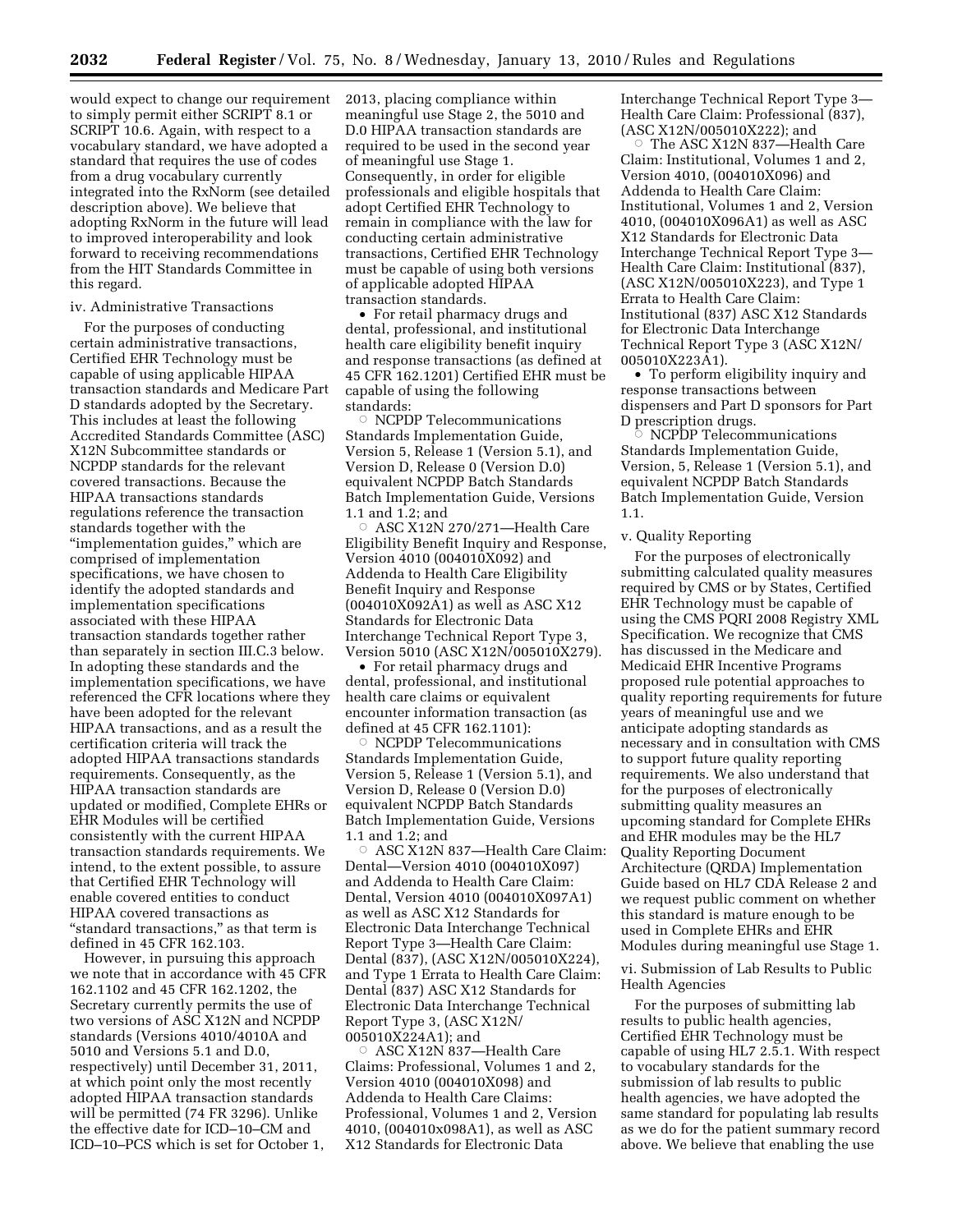of UCUM and SNOMED CT® for this exchange in the future would lead to improved interoperability.

vii. Submission to Public Health Agencies for Surveillance or Reporting

For the purposes of electronically submitting information to public health agencies for surveillance and reporting, Certified EHR Technology must be capable of using HL7 2.3.1 or HL7 2.5.1 as a content exchange standard. This requirement is not meant to include adverse event reporting. At this time, we have not adopted a specific vocabulary standard for submitting information to public health agencies for surveillance and reporting, and believe that such standards will be determined in large part by the applicable public health agency receiving such information. We look forward to receiving recommendations from the HIT Standards Committee regarding additional standards that should be adopted to facilitate the electronic

submission of information to public health agencies for surveillance and reporting purposes.

viii. Submission to Immunization Registries

For the purposes of electronically submitting information to immunization registries Certified EHR Technology must be capable of using HL7 2.3.1 or HL7 2.5.1 as a content exchange standard and the CDC maintained HL7 standard code set CVX—Vaccines Administered 18 as the vocabulary standard.

#### ix. Table 2A

Table 2A below displays the applicable adopted standards for each exchange purpose specified. We have used "Cx" and "V" as shorthand for ''content exchange'' and ''vocabulary,'' respectively, to identify which standard category applies to the exchange purpose. Where a cell in table 2A includes the reference ''no standard

adopted at this time'' it means that a Complete EHR or EHR Module would not be required to be tested and certified as including a particular standard. As a result, any local or proprietary standard could be used as well as the standard(s) listed as candidate meaningful use Stage 2 standards. Unless marked with the following superscripts, all of the adopted standards are from the ONC process that took place prior to the enactment of the HITECH Act or are required by other HHS regulations.

• A number sign "#" indicates that the HIT Standards Committee recommended this standard to the National Coordinator but it was not part of the prior ONC process.

• An asterisk "\*" indicates that the standard was neither recommended by the HIT Standards Committee nor part of the prior ONC process.

• A plus sign "+" as mentioned above indicates a standard that is not a voluntary consensus standard.

#### TABLE 2A—ADOPTED CONTENT EXCHANGE AND VOCABULARY STANDARDS

| Row No. | Purpose                     | Category  | Adopted standard(s) to support mean-<br>ingful use stage 1                                                                                                                                              | Candidate standard(s) to support<br>meaningful use stage 2                                            |
|---------|-----------------------------|-----------|---------------------------------------------------------------------------------------------------------------------------------------------------------------------------------------------------------|-------------------------------------------------------------------------------------------------------|
| 1       | Patient Summary Record      | Cx        | HL7 CDA R2 CCD Level 2 or ASTM<br>CCR.                                                                                                                                                                  | Alternatives expected to be narrowed<br>based on HIT Standards Committee<br>recommendations.          |
|         |                             | ${\sf V}$ | Applicable HIPAA code set required<br>ICD-9-CM); or<br>by law (i.e.,<br>SNOMED CT <sup>®</sup> .                                                                                                        | Applicable HIPAA code set required<br>by law (e.g., ICD-10-CM) or<br>SNOMED CT®.                      |
|         |                             | ${\sf V}$ | Any code set by an RxNorm drug<br>data source provider that is identi-<br>fied by the United States National<br>Library of Medicine as being a com-<br>plete data set integrated within<br>$RxNorm +$ . | RxNorm.                                                                                               |
|         |                             | V         | No standard adopted at this time<br>Applicable HIPAA code sets required<br>by law (i.e., ICD-9-CM or CPT-4 <sup>®</sup> ).                                                                              | UNII.<br>Applicable HIPAA code sets required<br>by law (i.e., ICD-10-PCS or CPT-<br>4 <sup>®</sup> ). |
|         |                             |           | No standard adopted at this time                                                                                                                                                                        | CDA template.                                                                                         |
|         |                             | <b>V</b>  | No standard adopted at this time                                                                                                                                                                        | UCUM.                                                                                                 |
|         | • Lab Orders and Results    | ${\sf V}$ | LOINC <sup>®</sup> when LOINC <sup>®</sup> codes have<br>been received from a laboratory.                                                                                                               | LOINC <sup>®</sup> .                                                                                  |
| 2       |                             | Cx        | Applicable Part D standard required<br>by law (i.e., NCPDP Formulary &<br>Benefits Standard 1.0).                                                                                                       | Applicable Part D standard required<br>by law.                                                        |
| 3       |                             | Cx        | Applicable Part D standard required<br>by law (e.g., NCPDP SCRIPT 8.1)<br>or NCPDP SCRIPT 8.1 and NCPDP<br>SCRIPT 10.6.                                                                                 | NCPDP SCRIPT 10.6.                                                                                    |
|         |                             | $V$       | Any code set by an RxNorm drug<br>data source provider that is identi-<br>fied by the United States National<br>Library of Medicine as being a com-<br>plete data set integrated within<br>$RxNorm +$ . | RxNorm.                                                                                               |
| 4       | Administrative Transactions | Cx        | Applicable HIPAA transaction stand-<br>ards required by law.                                                                                                                                            | Applicable HIPAA transaction stand-<br>ards required by law.                                          |
| 5       |                             |           | CMS PQRI 2008 Registry XML Speci-<br>fication $# +$ .                                                                                                                                                   | Potentially newer version(s) or stand-<br>ards based on HIT Standards Com-<br>mittee Input.           |

18The CDC's National Center of Immunization and Respiratory Diseases (NCIRD) maintains the

HL7 external code set CVX *http://www.cdc.gov/ vaccines/programs/iis/stds/cvx.htm.*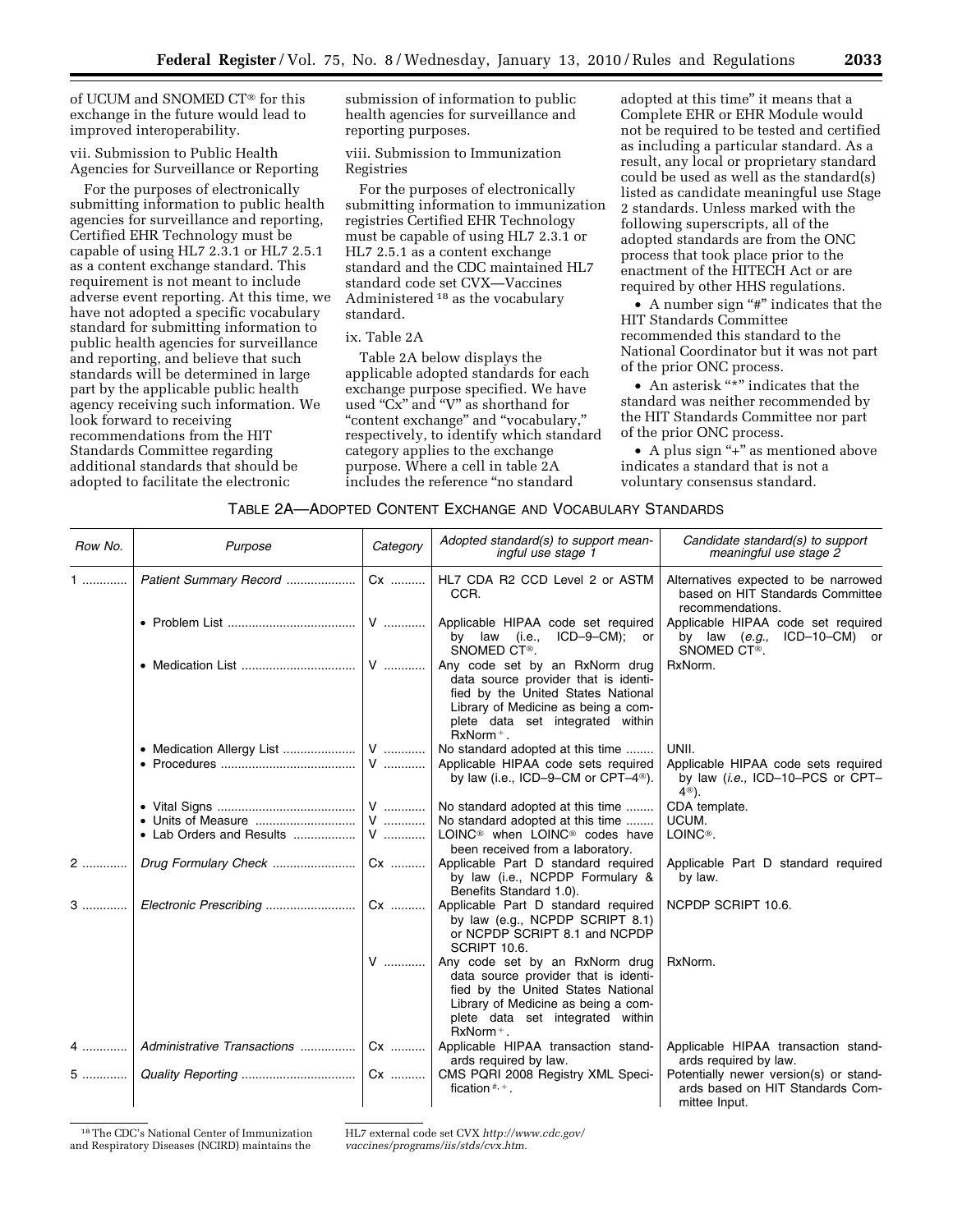| Row No. | Purpose                                                                                                         | Category | Adopted standard(s) to support mean-<br>ingful use stage 1                                     | Candidate standard(s) to support<br>meaningful use stage 2                                                   |
|---------|-----------------------------------------------------------------------------------------------------------------|----------|------------------------------------------------------------------------------------------------|--------------------------------------------------------------------------------------------------------------|
| 6       | <b>Health Agencies.</b>                                                                                         |          |                                                                                                | Potentially newer version(s) or stand-<br>ards based on HIT Standards Com-<br>mittee Recommendations.        |
|         |                                                                                                                 |          | V    LOINC <sup>®</sup> when LOINC <sup>®</sup> codes have<br>been received from a laboratory. | LOINC <sup>®</sup> , UCUM, and SNOMED CT <sup>®</sup><br>or Applicable Public Health Agency<br>Requirements. |
| $7$     | Submission to Public Health Agencies<br>for Surveillance or Reporting (ex-<br>cluding adverse event reporting). | Cx       | HL7 2.3.1 or HL7 2.5.1                                                                         | Potentially newer version(s) or stand-<br>ards based on HIT Standards Com-<br>mittee Input.                  |
|         |                                                                                                                 |          | According to Applicable Public Health<br>Agency Requirements.                                  | GIPSE or According to Applicable<br>Public Health Agency<br>Require-<br>ments.                               |
| 8       | Submission<br>Immunization<br>to<br>Reg- I<br><i>istries.</i>                                                   |          |                                                                                                | Potentially newer version(s) or stand-<br>ards based on HIT Standards Com-<br>mittee Recommendations.        |
|         |                                                                                                                 |          | $CUX^{\ast,+}$                                                                                 | CVX.                                                                                                         |

TABLE 2A—ADOPTED CONTENT EXCHANGE AND VOCABULARY STANDARDS—Continued

c. Privacy and Security Standards

We believe it is necessary for Certified EHR Technology to provide certain privacy and security capabilities. In that regard, we have aligned adopted certification criteria to applicable HIPAA Security Rule requirements and believe that in doing so, such capabilities may assist eligible professionals and eligible hospitals to improve their overall approach to privacy and security. In addition, some may find that the capabilities provided by Certified EHR Technology may facilitate and streamline compliance with Federal and state privacy and security laws. We believe that the HIPAA Security Rule serves as an appropriate starting point for establishing the capabilities for Certified EHR Technology. That being said, the HITECH Act directs the HIT Policy Committee, the HIT Standards Committee, and ONC to look at capabilities beyond those explicitly specified in the HIPAA Security Rule. We intend to work with both of these Committees to explore these areas and where possible to adopt new certification criteria and standards in the future to improve the capabilities Certified EHR Technology can provide to protect health information.

The adopted certification criteria in Table 1 assure that Certified EHR Technology is capable of supporting eligible professionals and eligible hospitals comply with HIPAA requirements to protect electronic health information residing within Certified EHR Technology and, where appropriate, when such information is exchanged. For certain capabilities, we have adopted, after considering the recommendations of the HIT Standards Committee, specific standards to be used in Certified EHR Technology.

These standards and their purposes are displayed in Table 2B. For other capabilities, we have not adopted specific standards because such capabilities can be appropriately addressed through different approaches, and we did not want to preclude innovation. For example, while we have adopted a certification criterion related to access control, we have not adopted a specific standard for access control because we believe that the industry will continue to innovate at a rapid pace in this area and better methods to implement this capability will be available faster than we would be able to adopt them via regulation. On the other hand, we have adopted certification criteria and standards for encryption because specific industry best practices and requirements exist with respect to encryption and the strength of encryption algorithms. HHS previously articulated in guidance entitled ''Guidance Specifying the Technologies and Methodologies That Render Protected Health Information Unusable, Unreadable, or Indecipherable to Unauthorized Individuals'' (74 FR 42741) that encryption is an effective method to ''render protected health information unusable, unreadable, or indecipherable to unauthorized individuals,'' and one that can exempt a HIPAA covered entity from having to report a breach. To further support this determination, we believe a logical and practical next step and one that will provide eligible professionals and eligible hospitals with a capability they may not have had in the past is to require Certified EHR Technology to be capable of encryption.

It is important to note, under 45 CFR 164.312(a)(2)(iv) and (e)(2)(ii), a HIPAA covered entity must assess whether encryption as a method for safeguarding

electronic protected health information is a reasonable and appropriate safeguard in its environment. Consequently, a HIPAA covered entity could be in compliance with the HIPAA Security Rule if it determines that encryption is not reasonable and appropriate in its environment and it documents its rationale and implements an equivalent alternative measure if reasonable and appropriate. We hope that by requiring Certified EHR Technology to include this capability, that the use of encryption will become more prevalent. Of the certification criteria and associated standards we have adopted related to encryption, the first is for encryption in general while the second is specific to when electronic health information is exchanged. The first certification criterion and standard will assure that Certified EHR Technology is capable of using encryption according to user-defined preferences. There are several industry best practices in this regard and we expect that with the availability of the capability to perform encryption, eligible professionals and hospitals will follow suit and enhance how they protect electronic health information. We anticipate that this capability could be used by eligible professionals and eligible hospitals to encrypt backup hard drives or tapes, removable media, or portable devices. Finally, we expect other functions or services such as domain name service, directory access, and consistent time (*e.g.,* for audit logs) to support and further enable some of the standards in Table 2B. However, due to the fact these functions or services may be part of an overall implementation of Certified EHR Technology (*e.g.,* operating system, network time server) rather than a specific capability Certified EHR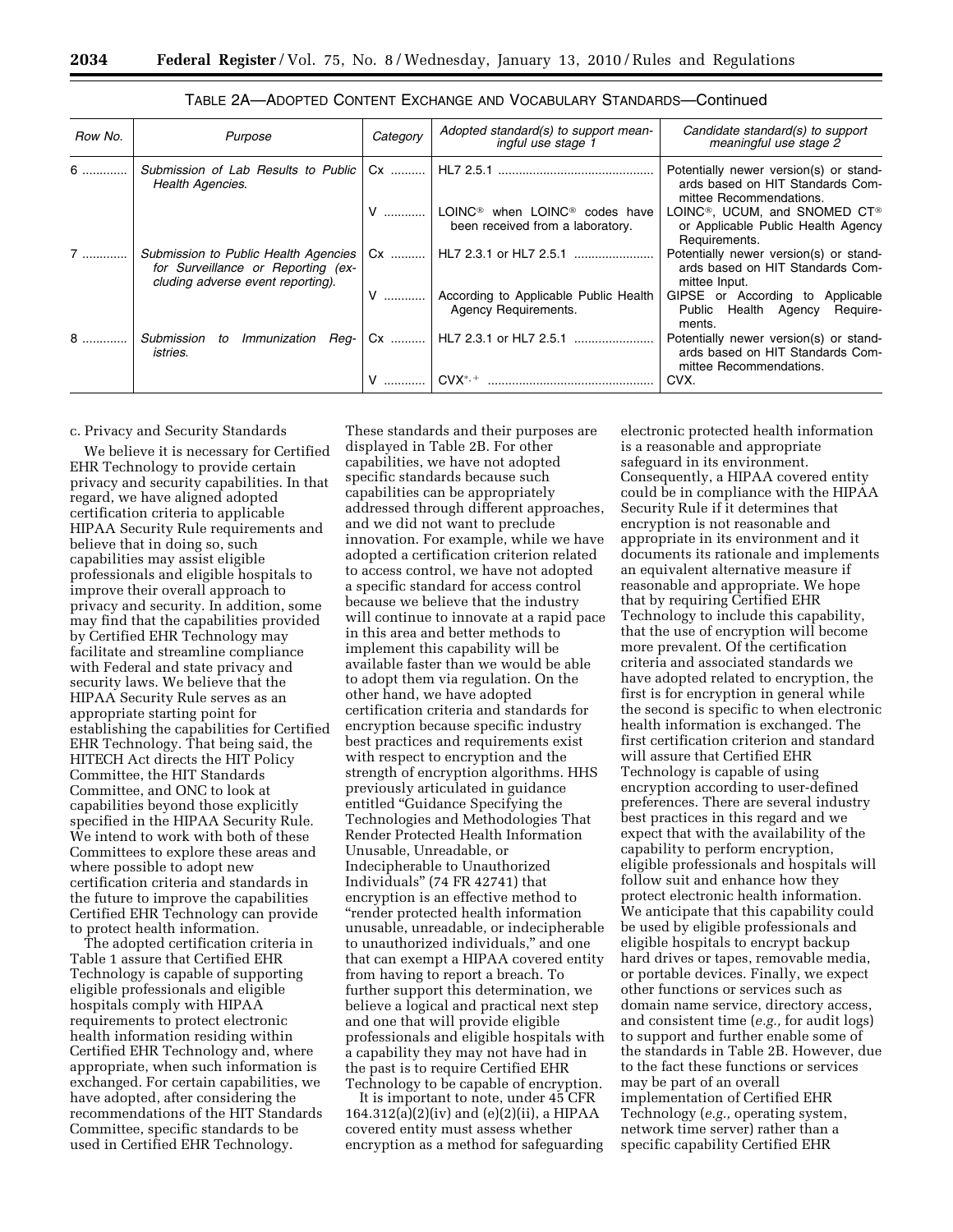Technology should be tested and certified as including, we chose not to adopt certification criteria or standards. We request public comment on whether the previously mentioned functions or services or any other function or service should be considered for adoption by the Secretary as a necessary capability for Certified EHR Technology to include.

After considering the written and oral public comments provided to both the HIT Policy and HIT Standards Committees, we would like to clarify the applicability of the privacy and security certification criteria and standards adopted in this interim final rule. This interim final rule strictly focuses on the

capabilities of Certified EHR Technology and does not change existing HIPAA Privacy Rule or Security Rule requirements, guarantee compliance with those requirements, or absolve an eligible professional, eligible hospital, or other health care provider who adopts Certified EHR Technology from having to comply with any applicable provision of the HIPAA Privacy or Security Rules. While the capabilities provided by Certified EHR Technology may assist an eligible professional or eligible hospital in improving their technical safeguards in order to meet some or all of the HIPAA Security Rule's requirements or influence their risk analysis, the use of

Certified EHR Technology alone does not equate to compliance with the HIPAA Privacy or Security Rules. The capabilities provided by Certified EHR Technology do not affect in any way the analysis a HIPAA covered entity is responsible for performing specified at 45 CFR 164.306(b) and (d). Unless there are specific meaningful use measures for privacy and security that require the use of a particular capability, an eligible professional or eligible hospital may find that its security practices exceed these capabilities and nothing in this rule precludes the use or implementation of more protective privacy and security measures.

#### TABLE 2B—ADOPTED PRIVACY AND SECURITY STANDARDS

| Row No. | Purpose                                                                               | Adopted standard                                                                                                                                                                                                                                                                                                        |
|---------|---------------------------------------------------------------------------------------|-------------------------------------------------------------------------------------------------------------------------------------------------------------------------------------------------------------------------------------------------------------------------------------------------------------------------|
| 1       | General Encryption and Decryption of<br>Electronic Health Information.                | A symmetric 128 bit fixed-block cipher algorithm capable of using a 128, 192, or 256<br>bit encryption key must be used $(e.g.,$ FIPS 197 Advanced Encryption Standard,<br>$(AES)$ , Nov 2001). $+$                                                                                                                     |
| 2       | Encryption and Decryption of Electronic<br>Health Information for Exchange.           | An encrypted and integrity protected link must be implemented (e.g., TLS, IPv6, IPv4<br>with $IPsec$ ). $+$                                                                                                                                                                                                             |
|         | 3    Record Actions Related to Electronic<br>Health Information (i.e., audit log).    | The date, time, patient identification (name or number), and user identification (name<br>or number) must be recorded when electronic health information is created, modi-<br>fied, deleted, or printed. An indication of which action(s) occurred must also be re-<br>corded $(e.q., \text{ modification})$ . +        |
| 4       | Verification that Electronic Health Informa-<br>tion has not been Altered in Transit. | A secure hashing algorithm must be used to verify that electronic health information<br>has not been altered in transit. The secure hash algorithm used must be SHA-1 or<br>higher (e.g., Federal Information Processing Standards (FIPS) Publication (PUB)<br>Secure Hash Standard (SHS) FIPS PUB 180-3). <sup>+</sup> |
|         | 5    Cross-Enterprise Authentication                                                  | Use of a cross-enterprise secure transaction that contains sufficient identity informa-<br>tion such that the receiver can make access control decisions and produce detailed<br>and accurate security audit trails (e.g., IHE Cross Enterprise User Assertion (XUA)<br>with SAML identity assertions). +               |
|         | 6    Record Treatment, Payment, and Health<br>Care Operations Disclosures.            | The date, time, patient identification (name or number), user identification (name or<br>number), and a description of the disclosure must be recorded. <sup>+</sup>                                                                                                                                                    |

#### 3. Adopted Implementation Specifications

Pursuant to section 3004 of the PHSA, the Secretary is required to adopt implementation specifications in addition to standards and certification criteria. Implementation specifications, which for HIPAA covered transaction standards are found in implementation guides, provide specific configuration instructions and constraints for implementing a particular standard or set of standards. Because some standards can be implemented in several different ways, these specifications are critical in some cases to make interoperability a reality simply using a standard does not necessarily guarantee interoperability.

Standards Development Organizations (SDOs), HITSP, and others have developed implementation specifications with varying degrees of specificity, which in turn have resulted in varying degrees of interoperability. In some cases, the standards used in the

NHIN, for example, have been constrained even further and resulted in a narrow and unique set of implementation specifications, designed for a specific architecture and welldefined exchange. Based on input from HIT Standards Committee, we understand that very few implementation specifications are widely used and most are immature or too architecturally specific for adoption by large segments of the HIT industry before meaningful use Stage 2.

Given the importance of implementation specifications and the analyses and field testing necessary to refine them, we do not believe, with the exception of the few mentioned below, that there are mature implementation specifications ready to adopt to support meaningful use Stage 1. We seek public comment on whether there are in fact implementation specifications that are industry-tested and would not present a significant burden if they were adopted. We believe that certain exchange

purposes such as electronic prescribing and laboratory test results, already have available some of the most mature implementation specifications. We will consider adopting implementation specifications, though, for any or all adopted standards provided that there is convincing evidence submitted in public comment of the specifications' maturity and widespread usage.

We have adopted a certification criterion requiring that Certified EHR Technology be capable of using the standard, CMS PQRI 2008 Registry XML Specification, for quality reporting. We have also adopted as the implementation specifications for this standard, the Physician Quality Reporting Initiative Measure Specifications Manual for Claims and Registry. Additionally, as we noted above we have adopted standards that require Certified EHR Technology to be capable of using applicable HIPAA transaction standards adopted by HHS for eligibility for health plan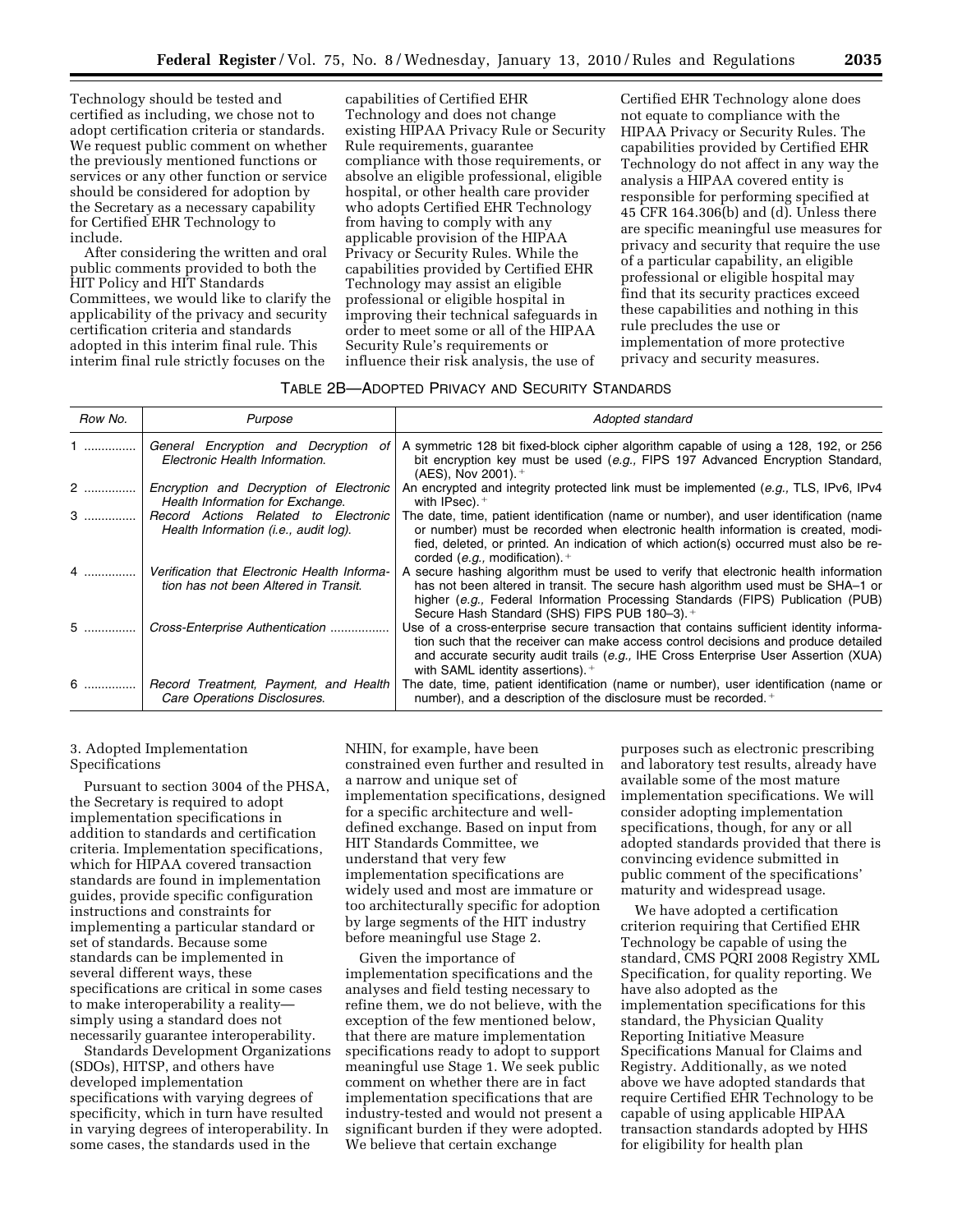transactions and for health care claims or equivalent encounter information transactions. In so doing, the specific HIPAA standards and ''implementation specifications'' associated with these covered transactions have also been adopted. As a supporting implementation specification for the eligibility for health plan transactions HIPAA transaction standard we have also adopted the requirements of Phase 1 of the Council for Affordable Quality Healthcare (CAQH) Committee on Operating Rules for Information Exchange (CORE). We request public comment on the HIT industry's experience using CAQH CORE Phase 1 with adopted HIPAA transactions standards.

Finally, in preparing to adopt future implementation specifications to support meaningful use Stage 2, ONC plans to work with the HIT industry and solicit input from relevant Federal advisory committees to obtain further specificity in the area of implementation specifications. We also encourage SDOs to make widely available implementation specifications that can be tested and adopted by the Secretary in the future.

4. Additional Considerations, Clarifications, and Requests for Public Comments

a. Relationship to Other Federal Laws

Nothing required by this interim final rule should be construed as affecting existing legal requirements under other Federal laws. While the capabilities provided by Certified EHR Technology may assist in the compliance with certain legal requirements, they do not in any way remove or alter those requirements. For example, Certified EHR Technology may be able to assist health care providers required to comply with the Confidentiality of Alcohol and Drug Abuse Patient Records Regulation, 42 CFR Part 2, but it may not provide, from a technical perspective, all of the capabilities necessary to comply with these regulations. As another example, in providing patients with access to their online health information, it is important to note that the accessibility requirements of the Americans with Disabilities Act of 1990 and Section 504 of the Rehabilitation Act of 1973 still apply to entities covered by these Federal civil rights laws. Additionally, Title VI of the Civil Rights Act of 1964 and its implementing regulations protect persons from unlawful discrimination on the basis of race, color and national origin. Under Title VI and its implementing regulations,

recipients of Federal financial assistance must take reasonable steps to ensure meaningful access to their programs, services, and activities by eligible limited English proficient persons.

#### b. Human Readable Format

As acknowledged in prior sections of this interim final rule, the initial set of adopted standards, implementation specifications, and certification criteria are only the beginning of what we expect will be an incremental approach to enhance the interoperability, functionality, and utility of health information technology. We believe that in order to recognize the enormous potential of HIT, greater standardization in future years is necessary. In that regard, we recognize that more advanced interoperability requires health information to be represented by specific vocabularies and code sets that can be interpreted by EHR technology as well as converted and presented in a readable format to the users of such technology. At the present time we recognize that implementing certain vocabularies and code sets in EHR technology is a difficult, technical undertaking. For that reason, we have not adopted specific vocabularies and code sets for a number of the exchange purposes identified above in Table 2A. We have, however, as a transitional step, adopted certification criteria that require Certified EHR Technology to be capable of presenting health information received in human readable format. By human readable format, we mean a format that enables a human to read and easily comprehend the information presented to them regardless of the method of presentation (*e.g.,* computer screen, handheld device, electronic document). This would likely require information in coded or machine readable format to be converted to, for example, its narrative English language description. In an effort to further the transition to, and prevalence of, more specific vocabularies and code sets, we are interested in public comment regarding industry readiness if we were to adopt certification criteria requiring the use of additional vocabularies and code sets in parallel with meaningful use Stage 2. Such certification criteria could include not only that Certified EHR Technology be capable of presenting information in human readable format but also that it be capable of automatically incorporating certain vocabulary or code sets (*i.e.,*  machine readable information).

c. Certification Criterion and Standard Regarding Accounting of Disclosures

Section 3004(b)(1) of the PHSA requires the Secretary to adopt a standard and certification criterion in this interim final rule that are consistent with section  $3002(b)(2)(B)(iv)$ (pertaining to technologies that, as part of a Qualified EHR, allow for an accounting of disclosures made by a HIPAA covered entity for purposes of treatment, payment, and health care operations). This requirement is parallel to section 13405(c) of the HITECH Act, which requires the Secretary to modify (no later than 6 months after the date on which the Secretary adopts standards on accounting for disclosures) the HIPAA Privacy Rule at 45 CFR 164.528 to now require that HIPAA covered entities account for disclosures related to treatment, payment, and health care operations made through an electronic health record and to identify in the regulations the information that shall be collected about each of the disclosures. In promulgating these regulations, the Secretary is instructed to "only require" such information to be collected through an electronic health record in a manner that takes into account the interests of the individuals in learning the circumstances under which their protected health information is being disclosed and takes into account the administrative burden of accounting for such disclosures.'' Unless modified by the Secretary, the effective date 19 for HIPAA covered entities that have acquired an electronic health record after January 1, 2009, is January 1, 2011, or anytime after this date when they acquire an electronic health record.

We intend for our adoption of a basic certification criterion and standard to account for disclosures (§ 170.302(v) and § 170.210(e), respectively) to provide a technical foundation for the information that the Secretary will subsequently determine should be collected for treatment, payment and health care operations disclosures. We have adopted a basic certification criterion that requires the capability to record disclosures (as defined by the HIPAA Privacy Rule) made for treatment, payment, and health care operations in accordance with the standard we have adopted. The standard specified in Table 2B above stipulates a functional requirement that a recorded disclosure for treatment, payment, or health care operations must include:

<sup>19</sup>See HITECH Act section 13405(c)(4), which also provides that the effective date for HIPAA covered entities that are current users of EHRs (*i.e.,*  acquired EHRs as of January 1, 2009) January 1, 2014, unless modified by the Secretary.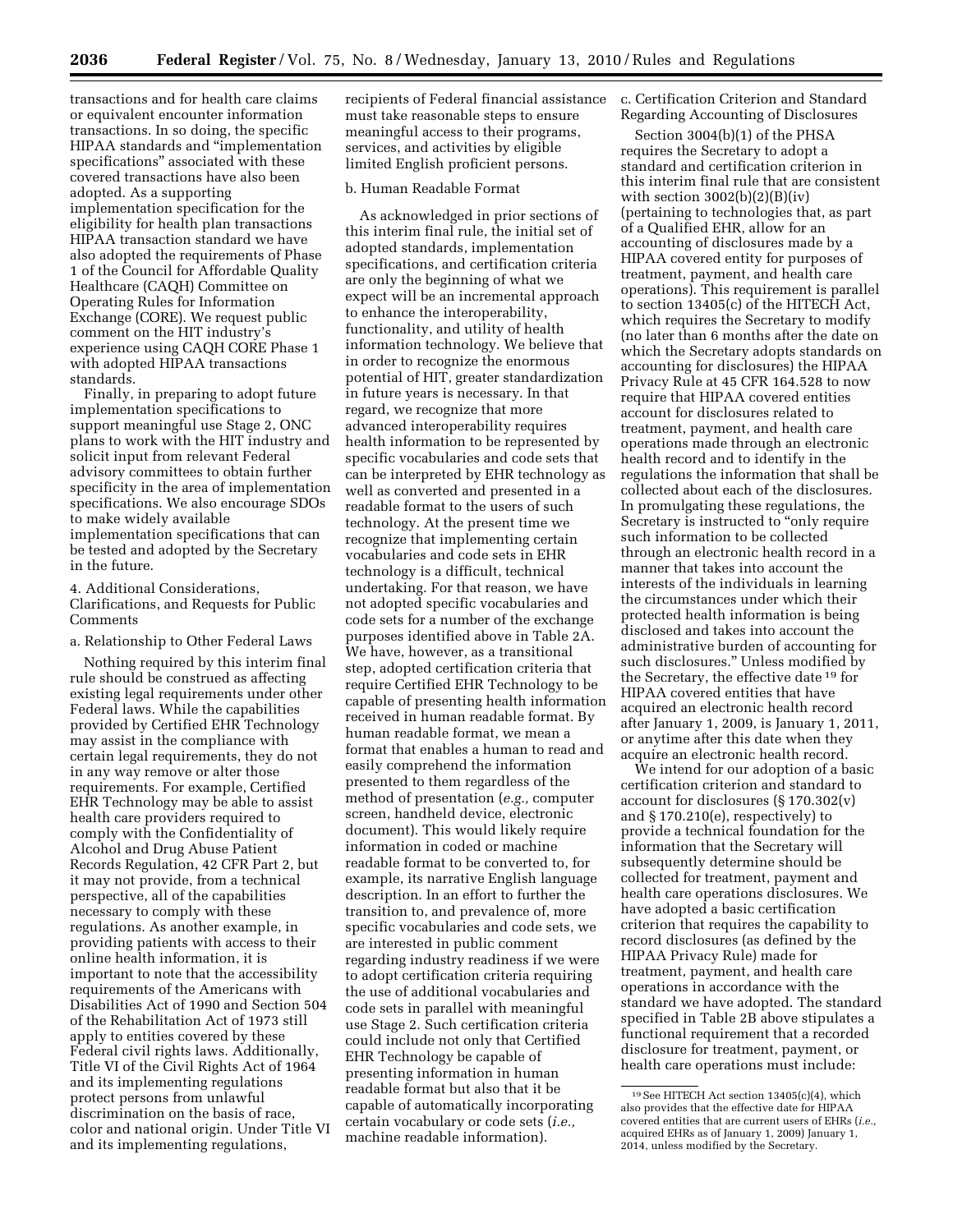The date, time, patient identification (name or number), user identification (name or number), and a description of the disclosure. We believe date, time, patient identification, and user identification are all readily available data because it is the same information required in the standard for an audit log. We have also included the requirement that a ''description of the disclosure'' must be recorded; however, we have not required any additional specificity for what should be included in the ''description,'' because the Secretary has not yet weighed the interests of individuals with the administrative burden associated with accounting for such disclosures to determine what information shall be collected. The certification criterion and standard in this interim final rule are limited to disclosures for treatment, payment, and health care operations, as those terms are defined at 45 CFR 164.501. This interim final rule does not address the capability of Certified EHR Technology to account for other types of disclosures. We note that a HIPAA covered entity using Certified EHR Technology must continue to account for disclosures in accordance with 45 CFR 164.528, which may require the collection of additional information for disclosures that are not for treatment, payment, or health care operations.

We do not propose additional requirements at this time because we believe that several significant technical challenges will need to be addressed before it is possible to record additional information about disclosures in an efficient manner. For example, we are unaware of any particular technology solution that is capable of automatically recognizing the difference between a ''use'' and a ''disclosure,'' as the HIPAA regulations define these terms. Additionally, we are concerned about the amount of electronic storage that will be necessary to record three years worth of information related to treatment, payment, and health care operations disclosures. We welcome public comment, particularly from the HIT developer community, as to these concerns as well as about the technical feasibility of recording other elements of information about a disclosure. We are specifically interested in comments as to the technical feasibility of recording the purpose or reason for the disclosure, to whom the disclosure was made (*i.e.,*  recipient), and any other elements that may be beneficial for a patient to know about with respect to their health information.

It is important to note, as discussed above, that the Secretary has the discretion to modify the compliance

date for the revised accounting-fordisclosure regulations to as late as 2013 for HIPAA covered entities that acquire electronic health records after January 1, 2009. The Secretary will address the compliance date for accounting for treatment, payment, and health care operations disclosures in a later rulemaking. In the interim, we again note that the standards and certification requirements adopted do not affect a HIPAA covered entity's compliance with the HIPAA Privacy or Security Rules.

As the use of Certified EHR Technology becomes more widespread and technology advances, we believe the ability to account for disclosures will continue to evolve. Accordingly, this first certification criterion and standard for accounting of disclosures is intended as an incremental step, which will be refined as the technology develops and regulatory requirements are issued. We plan to work with the HIT Policy Committee and HIT Standards Committee to receive recommendations regarding the policies that should be established to address these standards and certification criteria requirements and with the HHS Office for Civil Rights to appropriately coordinate the adoption of policies for the accounting of treatment, payment, and health care operations disclosures with the capabilities that Certified EHR Technology must include in the future.

d. Additional Requests for Public Comment

• We are interested in public comments to inform future deliberations on whether specific certification criteria could be adopted to further promote the capabilities Certified EHR Technology should provide with respect to meeting the accessibility needs of individuals with disabilities.

• We are also interested in public comments to inform future deliberations on whether specific certification criteria could be adopted to further promote the capabilities Certified EHR Technology should provide with respect to the prevention and detection of potential fraud, waste, and abuse.

• We are interested in public comment regarding the "candidate standards to support meaningful use Stage 2'' listed in Table 2A. We are specifically interested in feedback regarding implementation feasibility, maturity, and prevalence in the industry.

#### **IV. Collection of Information Requirements**

This interim final rule contains no new information collection

requirements subject to review by the OMB under the Paperwork Reduction Act (PRA). The HITECH Act establishes new information collection requirements, but those information collection requirements are addressed by other regulatory and programmatic activities (*e.g.*, the Medicare and Medicaid EHR Incentive Programs Proposed Rule).

The HITECH Act applies through Section 13111(b) to "federal information collection activities.'' The HITECH Act states that ''with respect to a standard or implementation specification adopted under section 3004 of the Public Health Service Act, as added by section 13101, the President shall take measures to ensure that Federal activities involving the broad collection and submission of health information are consistent with such standard or implementation specification, respectively, within three years after the date of such adoption.'' Standards adopted in this interim final rule may affect how Federal agencies collect information in the future; however, the potential implications of this requirement will largely depend on actions taken by the Executive Office of the President, including how it interprets the terms "consistent," ''broad,'' and ''health information.'' We welcome comments on the potential for standards and implementation specifications adopted in this regulation to change the way information is collected by Federal agencies. We will share such comments with the OMB.

#### **V. Regulatory Impact Analysis**

#### *A. Introduction*

We have examined the impacts of this rule as required by Executive Order 12866 on Regulatory Planning and Review (September 30, 1993, as further amended), the Regulatory Flexibility Act (RFA) (5 U.S.C. 601 *et seq.*), section 202 of the Unfunded Mandates Reform Act of 1995 (2 U.S.C. 1532) (UMRA), Executive Order 13132 on Federalism (August 4, 1999), and the Congressional Review Act (5 U.S.C. 804(2)).

Executive Order 12866 directs agencies to assess all costs and benefits of available regulatory alternatives and, if regulation is necessary, to select regulatory approaches that maximize net benefits (including potential economic, environmental, public health and safety effects, distributive impacts, and equity). A regulatory impact analysis (RIA) must be prepared for major rules with economically significant effects (\$100 million or more in any one year). We have determined that this interim final rule is not an economically significant rule because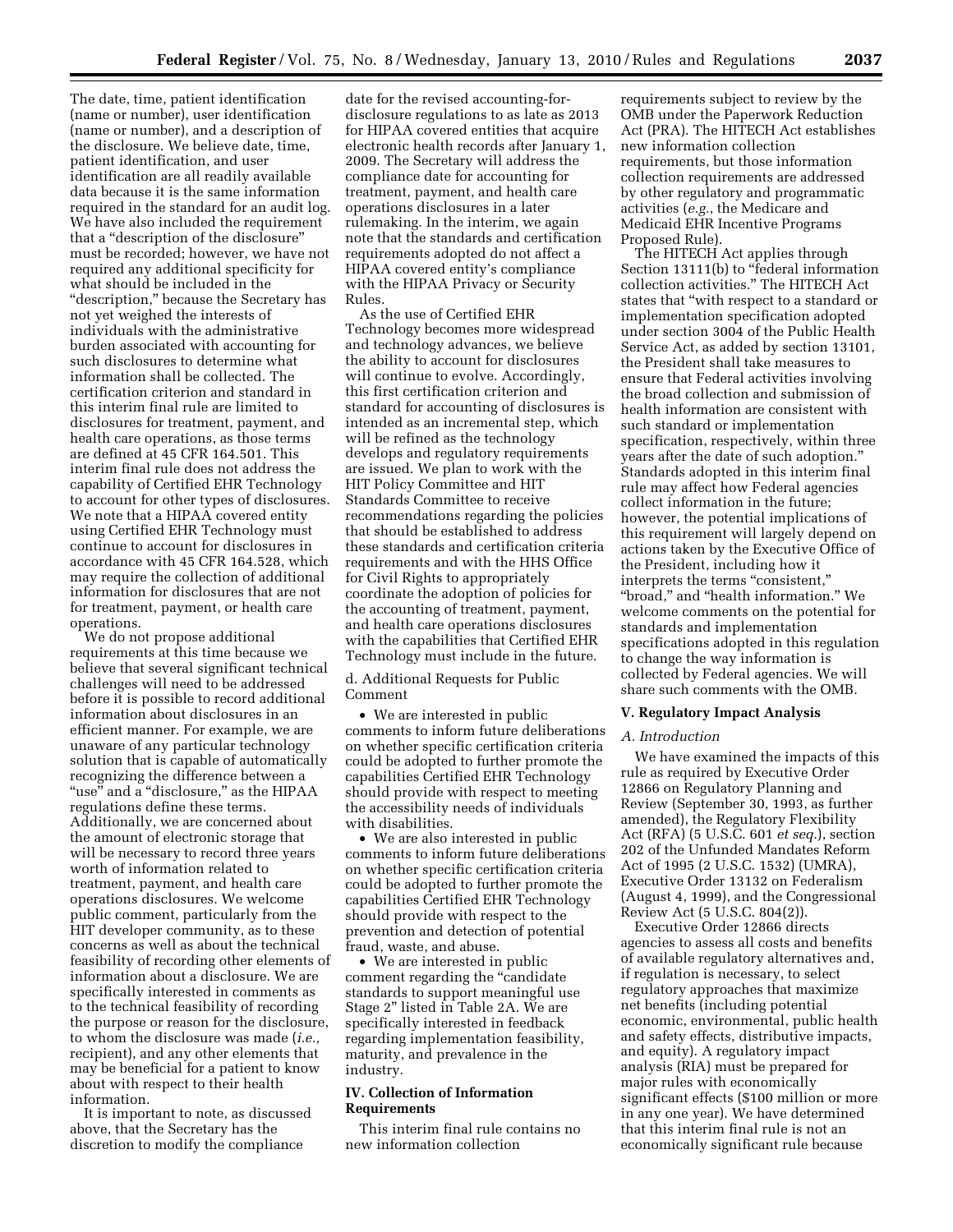we estimate that the costs to prepare Complete EHRs and EHR Modules to be tested and certified will be less than \$100 million per year. Nevertheless, because of the public interest in this interim final rule, we have prepared an RIA that to the best of our ability presents the costs and benefits of the interim final rule. We request comments on the economic analysis provided in this interim final rule with comment.

The RFA requires agencies to analyze options for regulatory relief of small businesses if a rule has a significant impact on a substantial number of small entities. For more information on Small Business Administration's (SBA's) size standards, see the SBA's Web site.20 Although the RFA only requires an initial regulatory flexibility analysis (IRFA) when an agency issues a proposed rule, HHS has a policy of voluntarily conducting an IRFA for interim final regulations. We examine the burden of the interim final regulation in Section V.D below.

Section 202 of the UMRA also requires that agencies assess anticipated costs and benefits before issuing any rule whose mandates require spending in any one year of \$100 million in 1995 dollars, updated annually for inflation. In 2009, that threshold is approximately \$133 million. This rule will not impose an unfunded mandate on States, tribal government or the private sector of more than \$133 million annually.

Executive Order 13132 establishes certain requirements that an agency must meet when it promulgates a proposed rule (and subsequent final rule) that imposes substantial direct costs of compliance on State and local governments, preempts State law, or otherwise has Federalism implications. We do not believe that our interim final rule imposes substantial direct compliance costs on State and local governments, preempts State law, or otherwise has Federalism implications.

#### *B. Why Is This Rule Needed?*

Section 3004(b)(1) of the PHSA requires the Secretary to adopt an initial set of standards, implementation specifications, and certification criteria by December 31, 2009. Certification criteria and associated standards and implementation specifications will be used to test and certify Complete EHRs and EHR Modules in order to make it possible for eligible professionals and eligible hospitals to adopt and implement Certified EHR Technology. The use of Certified EHR Technology is one of the requirements an eligible

professional or eligible hospital needs to meet in order to qualify for an incentive payment under the Medicare and Medicaid EHR Incentive Programs.

#### *C. Costs and Benefits*

Throughout the following analysis we invite comments on specific portions of our analysis. The public, however, is invited to offer comments on any and all elements of the analysis and the assumption underlying the analysis.

#### 1. Costs

This interim final rule is one of three coordinated rulemakings (the other two being the Medicare and Medicaid EHR Incentive Programs proposed rule and the HIT Certification Programs proposed rule) undertaken to implement the goals and objectives of the HITECH Act related to the adoption and meaningful use of Certified EHR Technology. Each rule's preamble contains a RIA section. While there is no bright line that divides the effects of this interim final rule and the other two noted above, we believe that each analysis properly focuses on the direct effects of the provisions it creates. This interim final rule estimates the costs commercial vendors, open source developers, and relevant Federal agencies 21 will incur to prepare Complete EHRs and EHR Modules to be tested and certified to adopted standards, implementation specifications, and certification criteria. The Medicare and Medicaid EHR Incentive Programs proposed rule estimates the impacts related to the actions taken by eligible professionals or eligible hospitals to become meaningful users, including purchasing or selfdeveloping Complete EHRs or EHR Modules. The HIT Certification Programs proposed rule estimates the testing and certification costs for Complete EHRs and EHR Modules.

This interim final rule adopts standards, implementation specifications, and certification criteria and consequently establishes the capabilities that Complete EHRs or EHR Modules will need to demonstrate in

order to be certified. Due to the fact that the Medicare and Medicaid EHR Incentive Programs require (among other things) that eligible professionals and eligible hospitals use Certified EHR Technology in order to receive incentive payments, we anticipate that commercial vendors and open source developers of Complete EHRs and EHR Modules will respond by preparing such technology to meet the certification criteria adopted in this interim final rule. We expect this to occur because commercial vendors and open source developers who do not prepare Complete EHRs or EHR Modules to be tested and certified risk losing market share (*i.e.*, eligible professionals and eligible hospitals seeking to achieve meaningful use will not buy Complete EHRs or EHR Modules that cannot outright or when combined with other EHR Modules meet the definition of Certified EHR Technology). It is important to note, however, as discussed in section 3001(c)(5)(A) of the PHSA, that Congress intended for the act of preparing for and subsequently seeking the certification of a Complete EHR or EHR Module to be voluntary.

As we discuss above, our analysis only focuses on the direct effects of the provisions created by this interim final rule. As a result, we only include estimates for the costs commercial vendors, open source developers, and relevant Federal agencies may incur to prepare Complete EHRs or EHR Modules to be tested and certified. We do not include in this analysis the costs to eligible professionals and eligible hospitals that choose to: (1) Purchase new Certified EHR Technology, or (2) self-develop or modify their current, HIT to become meaningful users. These costs are addressed in the Medicare and Medicaid EHR Incentive Programs proposed rule because they are directly related to the actions taken by eligible professionals or eligible hospitals to become meaningful users. Additionally, the cost for Complete EHRs and EHR Modules to be tested and certified is addressed in the HIT Certification Programs proposed rule and not in this interim final rule.

In conducting research to inform the estimates we make below we found several websites that listed, in an aggregate format, different types of Complete EHRs and EHR Modules designed for various types of health care providers as well as those that were designed primarily for specialists. Based on our research, we believe it is reasonable to assume that a few hundred unique Complete EHRs and EHR Modules make up the available universe of HIT for health care

<sup>20</sup>*http://sba.gov/idc/groups/public/documents/ sba*\_*homepage/serv*\_*sstd*\_*tablepdf.pdf*.

 $^{\rm 21}$  All Indian Health Service (IHS) facilities and the vast majority of Tribally-operated facilities funded by IHS utilize the Resource and Patient Management System (RPMS), the IHS health information and EHR system that is centrally developed and distributed by the IHS Office of Information Technology. It is our understanding that IHS provides information technology support to over 40 IHS and Tribal hospitals as well as health care providers at approximately 300 ambulatory facilities. The RPMS EHR is designed for both inpatient and ambulatory implementations and it is IHS's goal to remain consistent with the certification criteria adopted by the Secretary. As a result, we expect IHS will the RPMS EHR for testing and certification to applicable adopted certification criteria.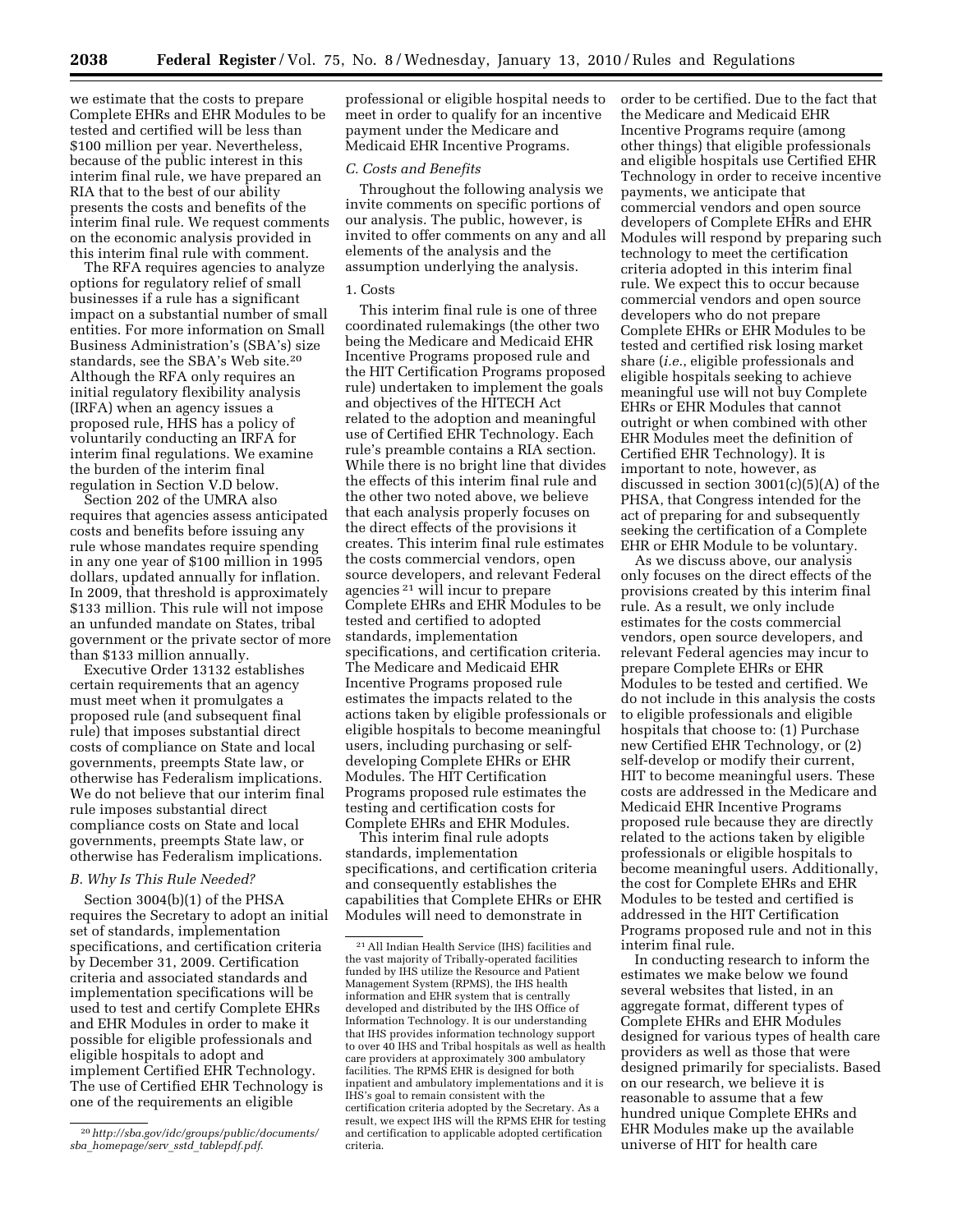providers, including eligible professionals and eligible hospitals. This estimate includes within it specialty and other niche HIT that are not the intended focus of this interim final rule. While certain certification criteria may be applicable to these other types of HIT, the Secretary has not adopted a specific or complete set of certification criteria for them at this time. Therefore, our estimates for the impacts of this interim final rule solely focus on what we believe will be the likely amount of Complete EHRs and EHR Modules that are prepared to be tested and certified and how much that preparation will cost.

We have analyzed previously developed CCHIT ambulatory and inpatient certification criteria and believe that many, but not all, require the exact same capabilities required by the respective certification criteria adopted by the Secretary at 45 CFR 170.302, 45 CFR 170.304, and 45 CFR 170.306. Generally speaking, we believe this overlap includes most of the clinically oriented capabilities required by the certification criteria adopted by the Secretary. Accordingly, with respect to this impact analysis, we believe that a significant number of previously CCHIT-certified-EHRs will only incur moderate costs to prepare for certification. We assume, for the purposes of creating reasonable estimates, that previously CCHITcertified-EHRs are similar to our definition of a Complete EHR. As a result, we have based our estimates in Table 3 with the expectation that these previously CCHIT-certified-EHRs will again be prepared for certification as Complete EHRs. To add further specificity to our estimates, we understand, according to CCHIT's Web site, there are 74 CCHIT-certified-EHRs that have been certified to its 2008 ambulatory certification criteria and 17 CCHIT-certified-EHRs, that have been

certified to its 2007 or 2008 inpatient certification criteria.22 23 24 Of these 74 and 17 previously CCHIT-certified-EHRs we expect that 90% will be prepared for certification to the certification criteria adopted by the Secretary. We do not believe that it is realistic to assume that 100% of previously CCHIT-certified-EHRs will be prepared for certification for a number of reasons. These reasons include: (1) A recognition that mergers and acquisitions within the marketplace have reduced the number of previously CCHIT-certified-EHRs; (2) that the subsequent resources needed to market and promote Certified EHR Technology may not be available at the present time; and (3) that some previously CCHITcertified-EHRs will be tested and certified as EHR Modules rather than Complete EHRs. Given these assumptions we have estimated the number of previously CCHIT-certified-EHRs that will be prepared to be tested and certified will be 65 and 15, ambulatory and inpatient, respectively. We also believe it is reasonable to assume that of these 65 and 15, some will require more preparation than others (*i.e.*, we assume that some previously CCHIT-certified-EHRs include more capabilities than what CCHIT tested and certified and may be able to more easily meet the certification criteria adopted by the Secretary). Given this assumption we have created low and high ranges for the cost to prepare previously CCHIT-certified ambulatory and inpatient EHRs.

In creating our low and high ranges for the tables below we assumed based on our analysis of previously developed and required CCHIT certification criteria that certain capabilities (*e.g.*, the capability to maintain a medication list) have been implemented and deployed in HIT to such a large degree that there would be little or no modification required to prepare Complete EHRs or EHR Modules for testing and

certification to certain certification criteria. We also assumed that the certification criteria adopted by the Secretary range from relatively simple capabilities (*e.g.*, recording a patient's smoking status) to more sophisticated capabilities (*e.g.*, clinical decision support). As a result, we have made a general assumption that the costs to prepare Complete EHRs and EHR Modules to be tested and certified will vary depending on a number of factors including, but not limited to, whether the Complete EHR or EHR Module: (1) Already includes the capability; (2) includes some aspect of the capability which would need to be updated; (3) does not currently include the capability at all. We believe it is reasonable to estimate that it will cost somewhere between \$10,000 and \$250,000 per certification criterion to prepare a Complete EHR or EHR Module for testing and certification taking into account the factors identified directly above. We have used this per certification criteria range as the basis for our low and high cost range estimates and for the ease of our calculations assume that the Secretary has adopted approximately 40 certification criteria.

For Table 3 we have made the following assumptions: (1) In general, previously CCHIT-certified-EHRs will need additional preparation to be tested and certified to 25% of the certification criteria adopted by the Secretary; (2) the average low and high per certification criterion cost for previously CCHITcertified ambulatory EHRs to be prepared to be tested and certified will be \$50,000 and \$150,000, respectively; and (3) the average low and high per certification criterion cost for previously CCHIT-certified inpatient EHRs to be prepared to be tested and certified will be \$75,000 and \$200,000, respectively.

TABLE 3—ESTIMATED ONE-TIME COSTS FOR PREVIOUSLY CCHIT-CERTIFIED-EHRS TO BE PREPARED TO BE TESTED AND CERTIFIED AS COMPLETE EHRS (3-YEAR PERIOD)—TOTALS ROUNDED

|                                                                                           | Number                        |        | One time cost per EHR (\$M) |           | Total cost for all EHRs over 3-year period<br>(\$M) |        |           |
|-------------------------------------------------------------------------------------------|-------------------------------|--------|-----------------------------|-----------|-----------------------------------------------------|--------|-----------|
| Type                                                                                      | prepared for<br>certification | Low    | High                        | Mid-point | Low                                                 | High   | Mid-point |
| Ambulatory CCHIT-Certified-<br>2008<br><b>EHR</b><br>CCHIT-Cer-<br>2007/2008<br>Inpatient | 65                            | \$0.50 | \$1.5                       | \$1.0     | \$32.5                                              | \$97.5 | \$65.0    |
| tified-EHR                                                                                | 15                            | 0.75   | 2.0                         | 1.38      | 11.25                                               | 30.0   | 20.63     |

22Some are marked with a conditional certification either ''Pre-Market: These are conditionally certified EHRs which are new products that are fully certified once their operational use at a physician office site has been verified." or "eRx Conditional: These are

conditionally certified pending advanced ePrescribing EHRs that are in the process of verifying their ability to conduct medication history, formulary and eligibility checking through a national network for electronic-prescribing

transactions.'' We do not believe that these caveats have any effect on our estimates.

23*http://www.cchit.org/products/Ambulatory* when certification years 2006 and 2007 are unchecked.

24*http://www.cchit.org/products/Inpatient*.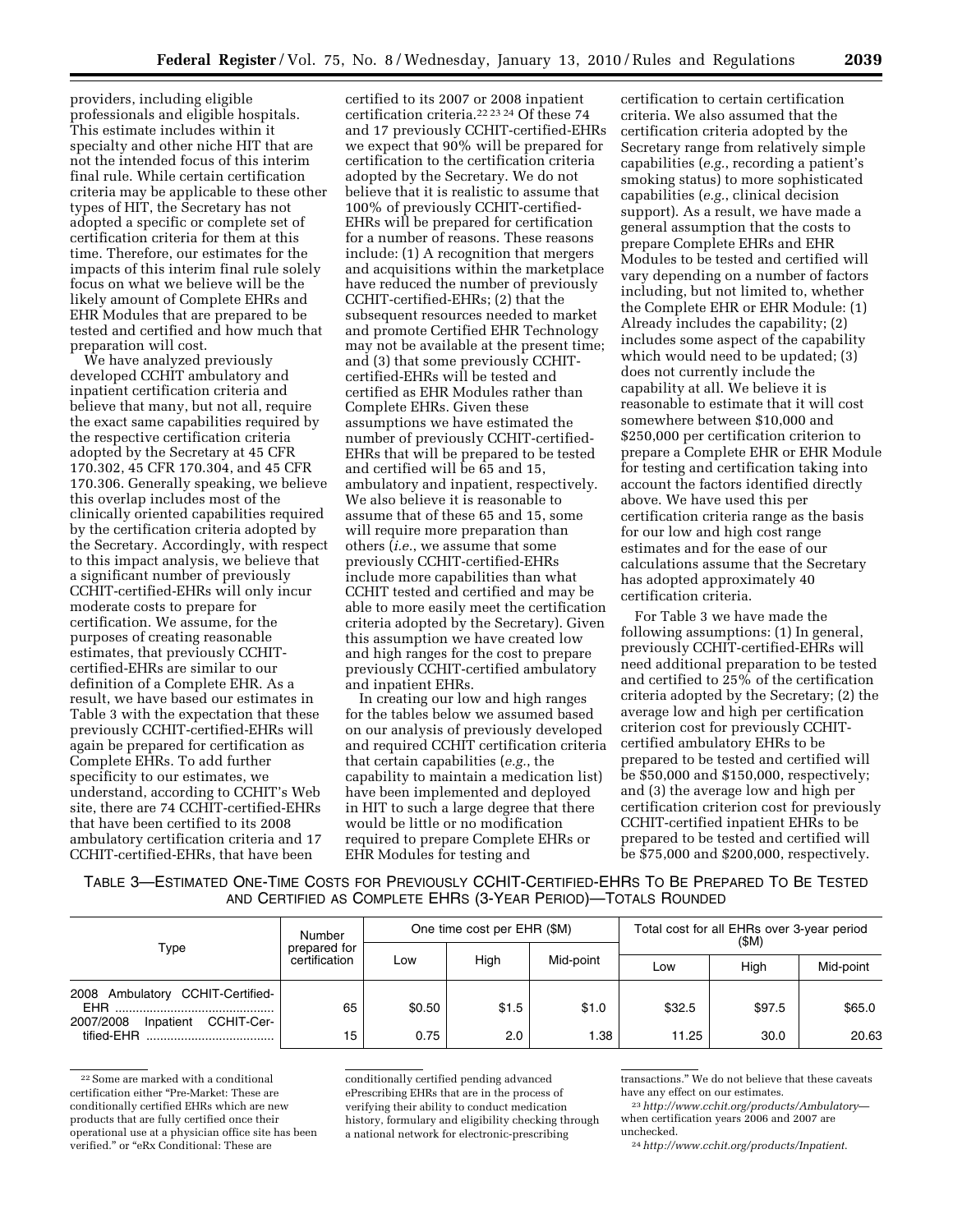TABLE 3—ESTIMATED ONE-TIME COSTS FOR PREVIOUSLY CCHIT-CERTIFIED-EHRS TO BE PREPARED TO BE TESTED AND CERTIFIED AS COMPLETE EHRS (3-YEAR PERIOD)—TOTALS ROUNDED—Continued

|       | Number                        | One time cost per EHR (\$M) |      |           | Total cost for all EHRs over 3-year period<br>(SM) |        |           |
|-------|-------------------------------|-----------------------------|------|-----------|----------------------------------------------------|--------|-----------|
| туре  | prepared for<br>certification | Low                         | High | Mid-point | High<br>Low                                        |        | Mid-point |
| Total | 80                            |                             |      |           | 43.75                                              | 127.50 | 85.63     |

The second type of cost we estimate includes the costs that we expect for CCHIT-certified ambulatory EHRs certified prior to 2008 (''out-of-date CCHIT–Certified-EHRs'') and never previously CCHIT-certified-EHRs to be prepared to be tested and certified as Complete EHRs rather than being prepared to be tested and certified as an EHR Module.25 We assume the EHR technology that falls into this category may require more extensive changes than previously CCHIT-certified-EHRs identified in Table 3. Again, we have estimated low and high preparation cost ranges. We assume that there will be very little growth in the Complete EHR

market due to the market share 26 represented by the previously CCHITcertified-EHRs included in Table 3 and the upfront costs required to bring a Complete EHR to market. As a result, we expect there to be 8 and 5 Complete EHRs (for use by eligible professionals and eligible hospitals, respectively) prepared to be tested and certified to all of the applicable certification criteria adopted by the Secretary.27

Again, using our general assumptions discussed above (40 certification criteria and a low and high range of \$10,000 to \$250,000 per certification criterion) we have made the following assumptions in our Table 4 calculations: (1) In general,

out-of-date CCHIT–Certified-EHRs and never previously CCHIT-certified-EHRs will need additional preparation to be tested and certified to 60% of the certification criteria adopted by the Secretary; (2) the average low and high per certification criterion cost for Complete EHRs for eligible professionals to be prepared to be tested and certified will be \$50,000 and \$150,000, respectively; and (3) the average low and high per certification criterion cost for Complete EHRs for eligible hospitals to be prepared to be tested and certified will be \$75,000 and \$200,000, respectively.

TABLE 4—ESTIMATED ONE-TIME COSTS FOR NEVER CCHIT-CERTIFIED-EHRS AND OUT-OF-DATE CCHIT–CERTIFIED-EHRS TO BE PREPARED TO BE TESTED AND CERTIFIED AS COMPLETE EHRS (3-YEAR PERIOD)—TOTALS ROUNDED

|                                                                            | Number                        |              | One time cost per EHR (\$M) |              | Total cost for all EHRs over 3-year period<br>(\$M) |                |                |
|----------------------------------------------------------------------------|-------------------------------|--------------|-----------------------------|--------------|-----------------------------------------------------|----------------|----------------|
| Type                                                                       | prepared for<br>certification | Low          | High                        | Mid-point    | LOW                                                 | High           | Mid-point      |
| Complete EHRs for Eligible Profes-<br>Complete EHRs for Eligible Hospitals | 8<br>5                        | \$1.2<br>1.8 | \$3.6<br>4.8                | \$2.4<br>3.3 | \$9.6<br>9.0                                        | \$28.8<br>24.0 | \$19.2<br>16.5 |
| Total                                                                      | 13                            |              |                             | .            | 18.60                                               | 52.80          | 35.70          |

Finally, the third type of cost we estimate relates to the number of EHR Modules we expect to be prepared to be tested and certified and the costs associated with that preparation. As discussed above, we believe over time that EHR Modules will play an increasingly important role in improving the capabilities available to eligible professionals and eligible hospitals. It is also our belief that EHR Modules will lead to a more innovative and competitive marketplace. We believe that during meaningful use Stage 1, approximately seven types of EHR Modules will be practical given the current state of the HIT marketplace. We assume that EHR Modules will most likely be prepared to be tested and certified to provide the following types

of capabilities: Electronic prescribing; administrative transactions; core clinical capabilities; computerized provider order entry; quality reporting; online patient portals; and interfacing with a health information organization to enable the electronic exchange of health information.

Generally speaking, of the available universe of HIT developers we assume that a small percentage will prepare the previously mentioned types of EHR Modules for certification prior to the beginning of meaningful use Stage 2 (*i.e.*, between 2010 and 2012). Furthermore, we assume during meaningful use Stage 1 there will be on average 7 EHR Modules prepared to be tested and certified for each type of EHR Module described above. As a result we

estimate that there will be approximately 50 EHR Modules (number of modules X types of modules) prepared to be tested and certified. Again, we have provided low and high preparation cost estimates in Table 5 below. We assume that some of EHR Modules prepared for certification will be capable of meeting applicable certification criteria with little modification while other EHR Modules may not. Given the potential differences in preparation costs and combinations of certification criteria to create EHR Modules we believe it is reasonable to estimate a wide range for the costs to prepare these types of EHR modules for testing and certification.

 $\mathrm{^{25}CCHIT}$  began testing and certifying inpatient EHRs in 2007 and we assume that all of those EHRs are included in Table 3 which is why they are not included in this discussion.

<sup>26</sup>*http://www.cchit.org/about*—''\* \* \* EHR products certified by mid-2009, representing over 75% of the marketplace.''

<sup>27</sup>This estimate includes the fact that IHS's RPMS EHR was not included in Table 1 and that it will

be preparing the RPMS EHR as a Complete EHR to meet the applicable certification criteria adopted by the Secretary for both ambulatory and inpatient settings.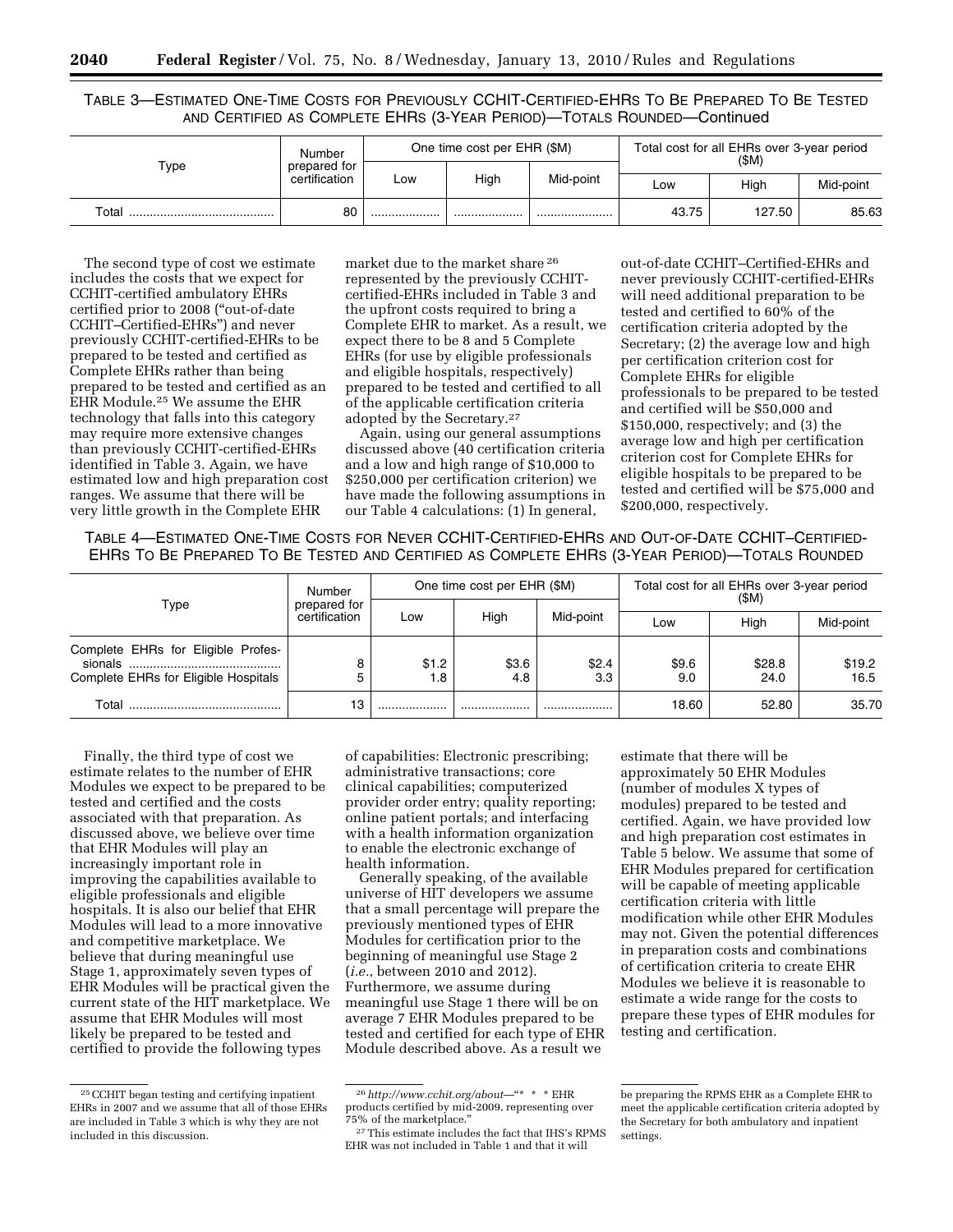TABLE 5—ESTIMATED ONE-TIME COSTS TO PREPARE EHR MODULES FOR CERTIFICATION TO APPLICABLE ADOPTED CERTIFICATION CRITERIA (3-YEAR PERIOD)—TOTALS ROUNDED

|                    | Number   |       | One time cost per EHR module (\$M) |           | Total cost all EHR modules over 3-year<br>period |        |           |
|--------------------|----------|-------|------------------------------------|-----------|--------------------------------------------------|--------|-----------|
| Type               | prepared | Low   | High                               | Mid-point | LOW                                              | High   | Mid-point |
| <b>EHR Modules</b> | 50       | \$0.1 | \$0.5                              | \$0.3     | \$5.0                                            | \$25.0 | \$15.0    |
| Total              | 50       |       |                                    |           | 5.0                                              | 25.0   | 15.0      |

We invite comments on the number of commercial vendors and open source developers of Complete EHRs or EHR Modules that make up the marketplace and the number of Complete or EHR Modules that will be prepared for testing and certification. Because many of the adopted standards and implementation specifications are already in widespread use and because many of the adopted certification criteria require core capabilities that already exist in the marketplace today we believe that the costs incurred as a result of voluntary actions by the private sector to prepare for certification will be

modest. We welcome comments on our estimates above.

In total, if we were to distribute the costs to prepare Complete EHRs and EHR Modules between 2010 and 2012 evenly per year we believe they would likely be in the range of \$67.35 to \$205.3 million or \$22.45 to \$68.43 million per year with an annual cost mid-point of approximately about \$45.44 million. However, we do not believe that the costs will be spread evenly over these three years due to market pressures and the fact that higher upfront incentive payments are available under the Medicare and Medicaid EHR Incentive

Programs. We assume this factor will motivate a greater ratio of commercial vendors and open source developers of Complete EHRs and EHR Modules to prepare such technology for testing and certification in 2010 and 2011 rather than 2012. We also assume that it will generally take 6 to 18 months for commercial vendors and open source developers of Complete EHRs and EHR Modules to prepare for testing and certification. As a result, we believe as represented in Table 6 that the costs attributable to this interim final rule will be distributed as follows: 45% for 2010, 40% for 2011 and 15% for 2012.

| TABLE 6—DISTRIBUTED TOTAL PREPARATION COSTS (3-YEAR PERIOD)—TOTALS ROUNDED |  |
|----------------------------------------------------------------------------|--|
|----------------------------------------------------------------------------|--|

| Year                 | Ratio<br>(percent) | Total low cost<br>estimate<br>(SM) | Total high cost<br>estimate<br>(SM) | <b>Total average</b><br>cost estimate<br>(SM) |
|----------------------|--------------------|------------------------------------|-------------------------------------|-----------------------------------------------|
| 2010<br>2011<br>2012 | 45<br>40<br>15     | \$30.31<br>26.94<br>10.10          | \$92.39<br>82.12<br>30.80           | \$61.35<br>54.53<br>20.45                     |
|                      |                    | 67.35                              | 205.3                               | 136.33                                        |

Note that these cost estimates do not include additional costs to prepare for testing and certification that will likely be incurred when we adopt additional standards, implementation specifications, and certification criteria to support meaningful use Stages 2 and 3. We will account for costs associated with these additional standards, implementation specifications, and certification criteria in future rulemaking.

#### 2. Benefits

We believe that there will be several benefits from this interim final rule. By adopting this initial set, the Secretary will set in motion what we believe will be an iterative process to further enhance the interoperability, functionality, utility, and security of health information technology and to support its meaningful use. The capabilities required by adopted certification criteria will help arm health care providers with tools to improve patient care, reduce medical

errors and unnecessary tests. The standards adopted will aid in fostering greater interoperability. We also believe that this interim final rule will be a catalyst for a more competitive and innovative marketplace. Finally, adopted certification criteria can be used by commercial vendors and open source developers of Complete EHRs and EHR Modules as technical requirements to ensure that their HIT can be tested and certified and subsequently adopted and implemented as Certified EHR Technology by eligible professionals and eligible hospitals to help them qualify for incentive payments under Medicare and Medicaid EHR Incentive Programs.

#### *D. Regulatory Flexibility Act Analysis*

The RFA requires agencies to analyze options for regulatory relief of small businesses if a rule has a significant impact on a substantial number of small entities. As noted above, although the RFA only requires an initial regulatory flexibility analysis when an agency

issues a proposed rule, HHS has a policy of voluntarily conducting an initial regulatory flexibility analysis for interim final regulations.

We are implementing this interim final rule as required by section 3004(b)(1) of the PHSA. The objective of the interim final rule is for the Secretary to adopt an initial set of standards, implementation specifications, and certification criteria for HIT.

While commercial vendors and open source developers of Complete EHRs and EHR Modules represent a small segment of the overall information technology industry, we believe that the entities impacted by this interim final rule most likely fall under the North American Industry Classification System (NAICS) code 541511 ''Custom Computer Programming Services'' specified at 13 CFR 121.201 where the SBA publishes ''Small Business Size Standards by NAICS Industry.'' The size standard associated with this NAICS code is set at \$25 million in annual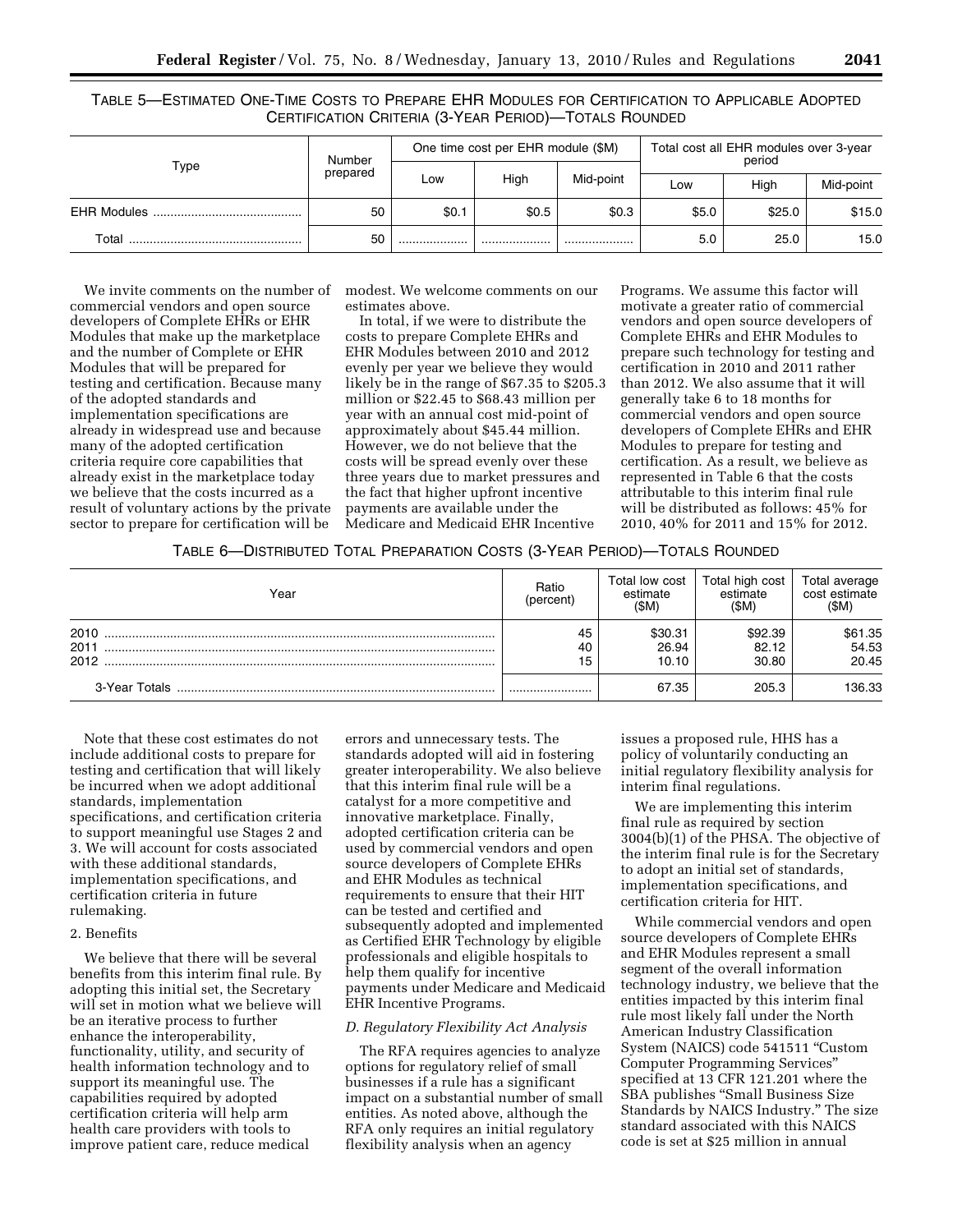receipts 28 which ''indicates the maximum allowed for a concern and its affiliates to be considered small entities.''

Based on our analysis, we believe that a handful of multinational corporations and many national or regional businesses represent a significant majority of the potential Complete EHR and EHR Module developers and that many, if not all, exceed the specified SBA size standard. We make this assumption based on our understanding of the upfront investments necessary to develop and market HIT in a competitive marketplace as well as the upgrade and product modification costs that these businesses incur to stay competitive. However, we note, and request public comment on, the following constraint encountered during our analysis. With the exception of aggregate business information available through the U.S. Census Bureau and the SBA related to NAICS code 541511, it appears that many commercial vendors and open source developers of Complete EHRs and EHR Modules are privately held or owned and do not regularly, if at all, make their specific annual receipts publicly available. As a result, it is difficult at the present time to locate empirical data related to many of the commercial vendors and open source developers of Complete EHRs and EHR Modules to correlate to the SBA size standard. We therefore request public comment on any additional information regarding the business size of commercial vendors and open source developers of Complete EHRs and EHR Modules in the HIT marketplace to help inform our analysis.

Given the discussion above, we estimate that this interim final rule will have effects on commercial vendors and open source developers of Complete EHRs and EHR Modules, some of which may be small entities. However, we do not believe that the interim final rule will create a significant economic impact on a substantial number of these entities, regardless of size. The Secretary certifies that this interim final rule will not have a significant impact on a substantial number of small entities.

#### *E. Executive Order 13132—Federalism*

Executive Order 13132 establishes certain requirements that an agency must meet when it promulgates a proposed rule (and subsequent final

rule) that imposes substantial direct requirement costs on State and local governments, preempts State law, or otherwise has federalism implications.

Nothing in this interim final rule imposes substantial direct requirement costs on State and local governments, preempts State law or otherwise has federalism implications. We are not aware of any State laws or regulations that are contradicted or impeded by any of the standards, implementation specifications, or certification criteria that have been adopted. This interim final rule with comment period affords all States an opportunity to identify any problems that our standards, implementation specifications, and certification criteria would create, and to propose constructive alternatives. We welcome comments from State and local governments.

*F. Unfunded Mandates Reform Act of 1995* 

Title II of the Unfunded Mandates Reform Act of 1995 (Pub. L. 104–4) requires cost-benefit and other analyses before any rulemaking if the rule includes a "Federal mandate that may result in the expenditure by State, local, and tribal governments, in the aggregate, or by the private sector, of \$100,000,000 or more (adjusted annually for inflation) in any 1 year.'' The current inflationadjusted statutory threshold is approximately \$130 million. The Department has determined that this rule would not constitute a significant rule under the Unfunded Mandates Reform Act, because it would impose no mandates.

The Office of Management and Budget reviewed this interim final rule with comment period.

#### **List of Subjects in 45 CFR Part 170**

Computer technology, Electronic health record, Electronic information system, Electronic transactions, Health, Health care, Health information technology, Health insurance, Health records, Hospitals, Incorporation by reference, Laboratories, Medicaid, Medicare, Privacy, Reporting and recordkeeping requirements, Public health, Security.

■ For the reasons set forth in the preamble, the Department amends 45 CFR subtitle A to add subchapter D as follows:

#### **SUBCHAPTER D—HEALTH INFORMATION TECHNOLOGY**

#### **PART 170—HEALTH INFORMATION TECHNOLOGY STANDARDS, IMPLEMENTATION SPECIFICATIONS, AND CERTIFICATION CRITERIA AND CERTIFICATION PROGRAMS FOR HEALTH INFORMATION TECHNOLOGY**

#### **Subpart A—General Provisions**

Sec.

- 170.100 Statutory basis and purpose.<br>170.101 Applicability.
- 170.101 Applicability.
- Definitions.

#### **Subpart B—Standards and Implementation Specifications for Health Information Technology**

- 170.200 Applicability.
- 170.202 Transport standards for exchanging electronic health information.
- 170.205 Content exchange and vocabulary standards for exchanging electronic health information.
- 170.210 Standards for health information technology to protect electronic health information created, maintained, and exchanged.
- 170.299 Incorporation by reference.

#### **Subpart C—Certification Criteria for Health Information Technology**

- 170.300 Applicability.
- 170.302 General certification criteria for Complete EHRs or EHR Modules.
- 170.304 Specific certification criteria for Complete EHRs or EHR Modules designed for an ambulatory setting.
- 170.306 Specific certification criteria for Complete EHRs or EHR Modules designed for an inpatient setting.

**Authority:** 42 U.S.C 300jj–14; 5 U.S.C. 552.

#### **Subpart A—General Provisions**

#### **§ 170.100 Statutory basis and purpose.**

The provisions of this subchapter implement section 3004 of the Public Health Service Act.

#### **§ 170.101 Applicability.**

The standards, implementation specifications, and certification criteria adopted in this part apply to Complete EHRs and EHR Modules and the testing and certification of such Complete EHRs and EHR Modules.

#### **§ 170.102 Definitions.**

For the purposes of this part: *Certification criteria* means criteria:

(1) To establish that health information technology meets applicable standards and implementation specifications adopted by the Secretary; or

(2) That are used to test and certify that health information technology includes required capabilities.

<sup>28</sup>The SBA references that annual receipts means ''total income'' (or in the case of a sole proprietorship, "gross income") plus "cost of goods sold'' as these terms are defined and reported on Internal Revenue Service tax return forms. *http:// www.sba.gov/idc/groups/public/documents/ sba*\_*homepage/guide*\_*to*\_*size*\_*standards.pdf*.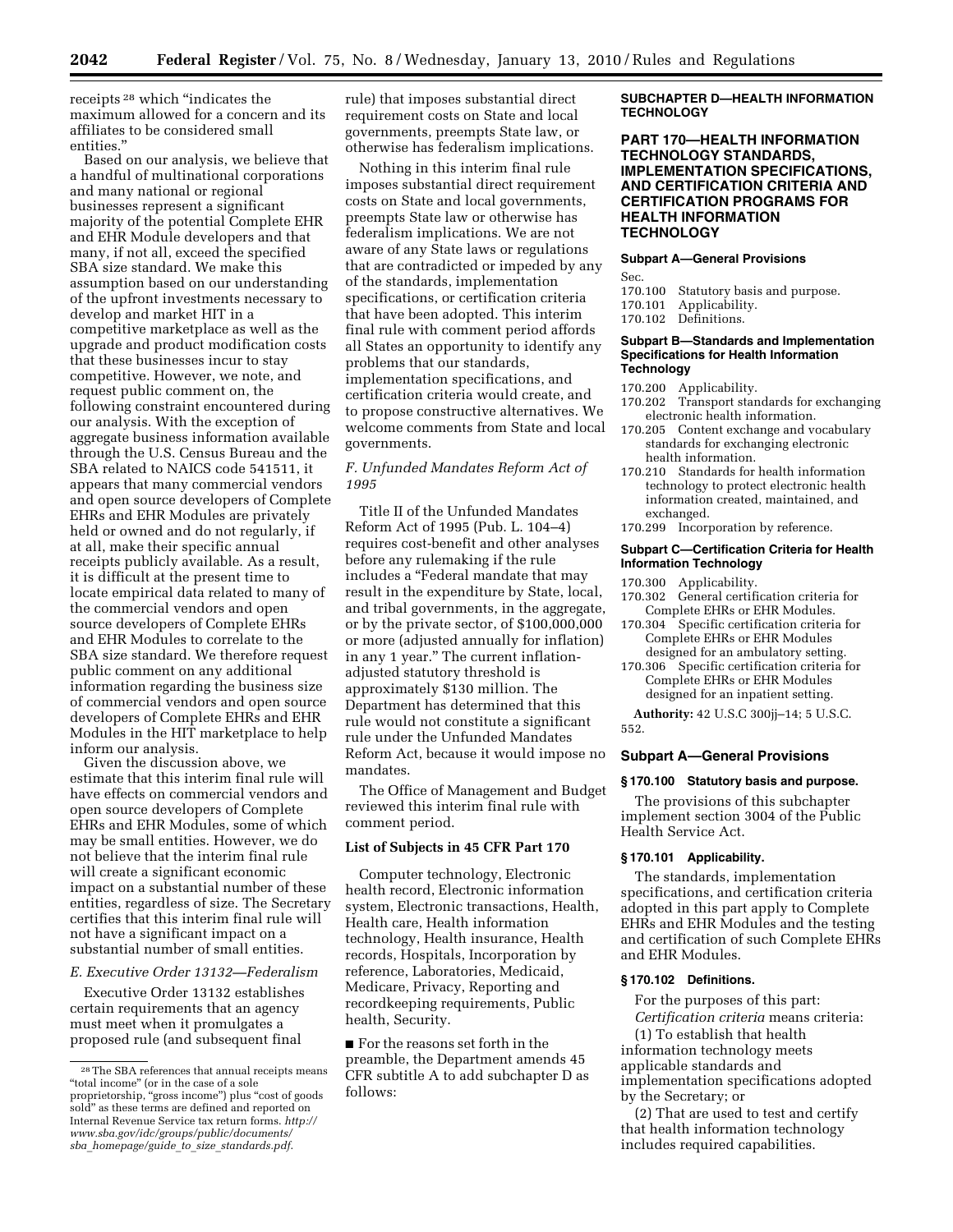*Certified EHR Technology* means a Complete EHR or a combination of EHR Modules, each of which:

(1) Meets the requirements included in the definition of a Qualified EHR; and

(2) Has been tested and certified in accordance with the certification program established by the National Coordinator as having met all applicable certification criteria adopted by the Secretary.

*Complete EHR* means EHR technology that has been developed to meet all applicable certification criteria adopted by the Secretary.

*Disclosure* means the release, transfer, provision of access to, or divulging in any other manner of information outside the entity holding the information.

*EHR Module* means any service, component, or combination thereof that can meet the requirements of at least one certification criterion adopted by the Secretary.

*Implementation specification* means specific requirements or instructions for implementing a standard.

*Qualified EHR* means an electronic record of health-related information on an individual that:

(1) Includes patient demographic and clinical health information, such as medical history and problem lists; and

(2) Has the capacity:

(i) To provide clinical decision support;

(ii) To support physician order entry; (iii) To capture and query information

relevant to health care quality; and

(iv) To exchange electronic health information with, and integrate such information from other sources.

*Standard* means a technical, functional, or performance-based rule, condition, requirement, or specification that stipulates instructions, fields, codes, data, materials, characteristics, or actions.

#### **Subpart B—Standards and Implementation Specifications for Health Information Technology**

#### **§ 170.200 Applicability.**

The standards and implementation specifications adopted in this part apply with respect to Complete EHRs and EHR Modules. When a section of this part includes adoption of both a standard and at least one alternative standard, use of the specified standard or alternatives will be considered compliant.

#### **§ 170.202 Transport standards for exchanging electronic health information.**

The Secretary adopts the following standards to define the common transport methods that must be used to electronically exchange health information formatted in accordance with the standards adopted under § 170.205.

(a) *Standard.* The Organization for the Advancement of Structured Information Standards (OASIS) Simple Object Access Protocol (SOAP) Version 1.2 (incorporated by reference in § 170.299).

(b) *Alternative standard.* A stateless, client-server, cacheable communications protocol that adheres to the principles of Representational State Transfer (REST) must be used.

#### **§ 170.205 Content exchange and vocabulary standards for exchanging electronic health information.**

(a) *Patient summary record.* 

(1) The Secretary adopts the following content exchange standards for the purposes of electronically exchanging a patient summary record or to use in creating an electronic copy of a patient summary record:

(i) *Standard.* Health Level Seven Clinical Document Architecture (CDA) Release 2, Level 2 Continuity of Care Document (CCD) (incorporated by reference in § 170.299).

(ii) *Alternative standard.* ASTM E2369 Standard Specification for Continuity of Care Record and Adjunct to ASTM E2369 (incorporated by reference in § 170.299).

(2) The Secretary adopts the following vocabulary standards for the purposes of specifying the code set, terminology, or nomenclature to use to represent health information included in a patient summary record:

(i) Problem list.

(A) *Standard.* The code set specified for the conditions specified at 45 CFR 162.1002(a)(1).

(B) *Alternative standard.* International Health Terminology Standards Development Organization (IHTSDO) Systematized Nomenclature of Medicine Clinical Terms (SNOMED CT®) July 2009 version (incorporated by reference in § 170.299).

(ii) Procedures.

(A) *Standard.* The code set specified at 45 CFR 162.1002(a)(2).

(B) *Alternative standard.* The code set specified at 45 CFR 162.1002(a)(5).

(iii) Laboratory orders and results.

(A) *Standard.* Logical Observation Identifiers Names and Codes (LOINC®) version 2.27, when such codes were received within an electronic transaction from a laboratory (incorporated by reference in § 170.299).

(B) [Reserved]

(iv) Medication list.

(A) *Standard.* Any code set by an RxNorm drug data source provider that is identified by the United States

National Library of Medicine as being a complete data set integrated within RxNorm.

(B) [Reserved]

(b) *Drug formulary check.* The Secretary adopts the following content exchange standard for transmitting formulary and benefits information between prescribers and Medicare Part D sponsors.

(1) *Standard.* Drug formulary and benefits information must be transmitted in accordance with 42 CFR 423.160(b)(5).

(2) [ Reserved]

(c) *Electronically transmitting prescription information.* 

(1) The Secretary adopts the following content exchange standard to provide for the transmission of a prescription or prescription-related information.

(i) *Standard.* An electronic prescription for a Medicare Part D covered drug that is prescribed for a Medicare Part D eligible individual must be transmitted in accordance with 42 CFR 423.160(b)(2)(ii), in all other circumstances, if consistent with applicable state and other Federal law, electronic prescriptions may be transmitted in accordance with 42 CFR 423.160(b)(2)(ii) or using the NCPDP SCRIPT Standard, Implementation Guide, Version 10.6 (incorporated by reference in § 170.299).

(ii) [ Reserved]

(2) The Secretary adopts the following vocabulary standard for the purposes of specifying the code set to use to represent health information included in electronic prescriptions.

(i) *Standard.* Any code set by an RxNorm drug data source provider that is identified by the United States National Library of Medicine as being a complete data set integrated within RxNorm.

(ii) [ Reserved]

(d) *Electronically exchange administrative transactions.* The Secretary adopts the following content exchange standards and associated implementation specifications for the following electronic transactions.

(1) *Standard and implementation specifications.* An eligibility for a health plan transaction as defined at 45 CFR 162.1201 must be conducted in accordance with:

(i) 45 CFR 162.1202(b) or for the period on and after January 1, 2012, in accordance with 45 CFR 162.1202(c); and

(ii) The operating rules specified in Phase 1 of the Council for Affordable Quality Healthcare (CAQH) Committee on Operating Rules for Information Exchange (CORE) (incorporated by reference in § 170.299).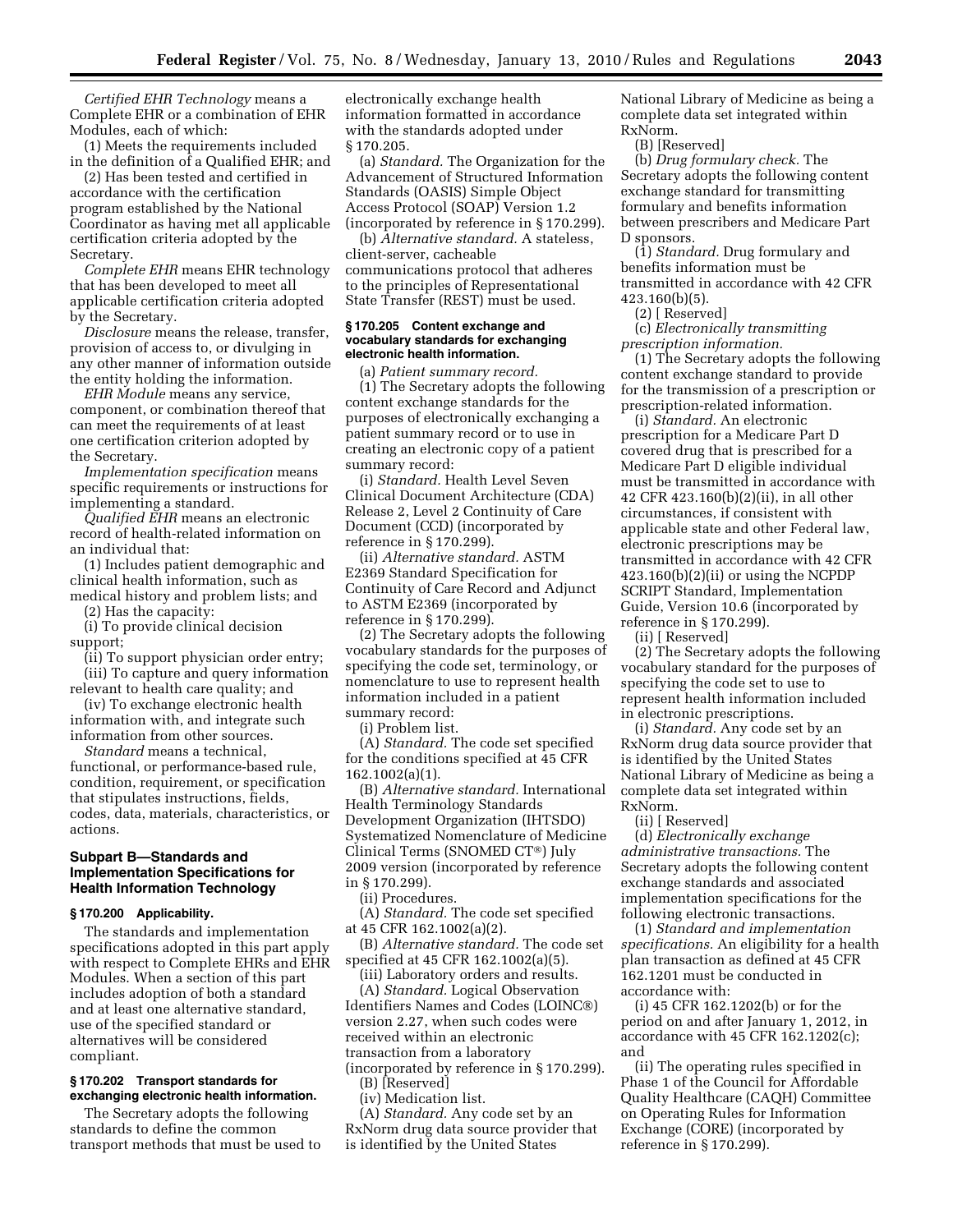(2) *Standard and implementation specifications.* Eligibility inquiry and response transactions between dispensers and Part D sponsors for Part D prescription drugs must be conducted in accordance with 42 CFR 423.160(b)(3)(ii).

(3) *Standard and implementation specifications.* A health care claims or equivalent encounter information transaction as defined at 45 CFR 162.1101 must be conducted in accordance with 45 CFR 162.1102(b) or for the period on and after January 1, 2012, in accordance with 45 CFR 162.1102(c).

(e) *Electronically exchange quality reporting information.* The Secretary adopts the following content exchange standard and implementation specification for quality reporting.

(1) *Standard.* The CMS Physician Quality Reporting Initiative (PQRI) 2008 Registry XML Specification (incorporated by reference in § 170.299).

(2) *Implementation specification.*  Physician Quality Reporting Initiative Measure Specifications Manual for Claims and Registry (incorporated by reference in § 170.299).

(f) *Electronic submission of lab results to public health agencies.* 

(1) The Secretary adopts the following content exchange standard for the electronic submission of lab results to public health agencies.

(i) *Standard.* HL7 2.5.1(incorporated by reference in § 170.299).

(ii) [ Reserved]

(2) The Secretary adopts the following vocabulary standard for the purposes of representing lab results in an electronic submission to public health authorities.

(i) *Standard.* Logical Observation Identifiers Names and Codes (LOINC®), version 2.27, when such codes were received within an electronic transaction from a laboratory (incorporated by reference in § 170.299).

(ii) [ Reserved]

(g) *Electronic submission to public health agencies for surveillance or reporting.* The Secretary adopts the following content exchange standards for electronic submission to public health agencies for surveillance or reporting:

(1) *Standard.* HL7 2.3.1 (incorporated by reference in § 170.299).

(2) *Alternative standard.* HL7 2.5.1 (incorporated by reference in § 170.299).

(h) *Electronic submission to immunization registries.* 

(1) The Secretary adopts the following content exchange standards for electronic submission to immunization registries:

(i) *Standard.* HL7 2.3.1 (incorporated by reference in § 170.299).

(ii) *Alternative standard.* HL7 2.5.1

(incorporated by reference in § 170.299). (2) The Secretary adopts the following vocabulary standard for electronic submissions to immunization registries.

(i) *Standard.* HL7 Standard Code Set CVX—Vaccines Administered, July 30, 2009 version (incorporated by reference in § 170.299).

(ii) [Reserved]

#### **§ 170.210 Standards for health information technology to protect electronic health information created, maintained, and exchanged.**

The Secretary adopts the following standards to protect electronic health information created, maintained, and exchanged:

(a) *Encryption and decryption of electronic health information.* 

(1) *General.* A symmetric 128 bit fixed-block cipher algorithm capable of using a 128, 192, or 256 bit encryption key must be used.

(2) *Exchange.* An encrypted and integrity protected link must be implemented.

(b) *Record actions related to electronic health information.* The date, time, patient identification, and user identification must be recorded when electronic health information is created, modified, deleted, or printed; and an indication of which action(s) occurred must also be recorded.

(c) *Verification that electronic health information has not been altered in transit. Standard.* A secure hashing algorithm must be used to verify that electronic health information has not been altered in transit. The secure hash algorithm (SHA) used must be SHA–1 or higher.

(d) *Cross-enterprise authentication.* A cross-enterprise secure transaction that contains sufficient identity information such that the receiver can make access control decisions and produce detailed and accurate security audit trails must be used.

(e) *Record treatment, payment, and health care operations disclosures.* The date, time, patient identification, user identification, and a description of the disclosure must be recorded for disclosures for treatment, payment, and health care operations, as these terms are defined at 45 CFR 164.501.

#### **§ 170.299 Incorporation by reference.**

(a) Certain material is incorporated by reference into this part with the approval of the Director of the Federal Register under 5 U.S.C. 552(a) and 1 CFR part 51. To enforce any edition other than that specified in this section, the Department of Health and Human Services must publish notice of change

in the **Federal Register** and the material must be available to the public. All approved material is available for inspection at the National Archives and Records Administration (NARA). For information on the availability of this material at NARA, call 202–741–6030 or go to *http://www.archives.gov/ federal*\_*register/* 

*code*\_*of*\_*federal*\_*regulations/ ibr*\_*locations.html.* Also, it is available for inspection at U.S. Department of Health and Human Services, Office of the National Coordinator for Health Information Technology, Hubert H. Humphrey Building, Suite 729D, 200 Independence Ave, SW., Washington, DC 20201, call ahead to arrange for inspection at 202–690–7151, and is available from the sources listed below.

(b) Organization for the Advancement of Structured Information Standards (OASIS), Post Office Box 455, Billerica, MA 01821, *http://www.oasis-open.org/ home/index.php,* Telephone: 978–667– 5115.

(1) Simple Object Access Protocol (SOAP), Version 1.2 (Second Edition), parts 0–2, W3C Recommendation April 27, 2007 (SOAP version 1.2), IBR approved for § 170.202.

(i) SOAP version 1.2 PART 0: Primer; (ii) SOAP version 1.2 PART 1:

- Messaging Framework; and (iii) SOAP version 1.2 PART 2:
- Adjuncts.

(2) [Reserved]

(c) Health Level Seven, 3300 Washtenaw Avenue, Suite 227, Ann Arbor, MI 48104; Telephone (734) 677– 7777 or *http://www.hl7.org/.* 

(1) Health Level Seven Standard Version 2.3.1 (HL7 2.3.1), An Application Protocol for Electronic Data Exchange in Healthcare Environments, April 14, 1999, IBR approved for § 170.205.

(2) Health Level Seven Messaging Standard Version 2.5.1 (HL7 2.5.1), An Application Protocol for Electronic Data Exchange in Healthcare Environments, February 21, 2007, IBR approved for § 170.205.

(3) Health Level Seven Implementation Guide: Clinical Document Architecture (CDA) Release 2—Level 2 Continuity of Care Document (CCD), April 01, 2007, IBR approved for § 170.205.

(d) ASTM International, 100 Barr Harbor Drive, PO Box C700, West Conshohocken, PA, 19428–2959 USA; Telephone (610) 832–9585 or *http:// www.astm.org/.* 

(1) ASTM E2369–05: Standard Specification for Continuity of Care Record (CCR), year of adoption 2005, ASTM approved July 17, 2006, IBR approved for § 170.205.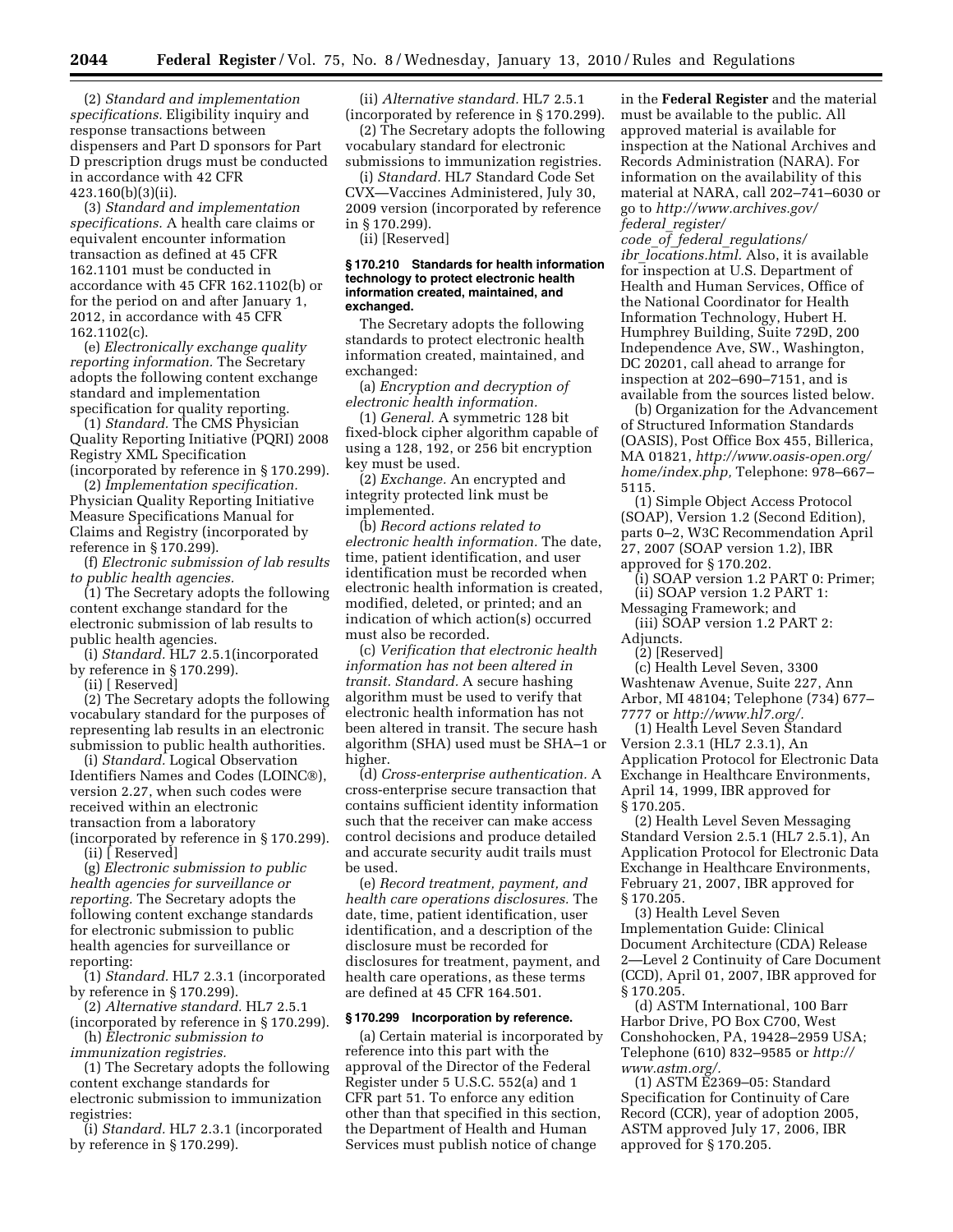(2) ASTM E2369–05 (Adjunct to E2369): Standard Specification Continuity of Care Record—Final Version 1.0 (V1.0), November 7, 2005, IBR approved for § 170.205.

(e) National Council for Prescription Drug Programs, Incorporated, 9240 E. Raintree Drive, Scottsdale, AZ 85260– 7518; Telephone (480) 477–1000; and Facsimile (480) 767–1042 or *http:// www.ncpdp.org.* 

(1) SCRIPT Standard, Implementation Guide, Version 10.6, October, 2008, (Approval date for ANSI: November 12, 2008), IBR approved for § 170.205.

(2) [Reserved]

(f) Council for Affordable Quality Healthcare (CAQH), 601 Pennsylvania Avenue, NW., South Building, Suite 500, Washington, DC 20004; Telephone (202) 861–1492 or *http://www.caqh.org/ CORE*\_*phase1.php.* 

(1) Committee on Operating Rules for Information Exchange (CORE) Phase I Eligibility and Benefits Operating Rules Manual, April, 2006, IBR approved for § 170.205.

(2) [Reserved]

(g) Regenstrief Institute, Inc., LOINC® c/o Medical Informatics The Regenstrief Institute, Inc 410 West 10th Street, Suite 2000 Indianapolis, IN 46202–3012; Telephone (317) 423–5558 or *http:// loinc.org/.* 

(1) Logical Observation Identifiers Names and Codes (LOINC®) version 2.27, June 15, 2009, IBR approved for § 170.205.

(2) [Reserved]

(h) U.S. National Library of Medicine, 8600 Rockville Pike, Bethesda, MD 20894; Telephone (301) 594–5983 or *http://www.nlm.nih.gov/.* 

(1) International Health Terminology Standards Development Organization Systematized Nomenclature of Medicine Clinical Terms (SNOMED CT®), International Release, July 2009, IBR approved for § 170.205.

(2) [Reserved]

(i) Centers for Disease Control and Prevention, National Centers for Immunization and Respiratory Diseases Immunization Information System Support Branch—Informatics 1600 Clifton Road Mailstop: E–62 Atlanta, GA 30333.

(1) HL7 Standard Code Set CVX— Vaccines Administered, July 30, 2009, IBR approved for § 170.205.

(2) [Reserved]

(j) Centers for Medicare & Medicaid Services, Office of Clinical Standards and Quality, 7500 Security Boulevard, Baltimore, Maryland 21244; Telephone (410) 786–3000.

(1) CMS PQRI 2008 Registry XML Specification, December 10, 2008 IBR approved for § 170.205.

(2) 2009 Physician Quality Reporting Initiative Measure Specifications Manual for Claims and Registry, Version 3.0, December 8, 2008 IBR approved for § 170.205.

#### **Subpart C—Certification Criteria for Health Information Technology**

#### **§ 170.300 Applicability.**

The certification criteria adopted in this subpart apply to the testing and certification of Complete EHRs and EHR Modules.

#### **§ 170.302 General certification criteria for Complete EHRs or EHR Modules.**

The Secretary adopts the following general certification criteria for Complete EHRs or EHR Modules. Complete EHRs or EHR Modules must include the capability to perform the following functions electronically and in accordance with all applicable standards and implementation specifications adopted in this part:

(a) *Drug-drug, drug-allergy, drugformulary checks.* 

(1) *Alerts.* Automatically and electronically generate and indicate in real-time, alerts at the point of care for drug-drug and drug-allergy contraindications based on medication list, medication allergy list, age, and computerized provider order entry (CPOE).

(2) *Formulary checks.* Enable a user to electronically check if drugs are in a formulary or preferred drug list in accordance with the standard specified in § 170.205(b).

(3) *Customization.* Provide certain users with administrator rights to deactivate, modify, and add rules for drug-drug and drug-allergy checking.

(4) *Alert statistics.* Automatically and electronically track, record, and generate reports on the number of alerts responded to by a user.

(b) *Maintain up-to-date problem list.*  Enable a user to electronically record, modify, and retrieve a patient's problem list for longitudinal care in accordance with:

(1) The standard specified in  $\S 170.205(a)(2)(i)(A);$  or

(2) At a minimum, the version of the standard specified in

§ 170.205(a)(2)(i)(B).

(c) *Maintain active medication list.*  Enable a user to electronically record, modify, and retrieve a patient's active medication list as well as medication history for longitudinal care in accordance with the standard specified in § 170.205(a)(2)(iv).

(d) *Maintain active medication allergy list.* Enable a user to electronically record, modify, and retrieve a patient's

active medication allergy list as well as medication allergy history for longitudinal care.

(e) *Record and chart vital signs.*  (1) *Vital signs.* Enable a user to electronically record, modify, and retrieve a patient's vital signs including, at a minimum, the height, weight, blood

pressure, temperature, and pulse. (2) *Calculate body mass index.*  Automatically calculate and display body mass index (BMI) based on a patient's height and weight.

(3) *Plot and display growth charts.*  Plot and electronically display, upon request, growth charts for patients 2–20 years old.

(f) *Smoking status.* Enable a user to electronically record, modify, and retrieve the smoking status of a patient. Smoking status types must include: current smoker, former smoker, or never smoked.

(g) *Incorporate laboratory test results.*  (1) *Receive results.* Electronically receive clinical laboratory test results in a structured format and display such results in human readable format.

(2) *Display codes in readable format.*  Electronically display in human readable format any clinical laboratory tests that have been received with LOINC® codes.

(3) *Display test report information.*  Electronically display all the information for a test report specified at 42 CFR 493.1291(c)(1) through (7).

(4) *Update.* Enable a user to electronically update a patient's record based upon received laboratory test results.

(h) *Generate patient lists.* Enable a user to electronically select, sort, retrieve, and output a list of patients and patients' clinical information, based on user-defined demographic data, medication list, and specific conditions.

(i) *Report quality measures.*  (1) *Display.* Calculate and electronically display quality measures as specified by CMS or states.

(2) *Submission.* Enable a user to electronically submit calculated quality measures in accordance with the standard and implementation specifications specified in § 170.205(e).

(j) *Check insurance eligibility.* Enable a user to electronically record and display patients' insurance eligibility, and submit insurance eligibility queries to public or private payers and receive an eligibility response in accordance with the applicable standards and implementation specifications specified in § 170.205(d)(1) or (2).

(k) *Submit claims.* Enable a user to electronically submit claims to public or private payers in accordance with the standard and implementation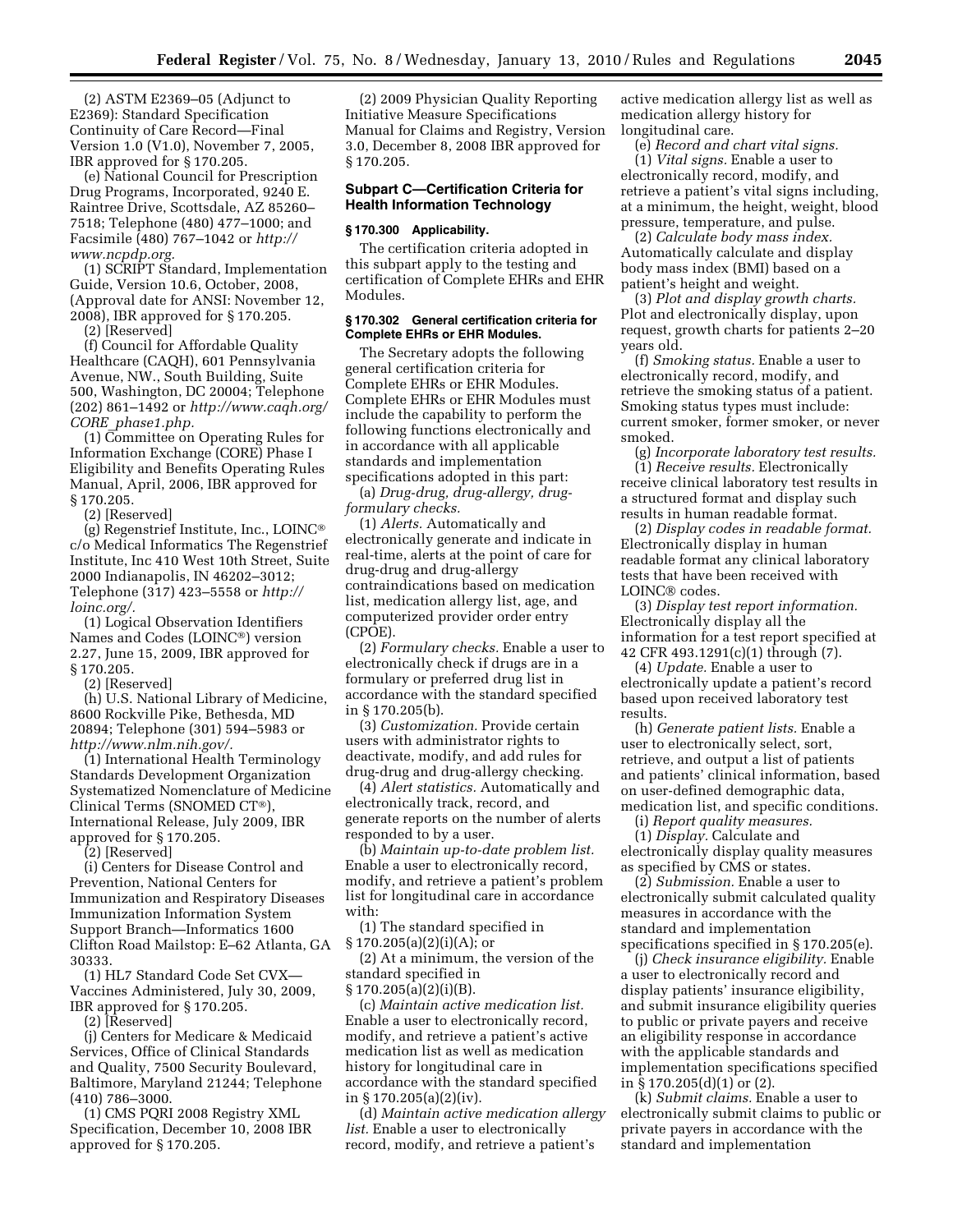specifications specified in  $§ 170.205(d)(3).$ 

(l) *Medication reconciliation.*  Electronically complete medication reconciliation of two or more medication lists by comparing and merging into a single medication list that can be electronically displayed in real-time.

(m) *Submission to immunization registries.* Electronically record, retrieve, and transmit immunization information to immunization registries in accordance with:

(1) One of the standards specified in § 170.205(h)(1) and, at a minimum, the version of the standard specified in § 170.205(h)(2); or

(2) The applicable state-designated standard format.

(n) *Public health surveillance.*  Electronically record, retrieve, and transmit syndrome-based public health surveillance information to public health agencies in accordance with one of the standards specified in § 170.205(g).

(o) *Access control.* Assign a unique name and/or number for identifying and tracking user identity and establish controls that permit only authorized users to access electronic health information.

(p) *Emergency access.* Permit authorized users (who are authorized for emergency situations) to access electronic health information during an emergency.

(q) *Automatic log-off.* Terminate an electronic session after a predetermined time of inactivity.

(r) *Audit log.* 

(1) *Record actions.* Record actions related to electronic health information in accordance with the standard specified in § 170.210(b).

(2) *Alerts.* Provide alerts based on user-defined events.

(3) *Display and print.* Electronically display and print all or a specified set of recorded information upon request or at a set period of time.

(s) *Integrity.* 

(1) *In transit.* Verify that electronic health information has not been altered in transit in accordance with the standard specified in § 170.210(c).

(2) *Detection.* Detect the alteration and deletion of electronic health information and audit logs, in accordance with the standard specified in § 170.210(c).

(t) *Authentication.* 

(1) *Local.* Verify that a person or entity seeking access to electronic health information is the one claimed and is authorized to access such information.

(2) *Cross network.* Verify that a person or entity seeking access to electronic

health information across a network is the one claimed and is authorized to access such information in accordance with the standard specified in § 170.210(d).

(u) *Encryption*.

(1) *General.* Encrypt and decrypt electronic health information according to user-defined preferences in accordance with the standard specified in § 170.210(a)(1).

(2) *Exchange.* Encrypt and decrypt electronic health information when exchanged in accordance with the standard specified in § 170.210(a)(2).

(v) *Accounting of disclosures.* Record disclosures made for treatment, payment, and health care operations in accordance with the standard specified in § 170.210(e).

#### **§ 170.304 Specific certification criteria for Complete EHRs or EHR Modules designed for an ambulatory setting.**

The Secretary adopts the following certification criteria for Complete EHRs or EHR Modules designed to be used in an ambulatory setting. Complete EHRs or EHR Modules must include the capability to perform the following functions electronically and in accordance with all applicable standards and implementation specifications adopted in this part:

(a) *Computerized provider order entry.* Enable a user to electronically record, store, retrieve, and manage, at a minimum, the following order types:

(1) Medications;

(2) Laboratory;

(3) Radiology/imaging; and

(4) Provider referrals.

(b) *Electronically exchange prescription information.* Enable a user to electronically transmit medication orders (prescriptions) for patients in accordance with the standards specified in § 170.205(c).

(c) *Record demographics.* Enable a user to electronically record, modify, and retrieve patient demographic data including preferred language, insurance type, gender, race, ethnicity, and date of birth.

(d) *Generate patient reminder list.*  Electronically generate, upon request, a patient reminder list for preventive or follow-up care according to patient preferences based on demographic data, specific conditions, and/or medication list.

(e) *Clinical decision support.* 

(1) *Implement rules.* Implement automated, electronic clinical decision support rules (in addition to drug-drug and drug-allergy contraindication checking) according to specialty or clinical priorities that use demographic data, specific patient diagnoses,

conditions, diagnostic test results and/ or patient medication list.

(2) *Alerts.* Automatically and electronically generate and indicate in real-time, alerts and care suggestions based upon clinical decision support rules and evidence grade.

(3) *Alert statistics.* Automatically and electronically track, record, and generate reports on the number of alerts responded to by a user.

(f) *Electronic copy of health information.* Enable a user to create an electronic copy of a patient's clinical information, including, at a minimum, diagnostic test results, problem list, medication list, medication allergy list, immunizations, and procedures in:

(1) Human readable format; and

(2) On electronic media or through some other electronic means in accordance with:

(i) One of the standards specified in § 170.205(a)(1);

(ii) The standard specified in  $§ 170.205(a)(2)(i)(A)$ , or, at a minimum, the version of the standard specified in § 170.205(a)(2)(i)(B);

(iii) One of the standards specified in § 170.205(a)(2)(ii);

(iv) At a minimum, the version of the standard specified in § 170.205(a)(2)(iii); and

(v) The standard specified in § 170.205(a)(2)(iv).

(g) *Timely access.* Enable a user to provide patients with online access to their clinical information, including, at a minimum, lab test results, problem list, medication list, medication allergy list, immunizations, and procedures.

(h) *Clinical summaries.* 

(1) *Provision.* Enable a user to provide clinical summaries to patients for each office visit that include, at a minimum, diagnostic test results, problem list, medication list, medication allergy list, immunizations and procedures.

(2) *Provided electronically.* If the clinical summary is provided

electronically it must be:

(i) Provided in human readable format; and

(ii) On electronic media or through some other electronic means in accordance with:

(A) One of the standards specified in § 170.205(a)(1);

(B) The standard specified in  $§ 170.205(a)(2)(i)(A)$ , or, at a minimum, the version of the standard specified in  $\S 170.205(a)(2)(i)(B);$ 

(C) One of the standards specified in § 170.205(a)(2)(ii);

(D) At a minimum, the version of the standard specified in § 170.205(a)(2)(iii); and

(E) The standard specified in § 170.205(a)(2)(iv).